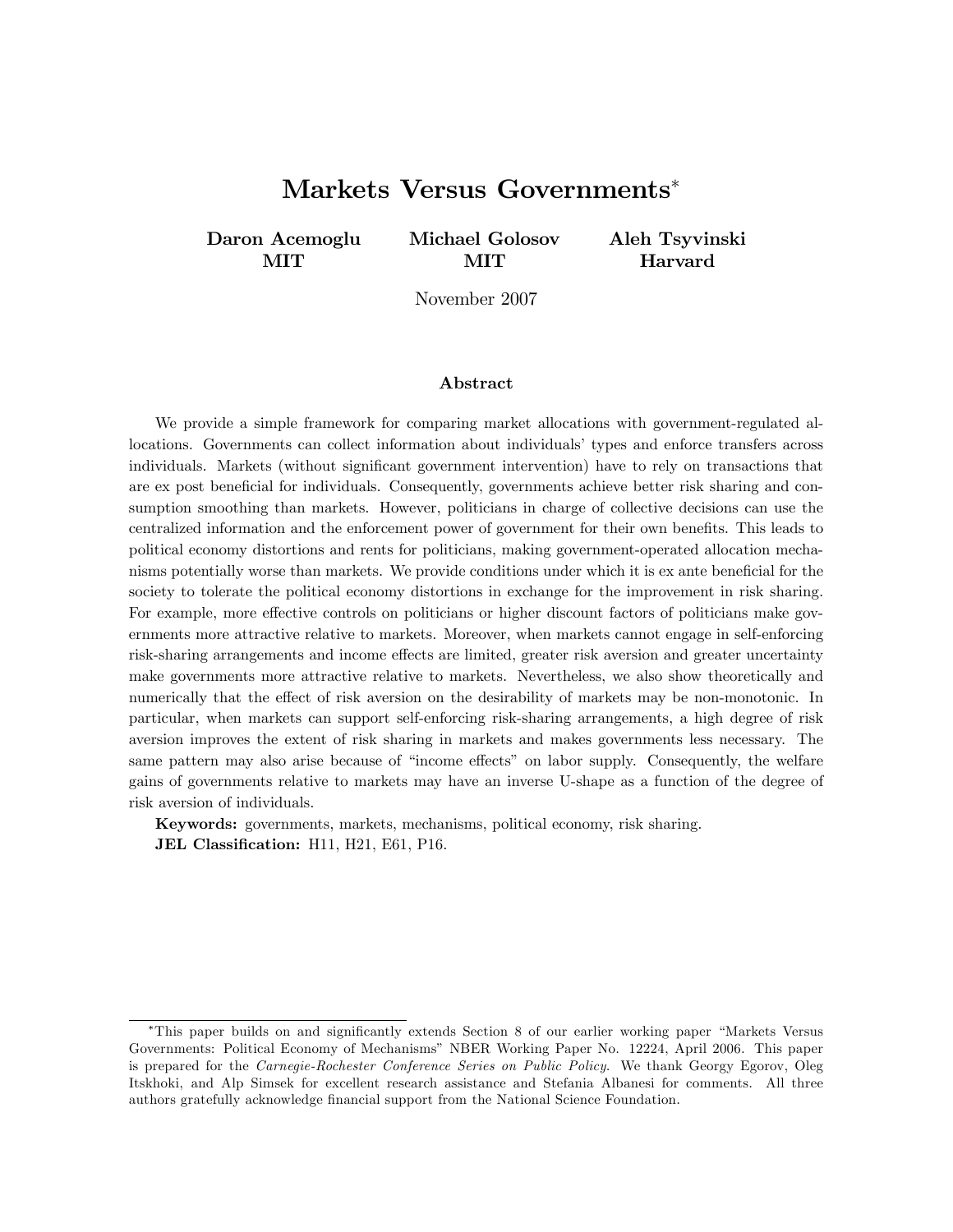## 1 Introduction

A central question of economics concerns the relative roles of markets and governments in the allocation of resources. The classical approach in economics, building on Adam Smithís invisible hand and the celebrated Örst welfare theorem, shows that under certain conditions concerning market structure and information, unfettered competition will achieve a Pareto optimal allocation of resources. In such environments, any insurance against individual risks are adequately provided by markets and any feasible allocation of resources preferred according to some social welfare criterion can be achieved by redistributing endowments. Economists soon realized, however, that this conception of the working of markets might be too optimistic. Alfred Pigou (1932), for example, pointed out that externalities and market failures cause various inefficiencies and may necessitate government intervention. Perhaps more importantly, economists influenced by socialist ideas such as Oscar Lange (1940) argued that a government operated "mechanism" that allocates resources, while collecting information from individual and potentially respecting their incentives, would be superior to the unfettered competition of the market economy. Lange also argued that there was no reason for why government allocation of resources could not replicate market allocations even if the first welfare theorem applied.

Lange's conception quickly came under attack, however. Various influential economists, including Abba Lerner (1944), Frederich von Hayek (1945), and Jacob Marschack (1955), criticized the feasibility and plausibility of a centrally-operated resource allocation mechanism. For example, Hayek developed his fundamental critique of central planning by pointing out that the informational requirements of centrally-operated mechanisms would be prohibitive and suggested instead that it is markets that provide the best and most economical means of aggregating useful information.

The origins of the mechanism design approach to economics also lies in this debate. Leonid Hurwicz (1960 , 1972, 1977, 1979) developed the formal mathematical language for modeling and evaluating centralized resource allocation mechanisms. A major question motivating Hurwicz's analysis was to develop an understanding of the conditions under which markets provide the best possible resource allocation systems. Subsequent contributions by, among others, Myerson (1979), Harris and Townsend (1981), Baron and Myerson (1982), Dasgupta, Hammond, and Maskin  $(1979)$ , and Green and Laffont  $(1977)$ , further developed the theory of mechanism design and showed both its wide ranging applications and its powerful intuitions. Neverthe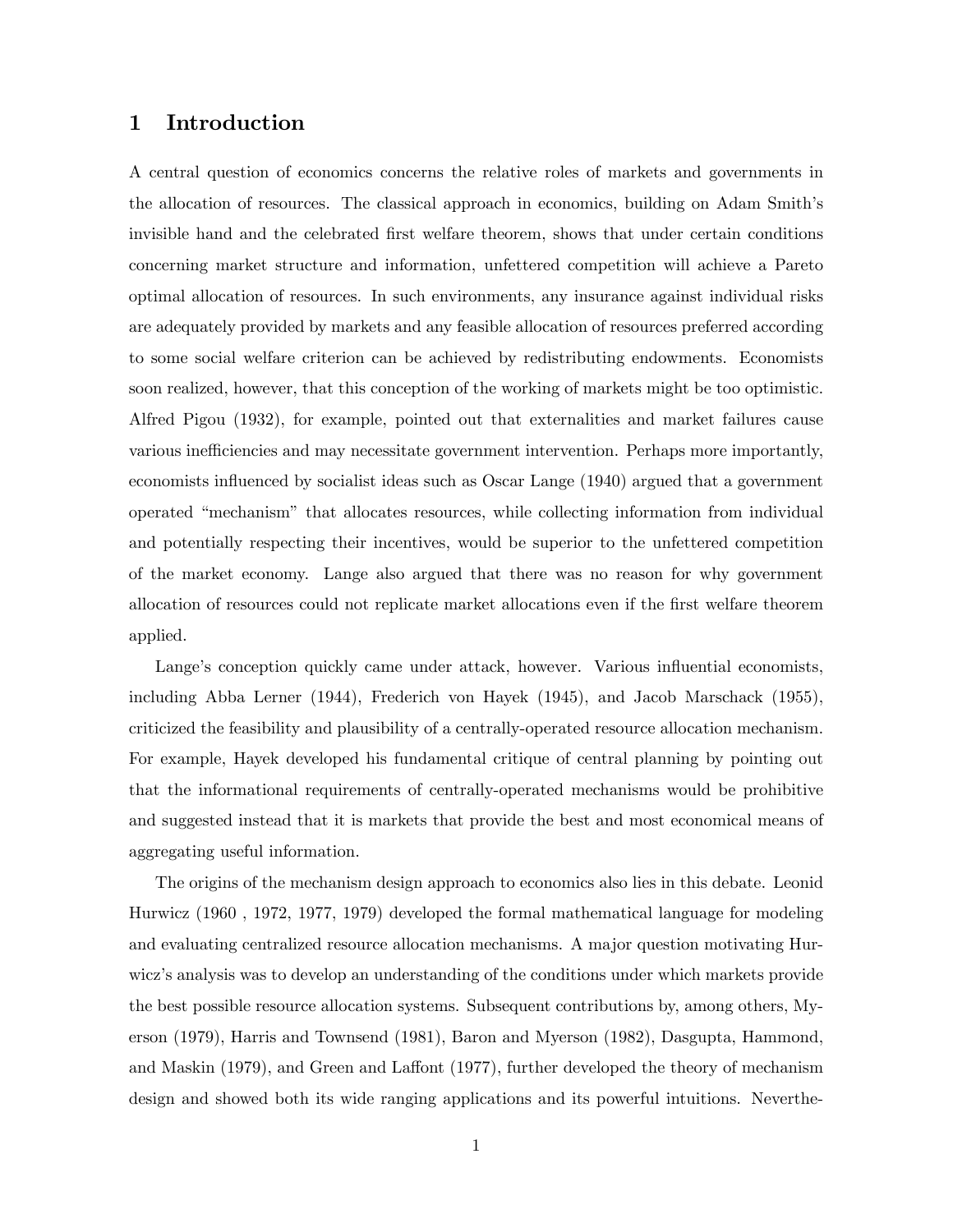less, part of the original objective of the mechanism designed literature envisioned by Hurwicz remained unfulfilled. The modern mechanism design approach implies that any allocation that can be achieved by decentralized markets can be replicated by centralized mechanisms. Moreover, as long as the economic environment is such that the Örst welfare theorem does not apply, mechanisms are typically strictly better than markets. So if anything, this impressive body of work vindicates the original view of Lange (1940) and suggests that government-operated centralized mechanisms may lead to improved allocation of resources relative to markets.

There are a number of reasons for questioning this conclusion, however. First, most resources in modern economies are allocated via markets, not by governments. While this may be a suboptimal outcome, one would naturally suspect that given the tendency of governments to intervene in many spheres of the economy, if there were clear advantages to governmentoperated mechanisms, we would not see such widespread use of market-based allocations. Second, the modern mechanism design literature does not explicitly model the difficulties involved in operating centralized mechanisms. To start with, the communication costs involved in reporting types and preferences to a centralized decision maker, which Hayek argued constituted the major cost of centralization, are not taken into account.<sup>1</sup> Equally important, mechanisms are typically assumed to be operated by social planners with benevolent objectives. Moreover, when the environment in question is dynamic, these planners are not only assumed to be benevolent, but also to possess the power to fully commit to future allocation rules.<sup>2</sup>

In this paper, we take a first step towards a systematic comparison of markets and governments (or centrally-operated mechanisms), incorporating the costs resulting from the fact that such mechanisms are not operated by benevolent planners with commitment power, but run by self-interested politicians without the ability to commit to future policies and with objectives significantly different from those of the rest of the population. We believe that modeling the costs resulting from the self-interested behavior of the government is essential because centrally-operated mechanisms concentrate enforcement power and information in the hands of a decision maker ("government" or "politician"). This decision maker is supposed to collect information and then redistribute resources on the basis of this information. But as the power to redistribute resources and information become centrally concentrated, it also becomes

<sup>&</sup>lt;sup>1</sup>See Segal (2007) for a recent model developing this insight.

<sup>2</sup> See, for example, Albanesi and Sleet (2005), Golosov and Tsyvinski (2006), Golosov, Kocherlakota and Tsyvinski (2003), Kocherlakota (2005), Werning (2002), Battaglini and Coate (2005), and Golosov, Tsyvinski and Werning (2006) for applications of dynamic mechanism design approaches to risk-sharing and optimal taxation problems.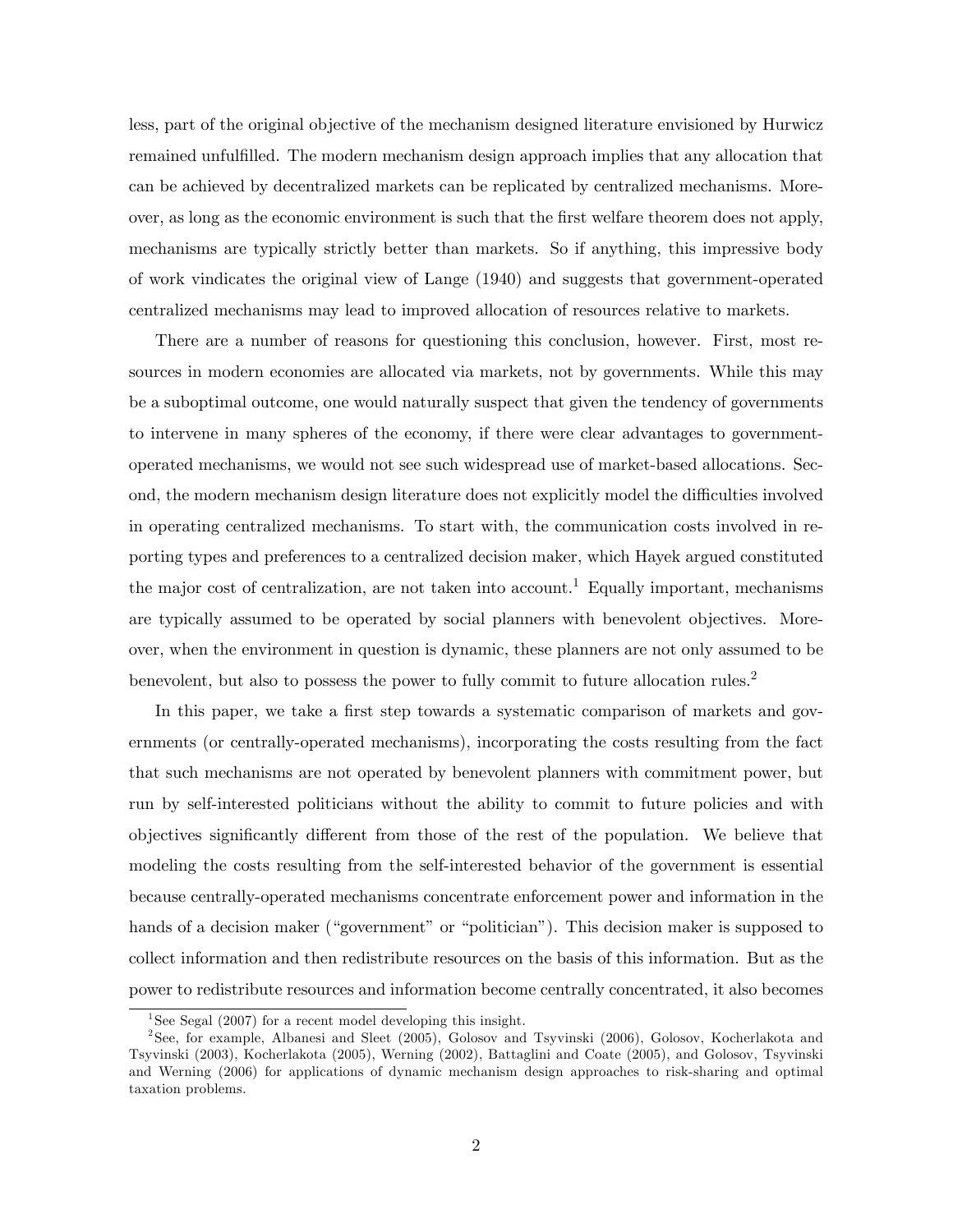difficult to ensure that the government (and the politicians) entrusted with the allocation of resources do not use their power for their own benefits. This observation leads to the conclusion that a comparison of markets and governments (mechanisms) requires a detailed analysis of the political economy of mechanisms (or the political economy of controlling politicians in charge of mechanisms).<sup>3</sup>

A systematic study of the costs and benefits of market-based and mechanism-based allocations requires a number of modeling choices. First, we need to fix a particular environment, where mechanisms might potentially have a useful role relative to markets. Second, we need to decide how to model the political economy of mechanisms. Third, we need to make specific choices about how markets function. There are multiple useful choices that can be made regarding each of these three features. We will try to strike a balance between realism and tractability, by comparing two canonical models of markets (one corresponding to trading under full anonymity and the other allowing for self-enforcing arrangements) to a specific model of government-regulation incorporating political economy considerations.

In the environment studied in this paper, the key economic trade-off will be between insurance and incentives (in particular, along the lines of the seminal paper by Mirrlees, 1971). Individuals differ according to their productivity or marginal disutility of leisure and are risk averse. Individual types may be private information and individual histories (what they have done or reported to central authorities in the past) may or may not be observable by outside parties. This environment introduces a non-trivial role for mechanisms that collect information from individuals and allocate resources in order to reduce consumption volatility. In addition to the basic incentive-insurance trade-off featuring in Mirrlees's classic work, we will also focus on a dynamic economy, which highlights some of the political economy concerns in a more transparent manner.

On the modeling of the political economy of government-regulation (centralized mechanisms) we follow our earlier work, Acemoglu, Golosov and Tsyvinski (2006, 2007). Instead of a standard dynamic mechanism providing insurance and incentives to individuals, this work characterizes a best sustainable mechanism, which provides incentives to the government (politician

<sup>3</sup> Similar issues may arise in dynamic environments even when mechanisms are operated by social planners, if the planner is unable to commit to future allocation rules. See, for example, Roberts (1984), Freixas, Guesnerie and Tirole (1985), and Bisin and Rampini (2006), on the ratchet effect, whereby a benevolent government cannot commit to not using information revealed by a mechanism at later stages of implementation. See also recent work on mechanisms without commitment, for example, Bester and Strausz (2001), Skreta (2006), and Miller (2005).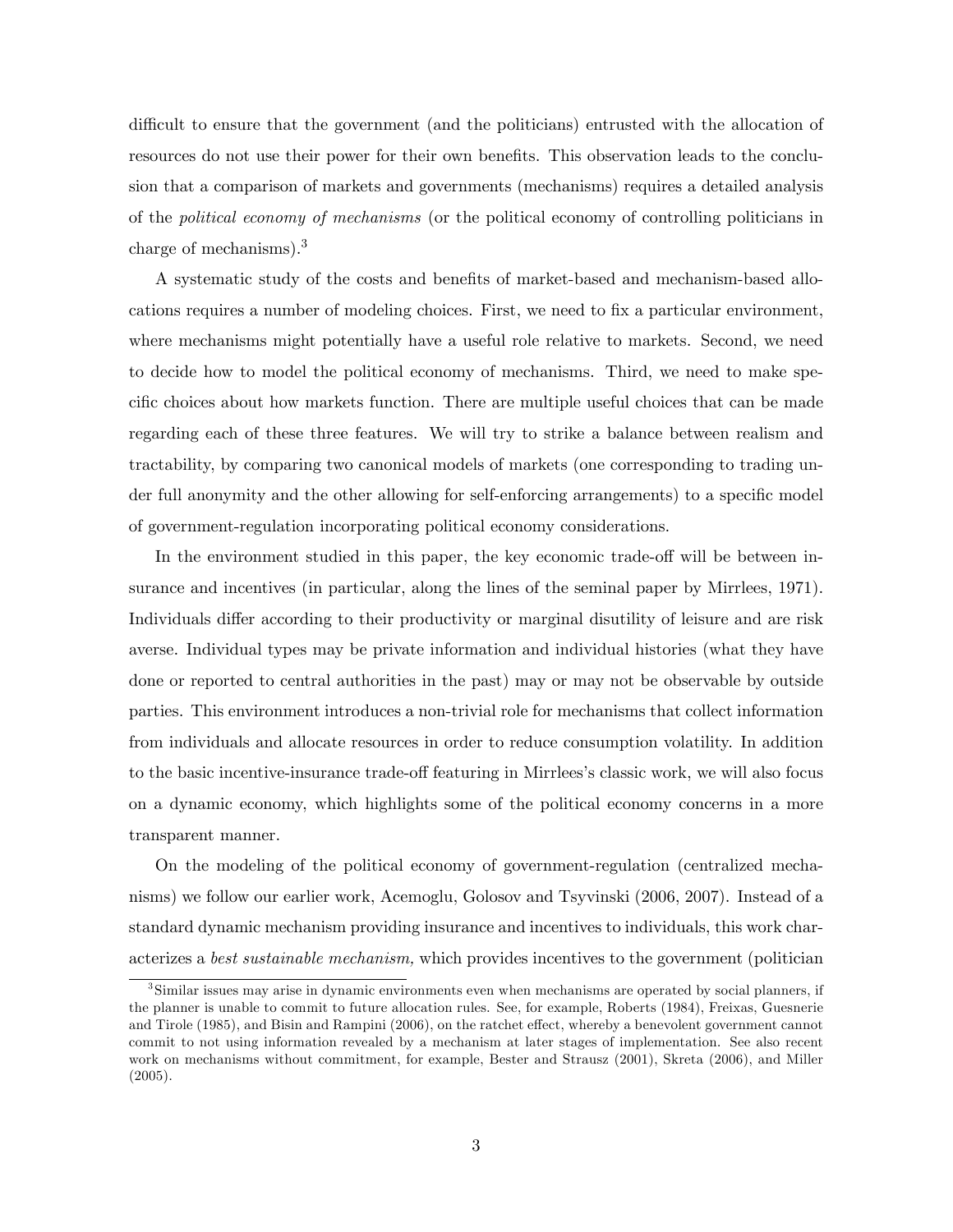in power) not to deviate from a prescribed allocation rule as well as incentives to individuals. In a best sustainable mechanism, the costs of centralized mechanisms will be the resources paid out as rents to politicians so as to convince them not to deviate from the prescribed actions (that is, from the implicitly-agreed mechanism for resource allocation) and the distortions in the allocation of resources induced by the presence of these rents. The best sustainable mechanism in Acemoglu, Golosov and Tsyvinski (2006) is typically non-stationary, providing different levels of "rents" to politicians depending on how long they have been in power. The non-stationarity of the incentives provided to politicians also implies that individual allocations change over time. In this paper, we focus not only on the best sustainable mechanisms, but also on best stationary mechanisms, which provide similar incentives to individuals and politicians, but are stationary. The focus on both types of mechanisms will help us clarify which comparative static results depend on the best sustainable mechanisms and which results also apply when we restrict individuals to use stationary strategies.

Finally, we will discuss a number of different approaches to modeling markets. Our baseline treatment will equate markets with anonymous markets, in which no information is observed about individuals' past transactions. This will imply that as in Bewley-Aiyagari style incomplete market models, individuals will only be able to smooth their consumption profile via ìself-insurance,î that is, by saving or varying the amount of labor they supply to the market (see, e.g., Bewley, 1977, Aiyagari, 1994). We will also compare centralized mechanisms to richer models of markets, in which limited insurance among agents can be achieved by using self-enforcing insurance arrangements such as those suggested in Kehoe and Levine (1993) or Kocherlakota (1996). We will highlight which insights regarding the comparison of markets to mechanisms depend on how markets are assumed to function.

It is important to note that in both of these cases we do not allow private insurance companies to play the role of the government (for example, by designing their own mechanisms and reallocating consumption among individuals based on reports as in Golosov and Tsyvinski, 2007). This is motivated by our argument above that any party entrusted by collecting information and with the power to enforce specific allocations of resources based on this information will have incentives to misuse this information or its power to extract resources from the society. Therefore, a large private insurance company running the mechanism will create exactly the same kind of distortions as a government, and thus one needs to incorporate the cost of providing incentives to this insurance company, which would be equivalent to the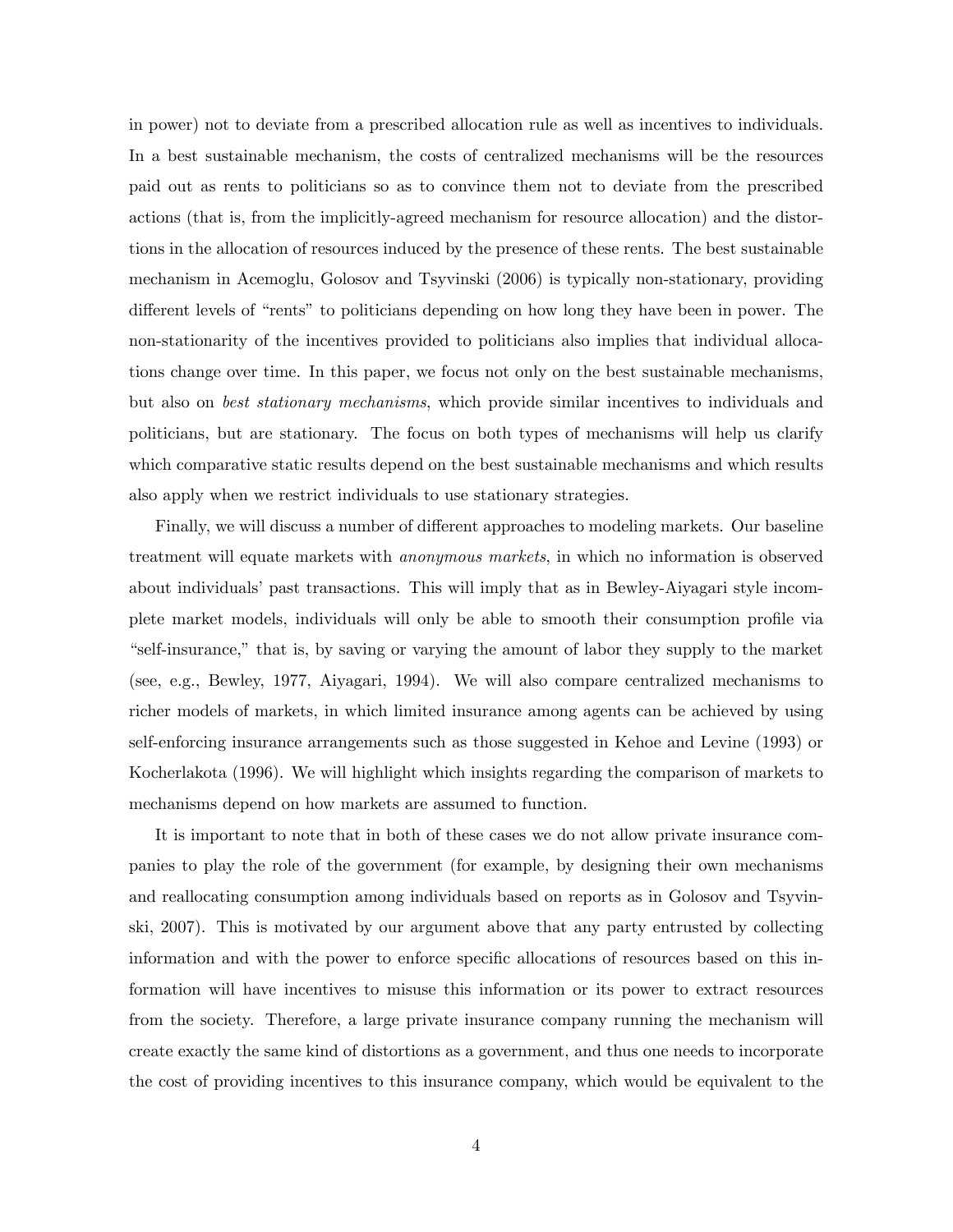political economy costs of controlling government behavior in our model.<sup>4</sup>

Given our focus on the trade-off between incentives and risk sharing, our main results in this paper concern how the comparison between markets and centralized mechanisms (governments) changes as a function of the degree of risk aversion of the agents and the extent of risks that they are facing. We also present results about how preferences of the government, the extent of institutional controls, and the discount factor of the government affect the trade-off between markets and governments.

After a brief overview of the modeling of best sustainable (or best stationary) mechanisms, we provide a number of theoretical results on the comparison of markets versus governments. First, we show that irrespective of which model of the market we use, governments become more attractive relative to markets when there are more strict institutional controls on government behavior and the discount factor of the politician in power increases, because this makes the control of politicians more effective and thus reduces the costs of centralized mechanisms (in terms of rents paid to politicians).

More interesting are the comparisons with respect to risk aversion and the extent of risk in the economy. We show theoretically that when markets do not allow for self-enforcing risk sharing arrangements and preferences are "quasi-linear" so that the extent of income effects are limited, greater risk aversion makes governments more attractive relative to markets. This comparative static result is intuitive. Greater risk aversion makes anonymous market allocations more costly and increases the value of government-provided insurance, so that the society is willing to pay the additional (political economy) costs involved in government intervention in order to receive consumption insurance. In contrast, when individuals are not very risk averse, market allocations are preferred to government intervention.

Despite this powerful intuition, the effect of risk aversion on the comparison of markets to governments is *not always* unambiguous. The first reason for this is the presence of "income" effects," which imply that risk aversion affects equilibrium labor supply. This has two effects on the comparison of markets to governments: (1) markets become more attractive since individuals may obtain some degree of self-insurance by varying the amount of labor they supply; (2) government intervention becomes less attractive, since with the greater amount of labor supply

 $4$ This argument rules out the possibility of "separation of powers," whereby the power of some branch of government or private party, such as an insurance company, is checked by some other branch of government where part of the enforcement powers are vested. The impact of such arrangements on the comparisons of markets to governments is an interesting area for future research.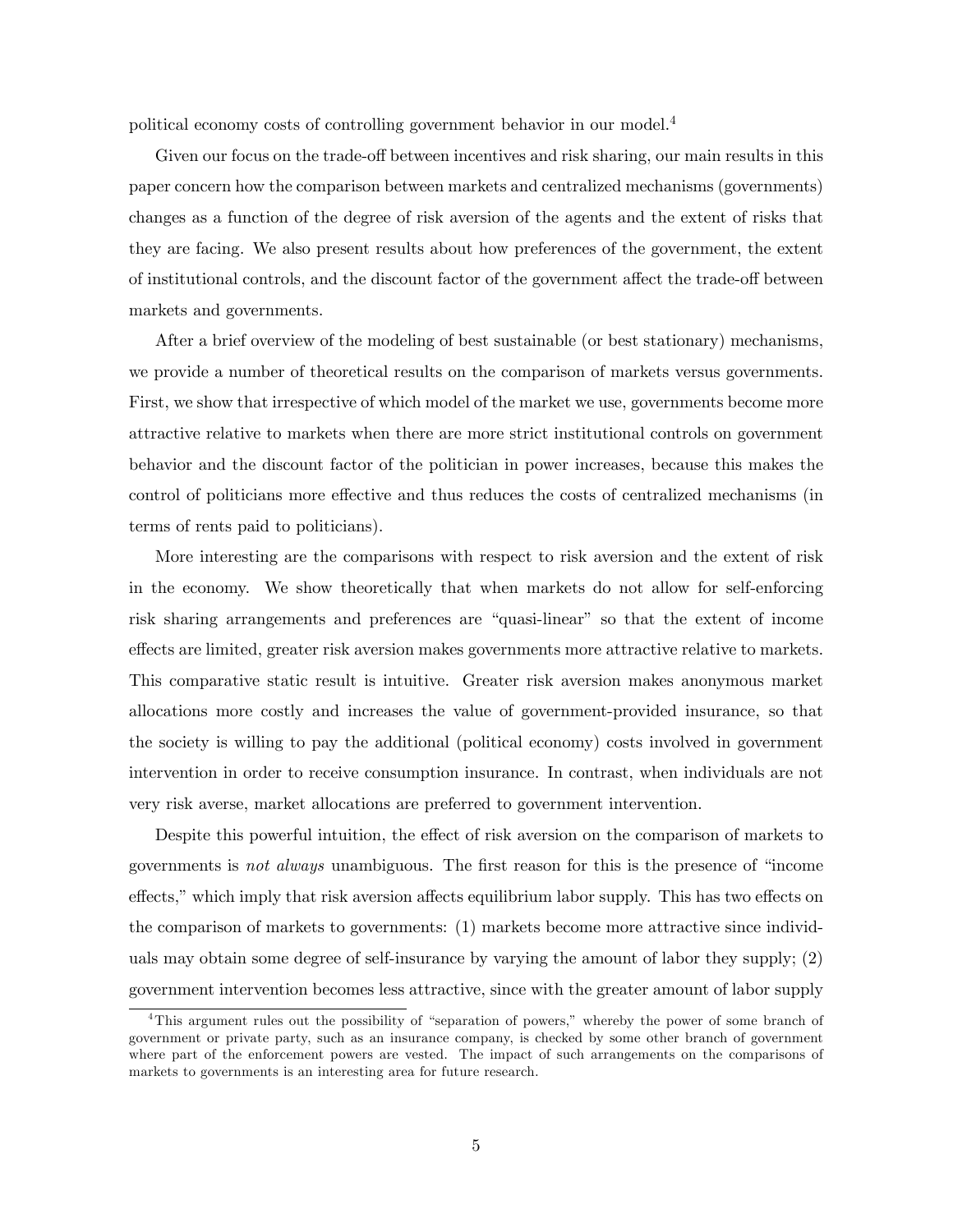politicians need to be paid more rents so as to prevent them from deviating and expropriating the output of the economy. Using numerical examples, we show that with significant income effects the comparison of governments to markets leads to a non-monotonic relationship, whereby markets are preferred at low and high levels of risk aversion, but not at intermediate levels. Intuitively, at low levels of risk aversion there is no need for government intervention, while at very high levels of risk aversion, self-insurance by varying the amount of labor supply becomes preferable to paying signiÖcant rents to politicians. Second and more interestingly, we show that a similar result, with a non-monotonic pattern, also applies when we compare centralized mechanisms to markets with self-enforcing risk sharing arrangements. Here the intuition is rather different. The difference between markets and governments in this setup lies in the ability of the government to enforce contracts. In the markets environment, contracts have to be self-enforcing and have to provide incentives to individuals not to walk away from their promises. Instead, governments can enforce contracts, and thus the no-deviation constraints on individuals are removed. But in return government-regulated allocations introduce the political economy distortions necessary to provide incentives to politicians. We show that when the degree of risk aversion is low, there is limited need for insurance and thus markets are preferred to governments. When individuals are highly risk-averse, then self-enforcing risk sharing arrangements in markets become easier to sustain because exclusion from future risk sharing becomes very costly. Therefore, markets are also preferred to governments for sufficiently high levels of risk aversion. Only for intermediate levels of risk aversion government-operated mechanisms are preferred to self-enforcing markets.

Overall, our analysis reveals that incorporating the self-interested objectives of politicians that control the redistributive tools of the society leads to a nontrivial comparison of markets and governments, potentially vindicating some of the arguments against Lange's centralized resource allocation mechanisms. Our analysis also shows that the details of how the market is modeled—or more substantively, how successful the markets are in providing insurance without governments—has important effects on how the extent of risk aversion and the amount of risk in the society affects the comparison between markets and governments. This implies that a careful modeling of how markets function in the presence of asymmetric information and risks is necessary for a satisfactory model of which resources should be allocated or supervised by governments.

In addition to the mechanism design and the dynamic mechanism design literatures men-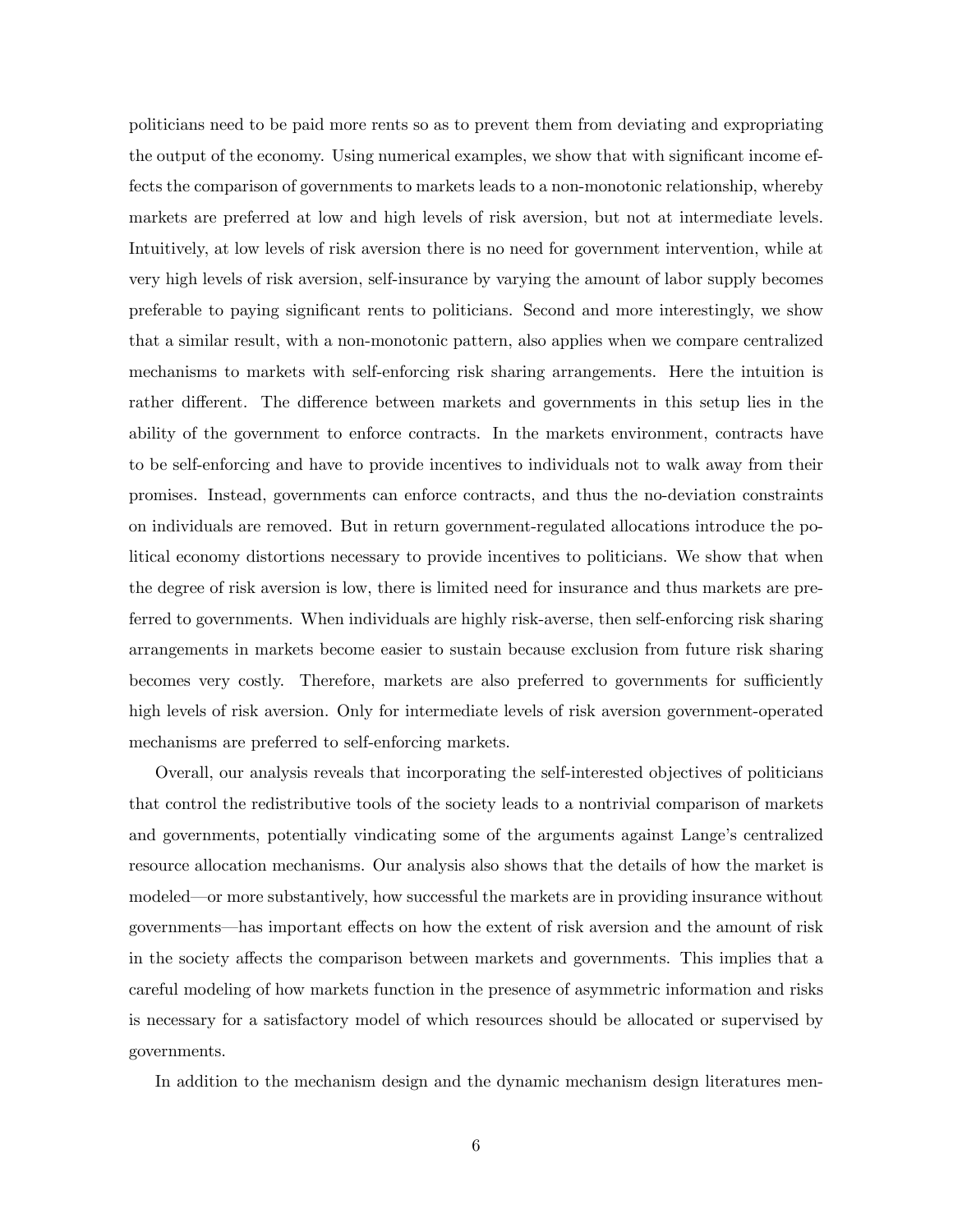tioned above, our paper is related to recent work on political economy, which models how the self-interest to the objectives of politicians affects the allocation of resources.<sup>5</sup> None of these papers, except our previous work, Acemoglu, Golosov and Tsyvinski (2006, 2007), provide a systematic analysis of the political economy of mechanisms nor do they compare the ex ante welfare of market-based and government-operated allocations.<sup>6</sup> Our earlier work also does not include a detailed comparison of markets and governments. In addition, our paper is also related to the small literature on the comparison of governments versus markets. For example, Hart, Shleifer and Vishny (1997), Chari (2000) and Acemoglu, Kremer and Mian (2003) also contrast the incentive costs of governments and markets. Nevertheless, none of these papers derives the costs of governments from the centralization of power and information in the process of operating a mechanism.

The rest of the paper is organized as follows. Section 2 describes the basic environment. Section 3 describes various different ways of modeling market equilibria. Section 4 starts the analysis of sustainable mechanisms. In this section, we setup the problem of constructing sustainable mechanisms under various assumptions and provide some characterization results. Section 5 provides a number of theoretical results on the comparison of government-operated mechanisms and markets. Section 6 provides further comparisons using simple calibrations of our baseline models. Section 7 concludes.

# 2 The Environment

In this section, we describe preferences, technology, and possible information structures.

The model economy is infinite horizon in discrete time. It is populated by a continuum 1 of agents, each denoted by i. We denote the set of individuals in the economy by  $I$ . In addition, there is an infinite number of potential politicians, which can operate allocation mechanisms in case the society decides to use centralized mechanisms for resource allocation. These politicians can be thought of as a single agent or as a group of agents such as a bureaucracy, whose preferences can be consistently represented by a standard von Neuman-Morgenstern utility

<sup>5</sup> See, among others, Buchanan and Tullock (1962), North and Thomas (1973), North (1981), Olson (1982), North and Weingast (1989), Eggertsson (2005), Dixit (2004), and Acemoglu, Johnson, and Robinson (2005). Austen-Smith and Banks (1999), Persson and Tabellini (2000) and Acemoglu (2007) provide introductions to various aspects of the recent developments and the basic theory.

 $6$ Acemoglu, Golosov and Tsyvinski (2007) contains and significantly extends the main results of our earlier working paper, Acemoglu, Golosov and Tsyvinski (2006). Parts of this latter paper not included in Acemoglu, Golosov, and Tsyvinski (2007) are the starting point of the current paper, though the current paper also includes a variety of theoretical results, especially all of the results in Section 5, which were not present in that paper.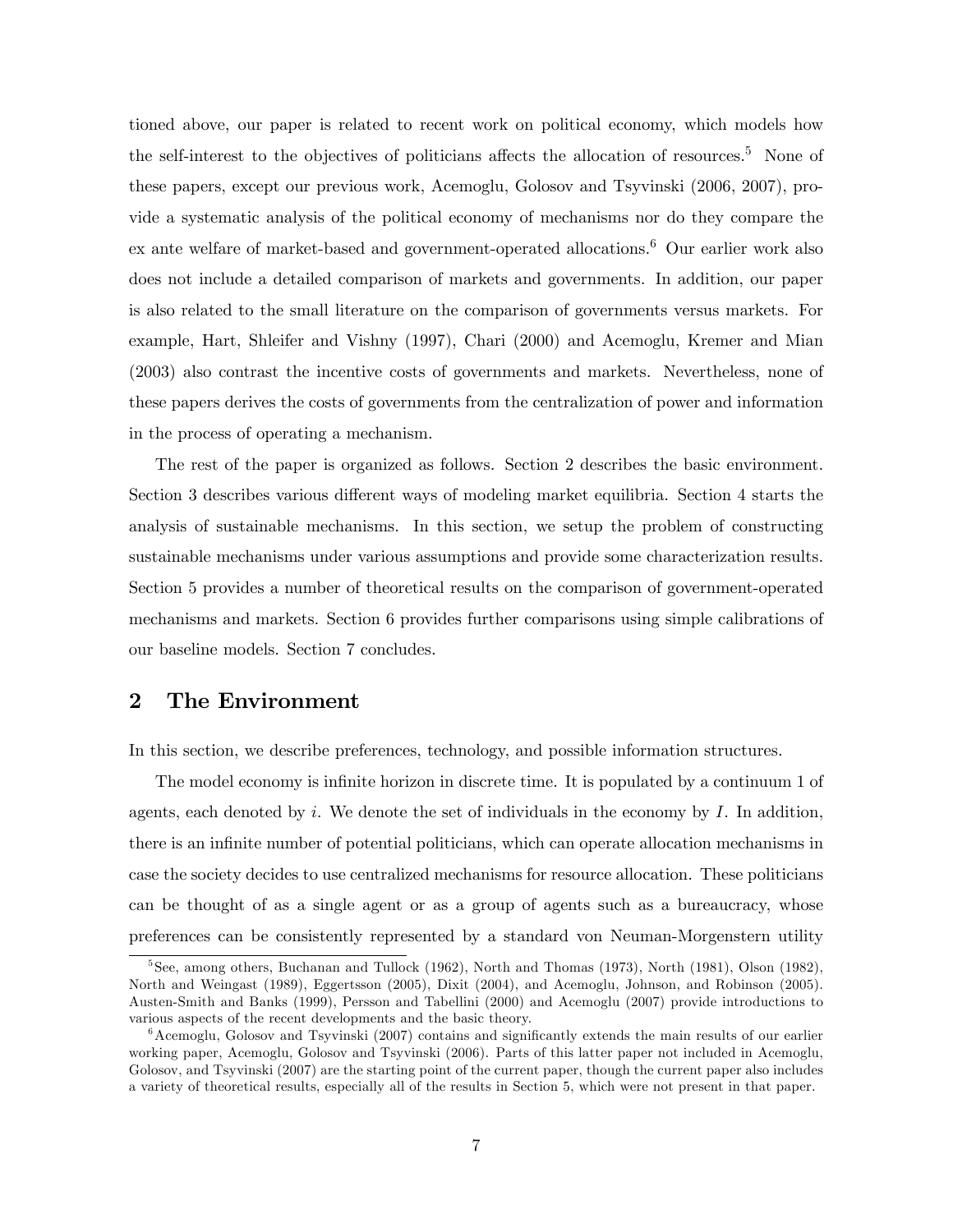function.

Each individual agent *i* has a type  $\theta_t^i \in \Theta \equiv \{\theta_0, \theta_1, ..., \theta_N\}$  at each time *t*. We adopt the convention that  $\theta_j$  corresponds to "higher skills" than  $\theta_{j-1}$ , and in particular,  $\theta_0$  is the worst type. We drop the index i when this causes no confusion and use the standard notation  $\theta^t$  to denote the history of  $\theta_t^i$  up to and including time t. We assume that  $\theta_t^i$  follows an irreducible first-order Markov chain, with the realization for each individual being independent of those for all other individuals. Throughout the paper, there would be no loss of generality if the reader considered the realizations of  $\theta_t^i$  to be independent and identically distributed over time. Independence across individuals within a time periods enables us to appeal to the weak law of large numbers, so there is no aggregate risk in any period. Moreover, we assume that the distribution of  $\theta$ 's in each period is the same and assigns positive probability to each element of -. We denote the cumulative distribution function corresponding to this invariant distribution by  $G(\theta)$ . This assumption implies that each individual always faces a positive probability of becoming any of the types in  $\Theta$  in the future.

We will consider two environments. The first is a *private information economy* in which both the current values of the individual types, the  $\theta_t^i$ 's, and their past realizations are private information. The second is an economy in which individual types are publicly observed.

The instantaneous utility function of individual  $i$  at time  $t$  is given by

$$
u\left(c_t^i, l_t^i \mid \theta_t^i\right) \tag{1}
$$

where  $c_t^i$  is the consumption of this individual and  $l_t^i$  is his labor supply. We assume that labor supply comes from a compact interval, i.e.,  $l_t^i \in [0, \bar{L}]$ . In addition, we make a number of standard assumptions on u. Let  $\mathbb{R}_+$  denote the nonnegative real numbers and  $\mathbb{R} \cup \{-\infty\}$  the one-sided extended real numbers.

#### Assumption 1 (utility function)

- 1. For all  $\theta \in \Theta$ ,  $u(c, l \mid \theta) : \mathbb{R}_+ \times [0, \bar{L}] \to \mathbb{R} \cup \{-\infty\}$  is extended real valued. Moreover, on its effective domain,  $u$  is increasing in  $c$ , decreasing in  $l$ , jointly strictly concave in  $c$  and l and twice continuously differentiable in both of its arguments, with partial derivatives denoted by  $u_c$  and  $u_l$ .
- 2. For all  $\theta \in \Theta \setminus \{\theta_0\}, u_c(0,0 | \theta) > -u_l(0,0 | \theta)$ .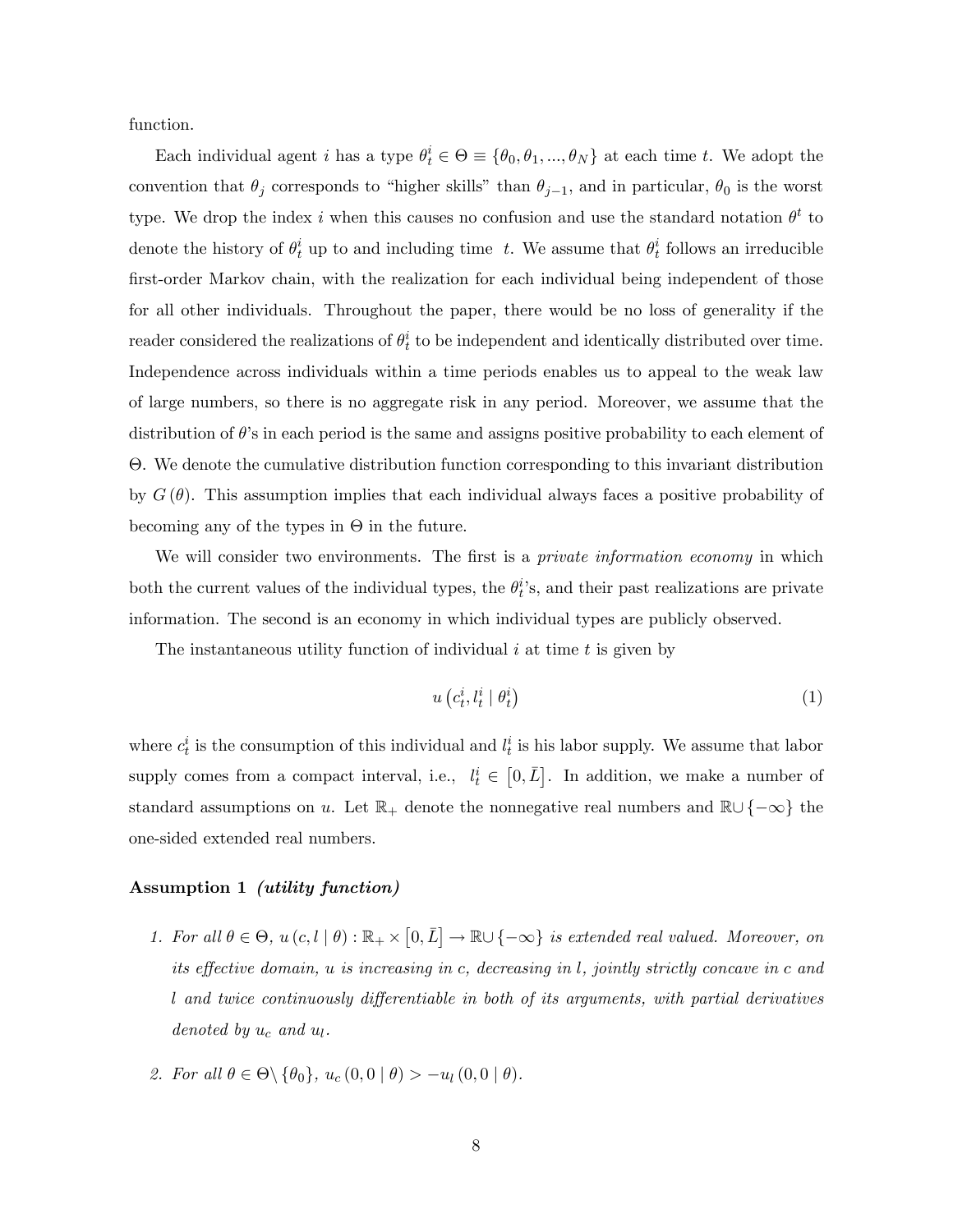3. The utility function u satisfies single crossing in the sense that  $u_c (c, l | \theta) / |u_l (c, l | \theta)|$ is increasing in  $\theta$  for all c and l.

These assumptions are standard. The first part imposes the typical concavity and differentiability assumptions. The second part states that for all types, with the possible exception of the lowest type  $\theta_0$ , the marginal utility of consumption at zero consumption and labor supply is greater than the marginal disutility of labor. This assumption ensures that in the absence of distortions ("taxes" or "wedges"), there will be positive production by all types (except possibly for the lowest type). The third part imposes the standard single-crossing property, which will enable us to reduce the number of incentive compatibility constraints for individual reporting.

This formulation with the general utility function of the form  $u(c_t^i, l_t^i | \theta_t^i)$  is useful for a number of reasons. First, this utility function nests the two most common formulations of risk in the literature: (1) shocks to the marginal utility of consumption as in Atkeson and Lucas (1992); (2) productivity shocks changing the marginal productivity of labor for each agent as in the baseline Mirrlees (1971) economy (in particular, productivity shocks would correspond to the case where  $u(c_t^i, l_t^i | \theta_t^i) = u(c_t^i, l_t^i / \theta_t^i)$ . Second, this general utility function also nests two special functional forms we will use below. The first is the *quasi-linear* utility function where

$$
u\left(c_t^i, l_t^i \mid \theta_t^i\right) \equiv u\left(c - g\left(\frac{l_t^i}{\theta_t^i}\right)\right),\tag{2}
$$

where u on the right hand side is a real-valued function of a single variable and  $g$  is convex and increasing. With a slight abuse of notation, we use the same symbol both for the more general function on the left and for the more specific function on the right; since the context will make it clear which function we are referring to, this should cause no confusion. The quasi-linear utility function is useful because it removes income effects, in the sense that labor supply allocations in autarchy (when agents receive no insurance) are unaffected by the degree of risk aversion, captured by the concavity of the u function (see below). The second common special case is the separable utility function used in much of the dynamic optimal taxation literature, where

$$
u\left(c_t^i, l_t^i \mid \theta_t^i\right) \equiv u\left(c\right) - g\left(\frac{l_t^i}{\theta_t^i}\right). \tag{3}
$$

While the separable utility function is tractable, it may imply potentially large "income effects," and the amount of labor supply by some types may increase significantly as their risk aversion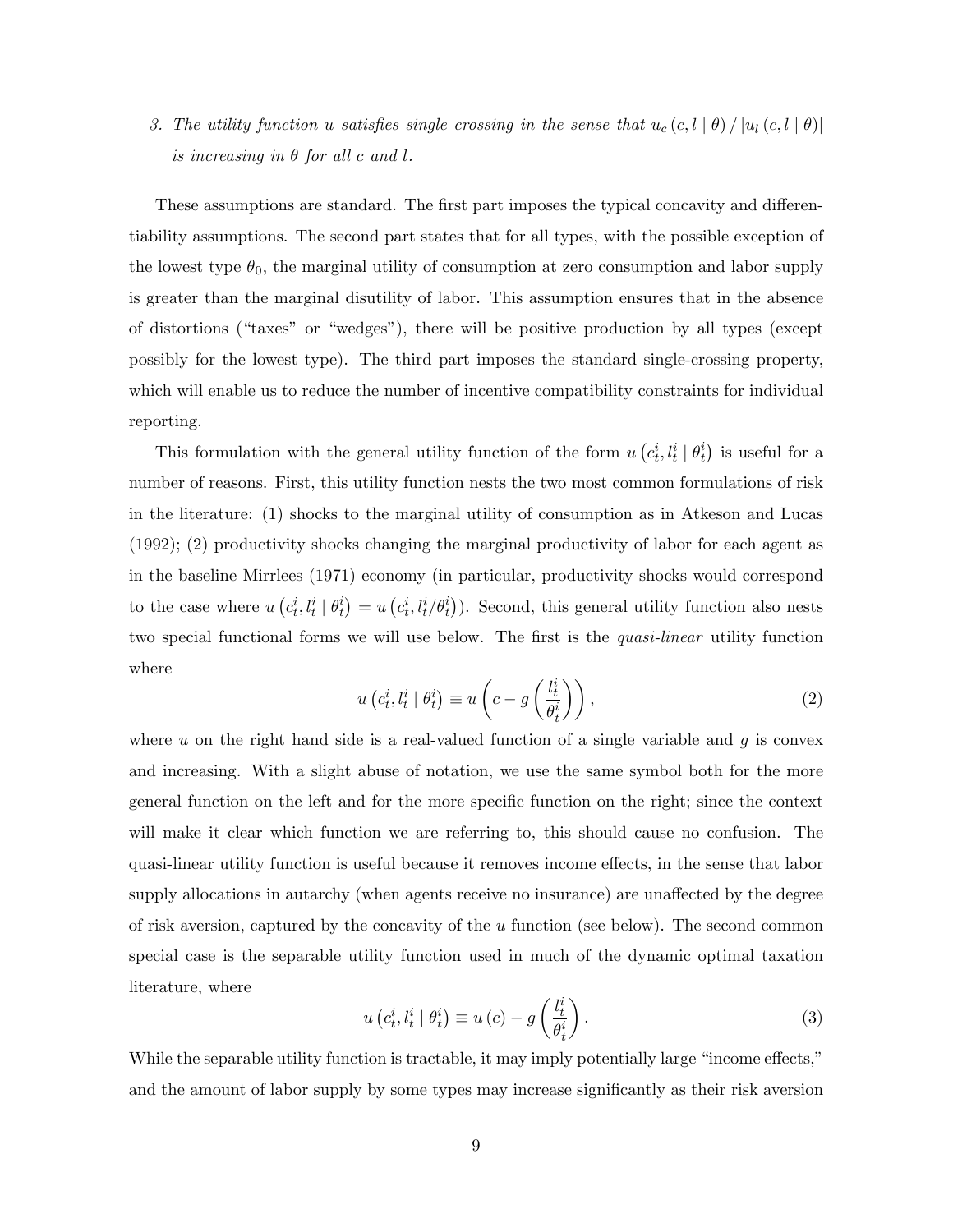increases. This behavior of labor supply to risk aversion is of economic interest, since it captures "self-insurance via labor supply," but it also affects the comparison between markets and governments. Below, we will present additional results for the case with quasi-linear utility functions (see, in particular, Proposition 10).

Each individual maximizes the discounted sum of their utility with discount factor  $\beta$ , so their objective function at time t is

$$
\mathbb{E}\left[\sum_{s=0}^{\infty}\beta^s u\left(c_{t+s}^i,l_{t+s}^i\mid\theta_{t+s}^i\right)|\theta_t^i\right]
$$

where  $\mathbb{E}\left[\cdot|\theta_t^i\right]$  denotes the expectations operator conditional on knowing that the type of the individual is  $\theta_t^i$  (in addition to any public information). This expression makes it explicit that the individual only knows her current type  $\theta_t^i$  and bases her expectations on this (by the first-order Markov assumption).

The production side of the economy is simple. We assume that there is no capital and savings are not allowed, so total output is simply the sum of individual outputs, i.e.,<sup>7</sup>

$$
Y_t = \int_{i \in I} l_t^i dt.
$$

### 3 Markets

By markets, we refer to a situation in which centralized mechanisms, especially centralized enforcement of contracts or risk-sharing arrangements, are not allowed. Different conceptions of markets are possible, and comparison between governments and markets will, to some degree, boil down to how well markets function, and how successful they are in providing collective goods, enforcing contracts, and allocating risks across individuals and over time. We will discuss two canonical models of markets. The first, which we refer to as *fully anonymous* markets, allows for individual trades, but all transactions are anonymous. This anonymity rules out any type of insurance mechanism, leaving self-insurance as the only option to individuals. Therefore, our model of anonymous markets is analogous to the Bewley-Aiyagari incomplete markets economy in which individuals can only insure against idiosyncratic risk by means of self insurance. The second, which we refer to as self-enforcing markets, allows the formation of self-enforcing coalitions among individuals. Since there is no government, any individual who

<sup>&</sup>lt;sup>7</sup>Capital is included in Acemoglu, Golosov, and Tsyvinski (2007), but is left out of the current model to simplify the analysis, especially the modeling of anonymous markets.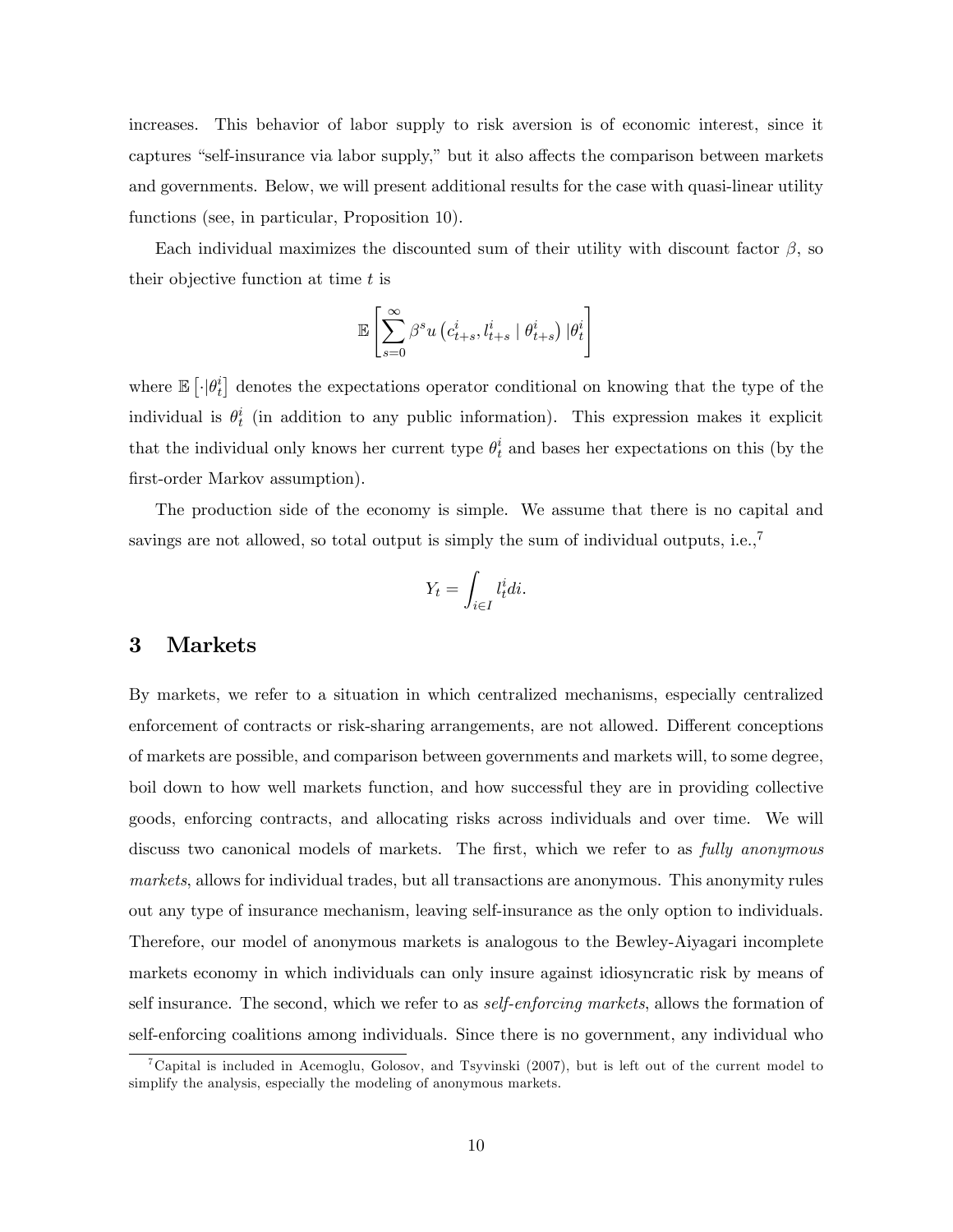deviates from a particular risk-sharing arrangement can only be punished by being excluded from future risk-sharing coalitions. This second conception of the market is similar to the economies considered by, among others, Kehoe and Levine (1993, 2001), Kocherlakota (1996), Alvarez and Jermann (2000), Krueger and Perri (2006).

#### 3.1 Fully Anonymous Markets

With fully anonymous markets, there is no information about the past transactions of individuals. This implies that any insurance that involves risk sharing among individuals is impossible. With capital, fully anonymous markets will allow self-insurance via savings as in the Bewley-Aiyagari models. Instead, since there is no capital in our economy, fully anonymous markets are equivalent to "autarchy". In particular, in each period each individual has to consume his output, i.e.,  $c_t^i = l_t^i$ . This, combined with the intertemporal separability of individual utility, implies that an equilibrium in a fully anonymous market is a solution to the following strictly concave maximization problem for each individual of type  $\theta \in \Theta$  at each t:

$$
\max_{c,l} u(c, l | \theta)
$$
  
subject to  $c = l$ .

We therefore have the following straightforward result:

**Proposition 1** In fully anonymous markets, there exists a unique equilibrium where each individual with type  $\theta$  at time t chooses labor supply and consumption  $\bar{c}(\theta) = \bar{l}(\theta)$  such that

$$
u_c\left(\bar{l}(\theta),\bar{l}(\theta)\mid\theta\right)=-u_l\left(\bar{l}(\theta),\bar{l}(\theta)\mid\theta\right).
$$

The following corollary to this proposition will be useful in Section 5.

**Corollary 1** Suppose that individual utilities take the quasi-linear form given in  $(2)$ . Then in the unique equilibrium of the fully anonymous markets economy, each individual with type  $\theta$  at time t chooses labor supply and consumption  $\bar{c}(\theta) = \bar{l}(\theta)$  such that

$$
\frac{1}{\theta}g'\left(\frac{\bar{l}(\theta)}{\theta}\right)=1,
$$

which is independent of the utility function u.

This corollary clarifies the sense in which quasi-linear preferences remove "income effects": the level of labor supply in fully anonymous markets is independent of the degree of risk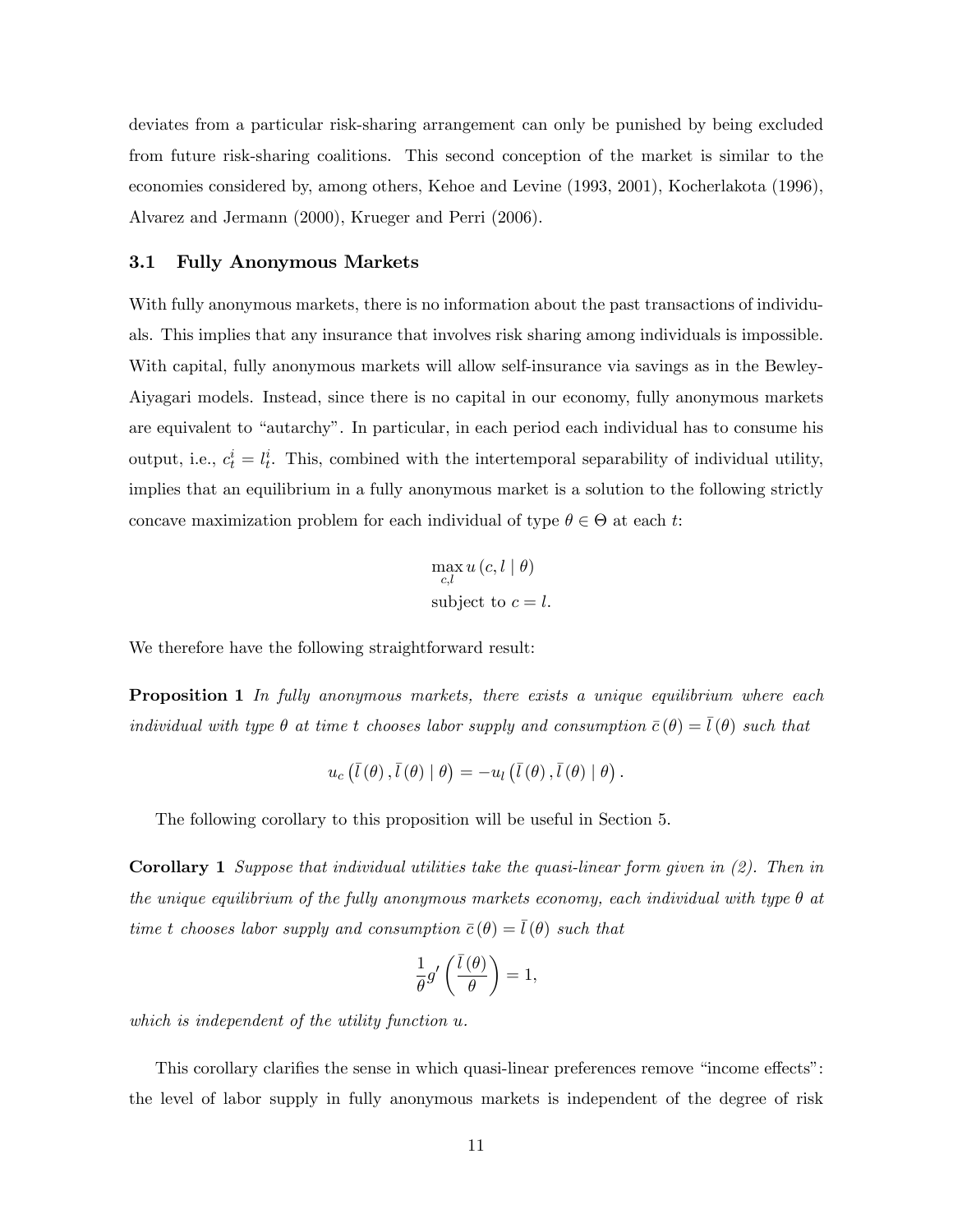aversion. In contrast, it can be verified that with separable utility greater risk aversion will increase the labor supply of at least some types.

For future reference, it is also useful to define the ex ante utility of anonymous market equilibrium. Let  $\mathbf{u}(\theta)$  be the life-time utility of an individual that starts with type  $\theta$  at time  $t = 0$ . Then

$$
\mathbf{U}^{AM}=\int_{\Theta}\mathbf{u}\left(\theta\right)dG\left(\theta\right),\,
$$

which can be interpreted as the utility of an individual before knowing his type (i.e., behind a veil of ignorance) would be  $U^{AM}$ . Although behind a veil of ignorance comparisons are unattractive to make political economy claims, in the context of the model here, it is useful to compare the behind a veil of ignorance utility of anonymous markets and sustainable mechanisms.  $U^{AM}$  is useful for this reason.

### 3.2 Self-Enforcing Markets

The alternative conception of markets allow for decentralized self-enforcing risk sharing arrangements. To capture this role of markets in the simplest possible way, we can follow Kehoe and Levine (1993) and assume that a group of individuals can form a self-enforcing risk-sharing *coalition*. Let us take this coalition to be the entire society.<sup>8</sup> An important assumption in this setup is that individual types and histories are publicly observed (and can be conditioned upon). Since the risk-sharing coalition faces no aggregate risk, if it wishes, it can achieve full consumption smoothing. However, since there is no government with enforcement power, each individual can at any moment in time walk out of this coalition. If this happens, this individual is identified by all others in the society, and will not be part of any future risk-sharing arrangement. Therefore, an individual who deviates when his type is  $\theta$  will receive lifetime utility  $\mathbf{u}(\theta)$  as defined above (as in the fully anonymous market equilibrium). A self-enforcing market equilibrium is a subgame perfect equilibrium of the risk sharing arrangement within this coalition.<sup>9</sup>

Given this, we can write a program to determine a self-enforcing market equilibrium that maximizes ex ante welfare of all individuals. Recall that  $\theta^t \in \Theta^t$  is the history of types for

<sup>&</sup>lt;sup>8</sup>This is for simplicity. Equivalently, the society could be partitioned into a number of coalitions, each consisting of a continuum of individuals so as to diversify away aggregate risks.

<sup>&</sup>lt;sup>9</sup>The fact that an individual who deviates from the risk sharing arrangements of the coalition will be excluded from future risk sharing and receives the continuation utility  $\mathbf{u}(\theta)$  is a simple consequence of a well-known result in the theory of repeated games. In particular,  $\mathbf{u}(\theta)$  is the lowest equilibrium payoff (or the min-max payoff) that an individual of type  $\theta$  can receive and any subgame perfect equilibrium can be sustained by using the lowest equilibrium continuation utilities (e.g., Abreu, 1988).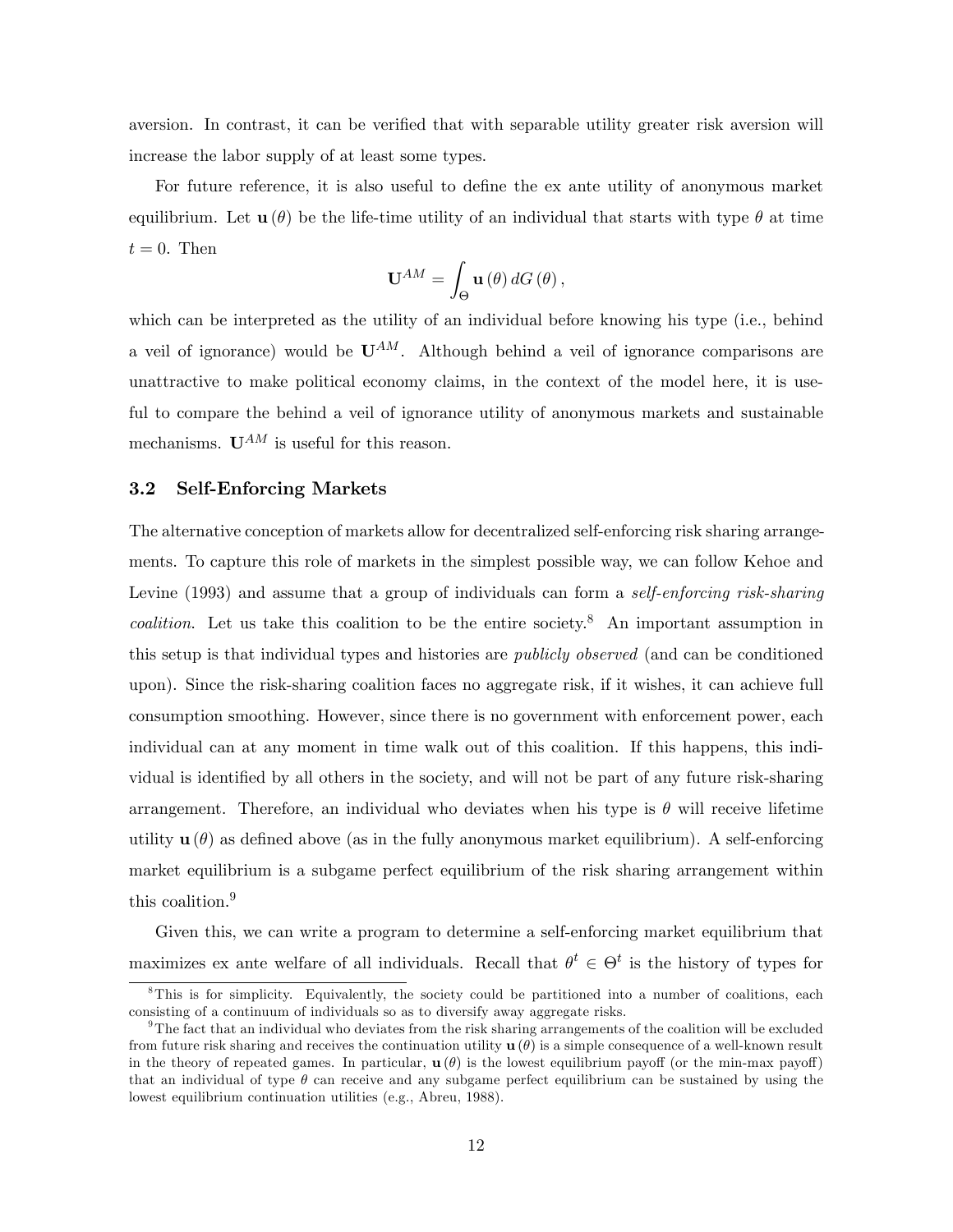an individual. Let  $c_t: \Theta^t \to \mathbb{R}_+$  and  $l_t: \Theta^t \to \mathbb{R}_+$  the allocation rules as functions of entire histories. Also let  $G^t$  ( $\theta^t$ ) denote the distribution of  $\theta^t$ . Then the ex ante welfare-maximizing self-enforcing equilibrium is a solution to the following program:

$$
\max_{\left\{c_t(\theta^t), l_t(\theta^t)\right\}_{t=0}^{\infty}} \mathbb{E}\left[\sum_{t=0}^{\infty} \beta^t u\left(c_t\left(\theta^t\right), l_t\left(\theta^t\right) \mid \theta_t\right)\right]
$$
(4)

subject to

$$
\int_{\Theta^t} c_t \left(\theta^t\right) dG^t \left(\theta^t\right) \le \int_{\Theta^t} l_t \left(\theta^t\right) dG^t \left(\theta^t\right) \tag{5}
$$

for all  $t$ , and

$$
\mathbb{E}\left[\sum_{s=0}^{\infty} \beta^s u\left(c_{t+s}\left(\theta^{t+s}\right), l_{t+s}\left(\theta^{t+s}\right) \mid \theta_t\right)\right] \geq \mathbf{u}\left(\theta_t\right) \tag{6}
$$

for all  $\theta^t \in \Theta^t$  and for all t.

Clearly, (5) is the resource constraint ensuring that total consumption does not exceed total output. Constraint (6) ensures that following any history each individual prefers to share risks within the coalition rather than break with the coalition and receive his autarchy utility,  $\mathbf{u}(\theta_t)$ .

At this level of generality, there is little we can say about the structure of self-enforcing equilibria. However, the following result is immediate given the continuity and strict concavity of the objective function and the compactness and convexity of the constraint set:

Proposition 2 There exists a unique ex ante welfare maximizing self-enforcing market equilibrium.

When this will cause no confusion, we will also refer to the value of the objective function (4) in this unique equilibrium by  $U^{AM}$ .<sup>10</sup> In Section 5 we will show how the comparison of government-regulated mechanisms to self-enforcing markets depends on attitudes to risk.

### 4 Sustainable Mechanisms

### 4.1 Politicians, Political Economy, and Private Histories

When the allocation of resources is determined by a centralized mechanism, a politician will be in charge of it. In the context of our model, the fact that a politician needs to be entrusted

 $10$ While  $\mathbf{U}^{SM}$  might be a better notation, we use this to refer to the ex ante utility of "sustainable mechanismsî. Moreover, it is convenient for our comparison results below to have a single notation that covers both anonymous markets and self-enforcing markets, and thus we use  $U^{AM}$  to denote the ex ante utility under both types of markets.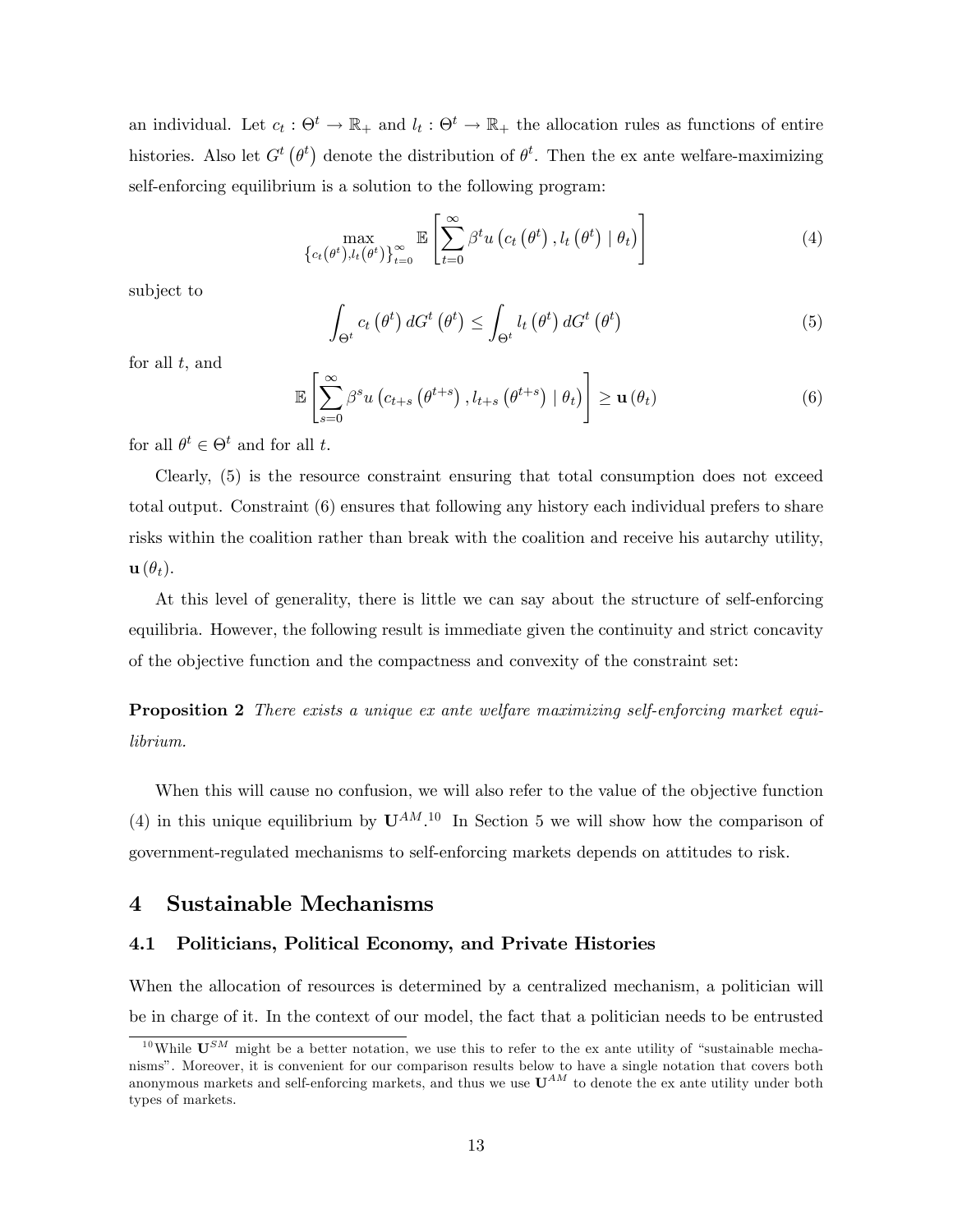to carry out the allocation of resources is a natural consequence of the need to concentrate enforcement power and information about individual preferences and endowments in a centralized authority. The presence of self-interested politicians will imply that the society has to provide incentives to the politician in power so that he does not take courses of action that are detrimental to societyís overall welfare. Overall, our model is a version of the classical Barro (1973) and Ferjohn (1986) model of electoral accountability.

As noted above, we assume that there is a large number of potential (and identical) politicians whose utility at time  $t$  is given by

$$
\sum_{s=0}^{\infty} \delta^s v(x_{t+s}),
$$

where x denotes the politician's consumption (rents),  $v : \mathbb{R}_+ \to \mathbb{R}$  is the politician's instantaneous utility function. Notice also that the politician's discount factor,  $\delta$ , is potentially different from that of the citizens,  $\beta$ . To simplify the analysis, we assume that potential politicians are distinct from the citizens and never engage in production.

**Assumption 2** (politician utility) v is twice continuously differentiable and satisfies  $v'(x)$  $0, v''(x) < 0 \text{ for all } x \in \mathbb{R}_+ \text{ and } v(0) = 0.$  Moreover  $\delta \in (0, 1)$ .

We next describe the structure of mechanisms. To simplify the exposition, in this paper we focus on two special classes of environments and corresponding mechanisms. In the first environment, which will be our focus in this section, individual types will be private information and we will also assume that histories (i.e., past actions and reports) are also private information. This will enable us to focus on mechanisms with private histories. The behavior of individual allocations in dynamic incentive problems may be very complicated even in the absence of sustainability constraints on politicians (e.g. Green, 1987, Phelan and Townsend, 1991, Atkeson and Lucas, 1992, Phelan, 1994). Our focus on private histories enables us to simplify the exposition and to highlight the effects of political economy interactions on the efficiency of government-operated mechanisms. The more general case of *history-dependent* mechanisms, where allocations are conditioned on the entire history of reports is analyzed in Acemoglu, Golosov and Tsyvinski (2006). The results in that paper show that the qualitative results we focus on here continue to hold with general history-dependent mechanisms. In the second environment, which will be discussed further in Section 5, individuals' types and actions are observed. Recall from the previous section that it is precisely these observations that make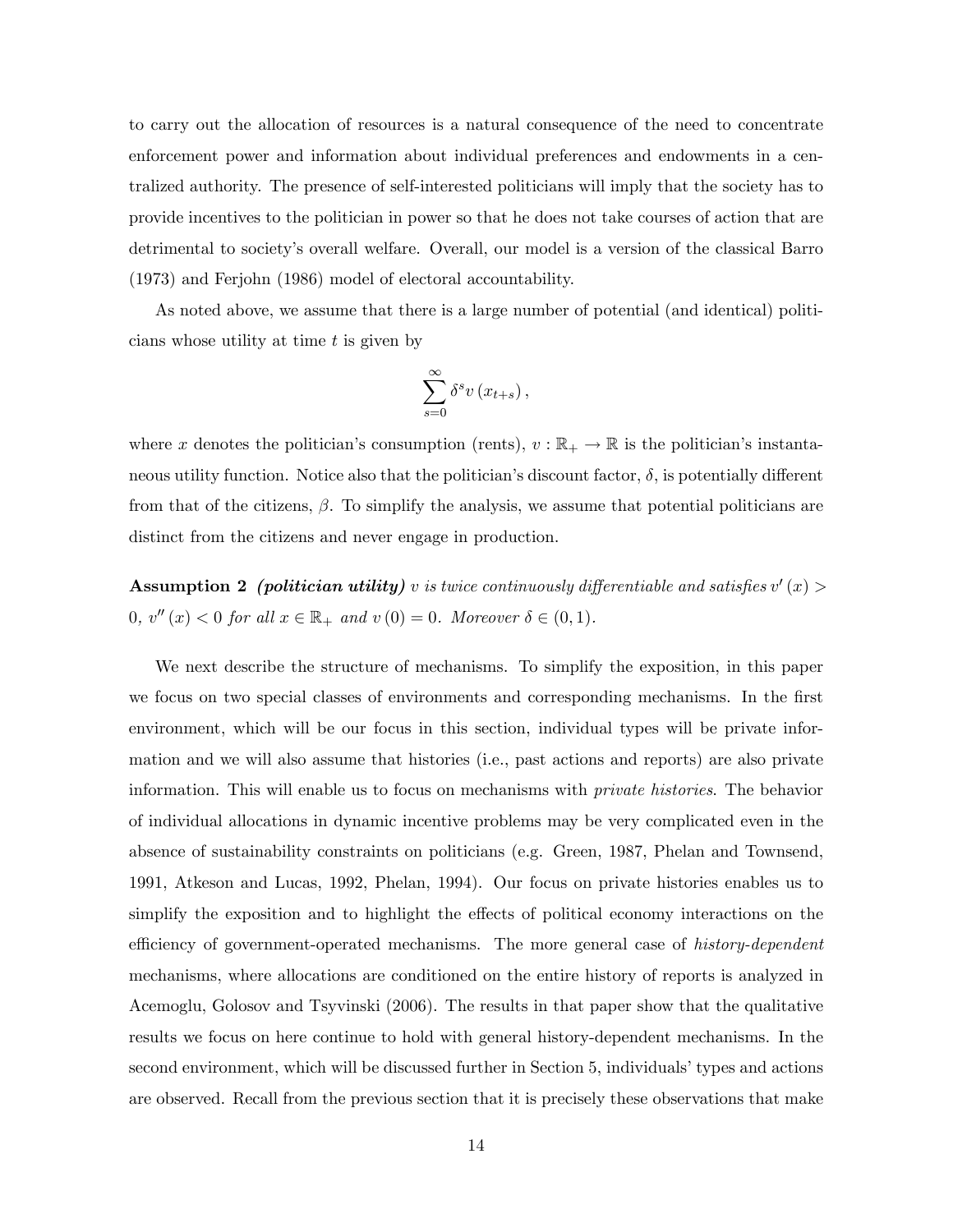self-enforcing market arrangements feasible. Symmetrically, in this environment, we will also allow mechanisms to condition on the entire history of past types and actions.

For now, focusing on the environment with private histories, we can represent the mechanism as corresponding to the choice by the politician in power of a sequence  $\{c_t(\theta), l_t(\theta)\}_{\theta \in \Theta}$ at each t, or, equivalently, a function  $c_t$  from the set of labor supplies to levels of consumption, such that if an individual supplies labor  $l_t(\theta)$  for some  $\theta \in \Theta$ , then he receives consumption  $c_t(\theta)$ .<sup>11</sup> If there is no  $\theta \in \Theta$  for which  $l_t^i = l_t(\theta)$ , then  $c_t^i = 0$ . With this formulation, the incentive compatibility constraints, which ensure that appropriate incentives are provided to individuals to reveal their types and choose labor supply consistent with the social plan (implicitly-agreed mechanism), can be written as

$$
u(c_t(\theta), l_t(\theta) | \theta) \ge u(c_t(\hat{\theta}), l_t(\hat{\theta}) | \theta)
$$
\n<sup>(7)</sup>

for all  $\hat{\theta} \in \Theta$ , for all  $\theta \in \Theta$ , and for all  $t^{12}$ . Since at every date there is an invariant distribution of  $\theta$  denoted by  $G(\theta)$ , when the constraints in (7) are satisfied, we can express aggregate labor supply and aggregate consumption as  $L_t = \int_{\Theta} l_t(\theta) dG(\theta)$  and  $C_t = \int_{\Theta} c_t(\theta) dG(\theta)$ . In what follows, we will suppress the range of integration,  $\Theta$ , when this will cause no confusion.

Given this structure, we can now summarize the timing of events. At each time  $t$ , the timing of events is as follows.

- 1. Individuals make labor supply decisions, denoted by  $\begin{bmatrix} l_t^i \end{bmatrix}$  $_{i\in I}$ , where  $l_t^i \geq 0$ . Output  $Y_t = \int$  $\sum_{i\in I} l_t^i di$  is produced.
- 2. The politician in power chooses the consumption function  $\mathbf{c}_t : [0, \bar{L}] \to \mathbb{R}_+$ , which assigns a level of consumption for each level of labor supply, and also decides the amount of rents  $x_t$ . We assume that  $x_t$  cannot exceed  $\eta Y_t$  for some  $\eta \in (0, 1]$ . The parameter  $\eta$ is therefore a measure the institutional constraints that limit the ability of the politician to appropriate rents. The budget constraint on the politician is

$$
C_t + x_t \leq Y_t,
$$

where  $C_t = \int$  $\sum_{i\in I} \mathbf{c}_t(l_t^i)$  di is aggregate consumption.

<sup>&</sup>lt;sup>11</sup> Notice that  $c_t$  is a mapping from  $[0,\bar{L}]$  into  $\mathbb{R}_+$ , while  $c_t$  is a mapping from  $\Theta$  into  $\mathbb{R}_+$  (thus justifying the notation  $c_t(\theta)$ .

 $12$  Moreover, given the single crossing property, (7) can be reduced to a set of incentive compatibility constraints only for neighboring types. Since there are  $N + 1$  types in  $\Theta$ , this implies that (7) is equivalent to N incentive compatibility constraints between neighboring types.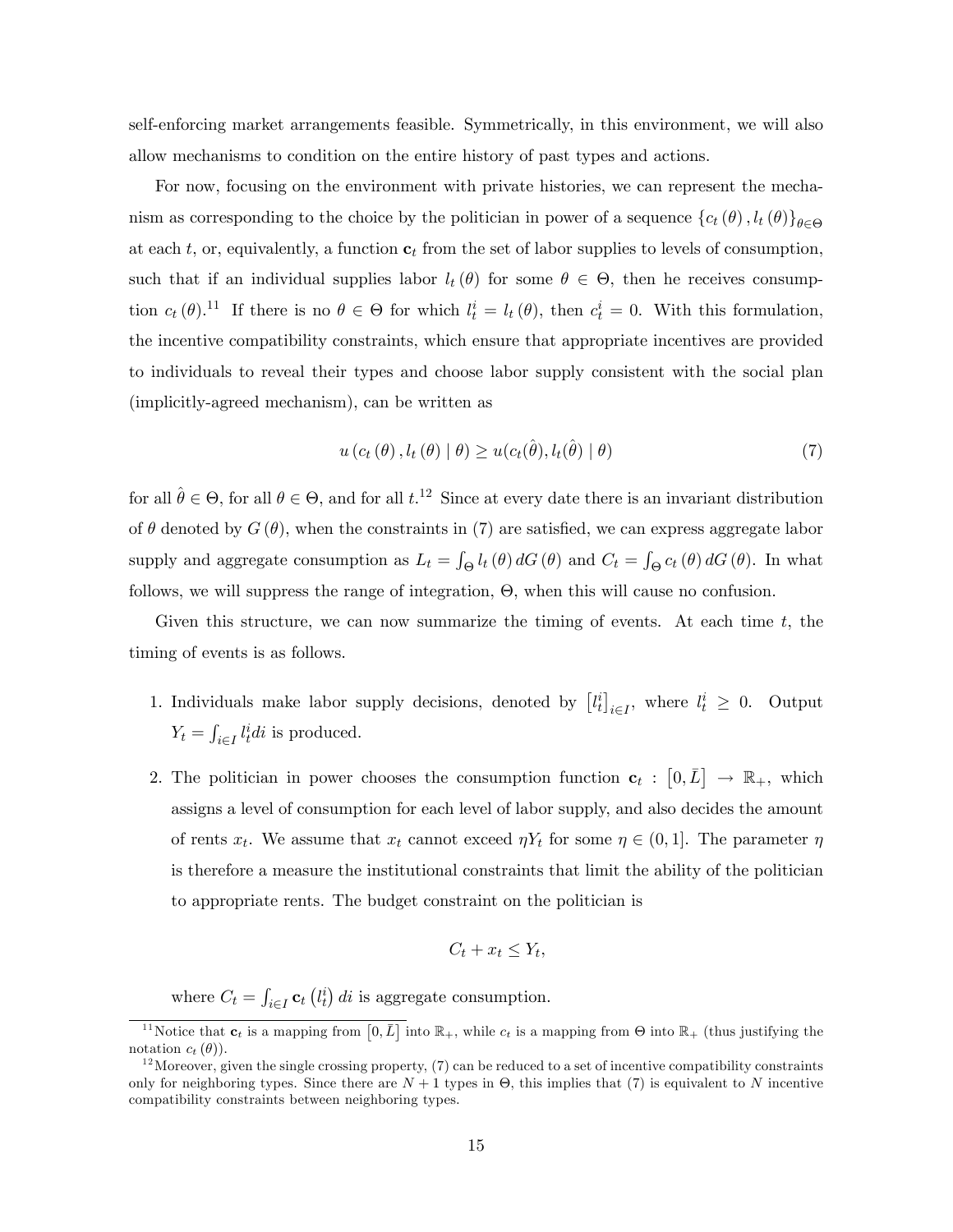3. Elections are held and citizens jointly decide whether to keep the politician or replace him with a new one, denoted by  $\rho_t \in \{0, 1\}$ , where  $\rho_t = 1$  denotes replacement. Replacement of politicians is without any costs.

This timing of events introduces elections as means of controlling politician behavior as in the classical Barro-Ferejohn model of electoral accountability (see also, Persson and Tabellini, 2000). This is a workhorse model of political economy and enables us to have a tractable setup in which politicians can take actions to further their own interests, but are constrained behavior in this by the potential replacement decisions of citizens.

The important feature of this political game is that even though individuals make their economic decisions independently, they make their political decisions—elections to replace the politician—jointly. This is natural since there is no conflict of interest among the citizens over the replacement decision. Joint political decisions can be achieved by a variety of procedures, including various voting schemes (see, for example, Persson and Tabellini, 2000, Chapter 4). Here we simplify the discussion by assuming that the decision  $\rho_t \in \{0, 1\}$  is taken by a randomly chosen citizen (see Acemoglu, Golosov and Tsyvinski, 2007, for further discussion).

### 4.2 Equilibrium

We first look focus on the best (subgame perfect) equilibrium that will arise in the political economy setup. In Acemoglu, Golosov and Tsyvinski (2007), we referred to this subgame perfect equilibrium in the corresponding equilibrium mechanism as the *best sustainable mechanism*  $\sin$  other words, a best sustainable mechanism is defined as the subgame perfect equilibrium of the game between individuals and politicians that yields the highest ex ante level of utility to the individuals). If there are coordination problems that lead to other equilibria in this game, governments will be less attractive relative to markets. Without a specific theory of what these coordination problems might be and which equilibrium we might expect in the repeated game between politicians and citizens, we find that it is most transparent to focus on the best equilibria. Clearly, if market allocations are preferred to the best sustainable mechanism, they will be, a fortiori, preferred to any other type of government regulation (or to any other selection of equilibrium in the repeated game between the politicians and the society).

Alternatively, we will also look at *best stationary mechanism*, which corresponds to the best subgame perfect equilibrium in which strategies are restricted to be stationary (that is, the stationary subgame perfect equilibrium that gives the highest ex ante payoff to individuals).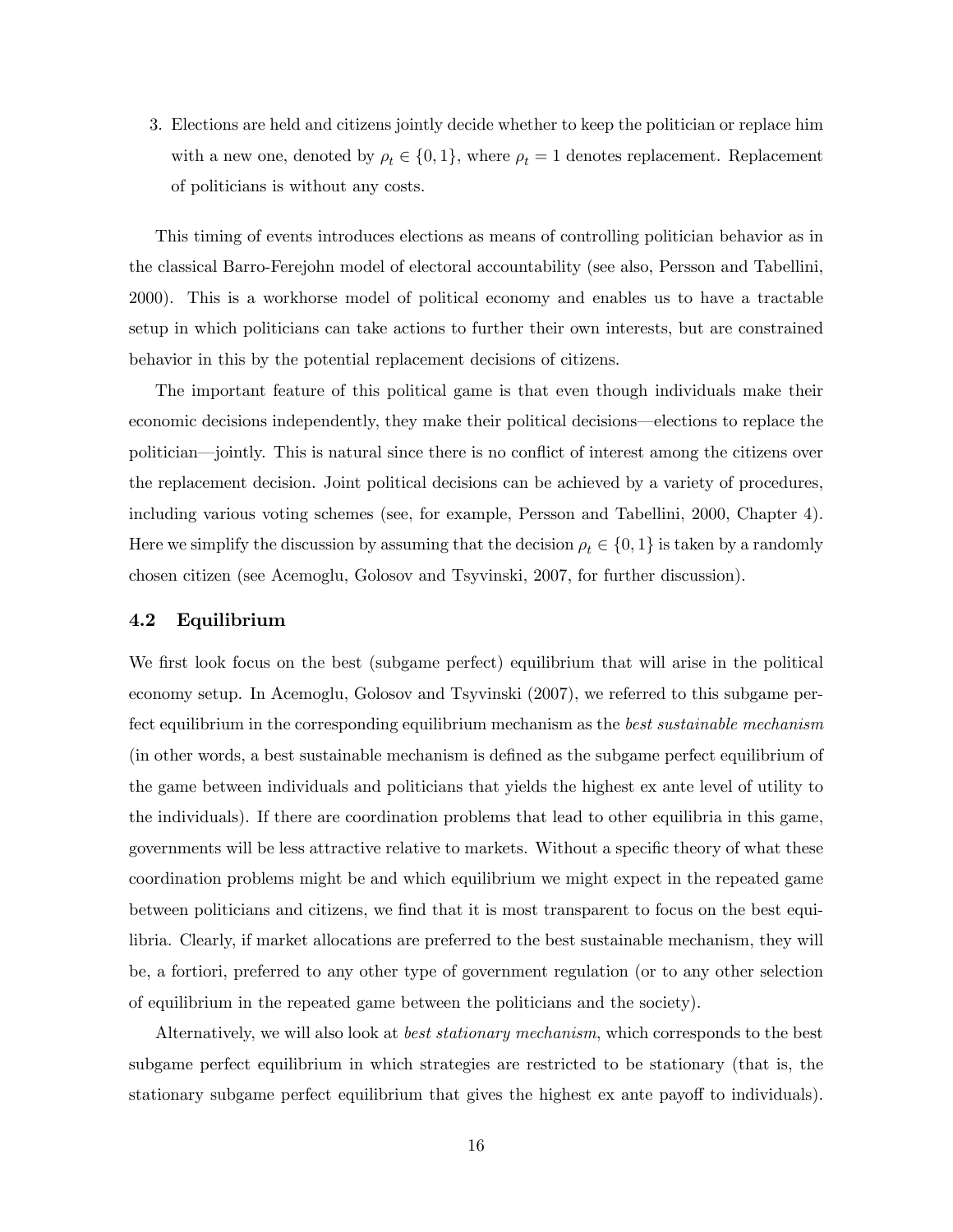Restriciting atteniton to stationary mechanism is not without loss of generality because stationarity limits the societyís ability to provide intertemporal incentives to politicians and thus may introduce additional distortions compared to the sustainable mechanisms. In Acemoglu, Golosov and Tsyvinski  $(2007)$ , we show how certain qualitative results are affected when the restriction to stationary strategies is removed.<sup>13</sup> The construction of equilibria corresponding to both of these are discussed in detail in Acemoglu, Golosov and Tsyvinski (2006, 2007), where we show how the provision of incentives to individuals and governments can be separated by setting up an auxiliary maximization problem, which we referred to as a "quasi-Mirrlees" program." Here, we do not repeat the same steps and simply note the following main result:

**Proposition 3** In the political economy game described above, the best sustainable mechanism is a solution to the following program:

$$
\mathbf{U}^{SM} = \max_{\{c_t(\theta), l_t(\theta), x_t\}_{t=0}^{\infty}} \mathbb{E}\left[\sum_{t=0}^{\infty} \beta^t u\left(c_t\left(\theta\right), l_t\left(\theta\right) \mid \theta_t\right)\right]
$$
(8)

subject to the resource constraint

$$
\int c_t(\theta) dG(\theta) + x_t \le \int l_t(\theta) dG(\theta), \qquad (9)
$$

a set of incentive compatibility constraints for individuals, (7), for all t and for all  $\theta \in \Theta$ , and the sustainability constraint of the politician

$$
\sum_{s=0}^{\infty} \delta^s v(x_{t+s}) \ge v \left( \eta \int l_t(\theta) dG(\theta) \right), \qquad (10)
$$

for all t. Moreover, any solution to this program is a best sustainable mechanism.

**Proof.** See Acemoglu, Golosov and Tsyvinski (2006).  $\blacksquare$ 

Note that if individual types were publicly observed, then we would not need the incentive compatibility constraints (7). In addition, if we did not restrict ourselves to private histories, individual allocations would be functions of entire individual histories, i.e.,  $\{c_t(\theta^t), l_t(\theta^t)\}_{t=0}^{\infty}$ instead of  $\{c_t(\theta), l_t(\theta)\}_{t=0}^{\infty}$ . We postpone the presentation of the relevant maximization problem when allocations can be conditioned upon past histories to Section 5, since it will not play any role before then.

<sup>&</sup>lt;sup>13</sup> Most of the previous literature has focused on this type of stationary equilibrium, in particular, assuming that individuals vote "retrospectively" according to some fixed threshold (see, for example, Persson and Tabellini, 2000, Chapter 4).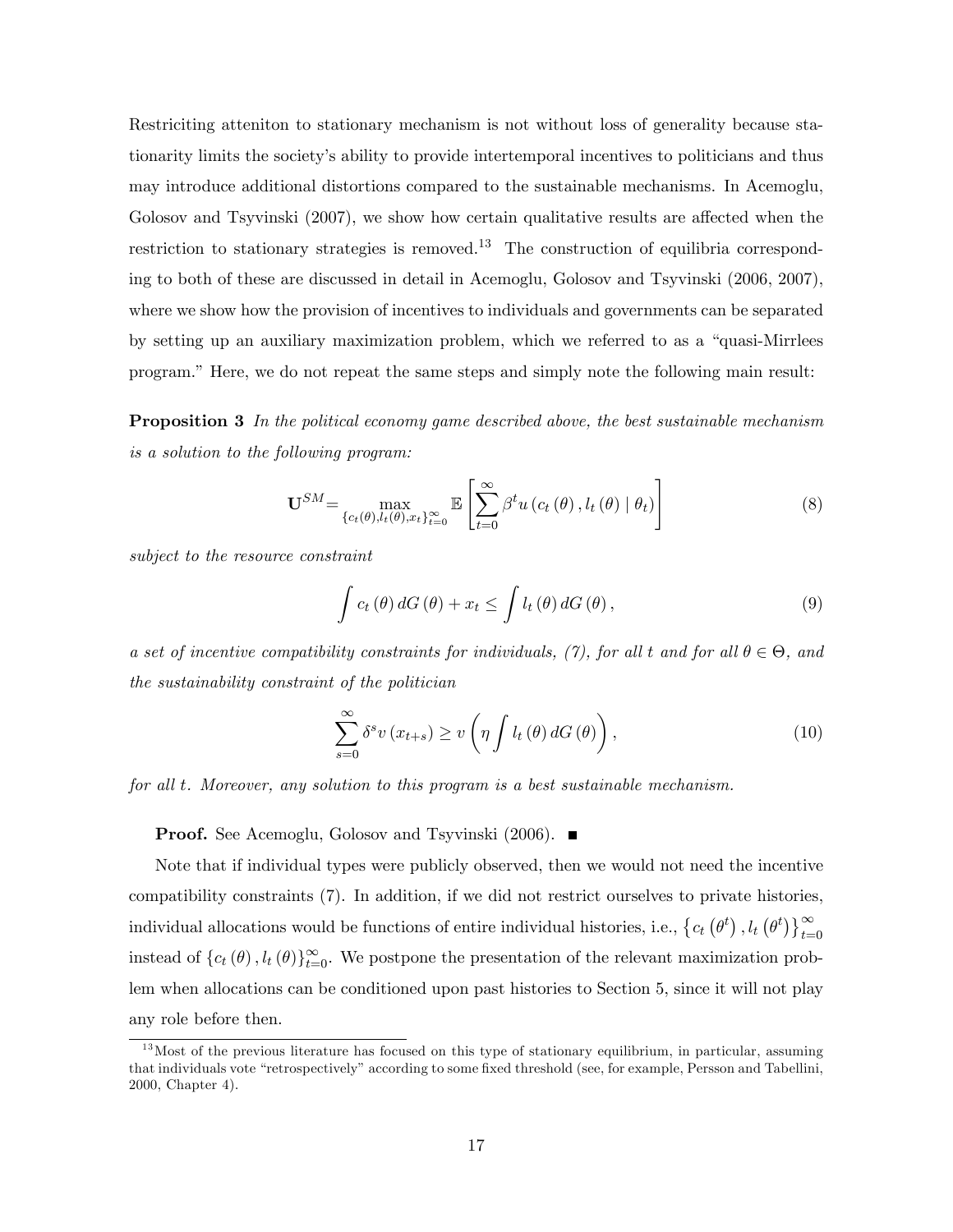The details of why the solution of this program can be sustained as a subgame perfect equilibrium and why no other subgame perfect equilibrium can give higher ex ante utility are provided in Acemoglu, Golosov and Tsyvinski  $(2007).<sup>14</sup>$  Here we only give the intuition. Briefly, the best equilibrium has to satisfy the incentive compatibility constraints of individuals given by  $(7)$ , so that they reveal their types correctly, while at the same time provide sufficient rents to the politician in power so that he prefers to follow the best sustainable mechanism rather than deviate and expropriate a fraction  $\eta$  of the total output of the economy. The constraint (10) ensures this and for this reason is referred to as the sustainability constraint on the politician.

Similarly, we have the following result for the best stationary mechanisms (proof omitted).

**Proposition 4** In the political economy game described above, the best stationary mechanism is a solution to the following program:

$$
\mathbf{U}^{SM}\!=\!\max_{\left\{ c\left(\theta\right),l\left(\theta\right)\right\} ,x}\mathbb{E}\left[u\left(c\left(\theta\right),l\left(\theta\right)\mid\theta\right)\right]
$$

subject to the resource constraint

$$
\int c(\theta) dG(\theta) + x \leq \int l(\theta) dG(\theta),
$$

a set of incentive compatibility constraints for individuals, (7), for all  $\theta \in \Theta$ , and the sustainability constraint of the politician in the case with stationary strategies,

$$
\frac{v(x)}{1-\delta} \ge v\left(\eta \int l(\theta) dG(\theta)\right). \tag{11}
$$

Moreover, any solution to this program is a best stationary mechanism.

The reasoning for why this program gives the best stationary mechanism is similar to before. The main difference is that the best stationary mechanism is written as a static problem. This is because the payments to the politician can no longer be a function of how long the politician has been in power, thus x replaces  $x_t$ . This implies that (11), which replaces (10) as the sustainability constraint, has to be stationary. When the same amount of rent,  $x$ , is given to the politician at all dates, allocations also become stationary, leading to the static optimization problem in Proposition 4. When the context makes it clear which program we are referring to, we will use the term sustainability constraint for both (11) and (10).

<sup>&</sup>lt;sup>14</sup>In fact, Acemoglu, Golosov, and Tsyvinski (2007) show that the solution to this program can also be supported as a renegotiation-proof subgame perfect equilibrium.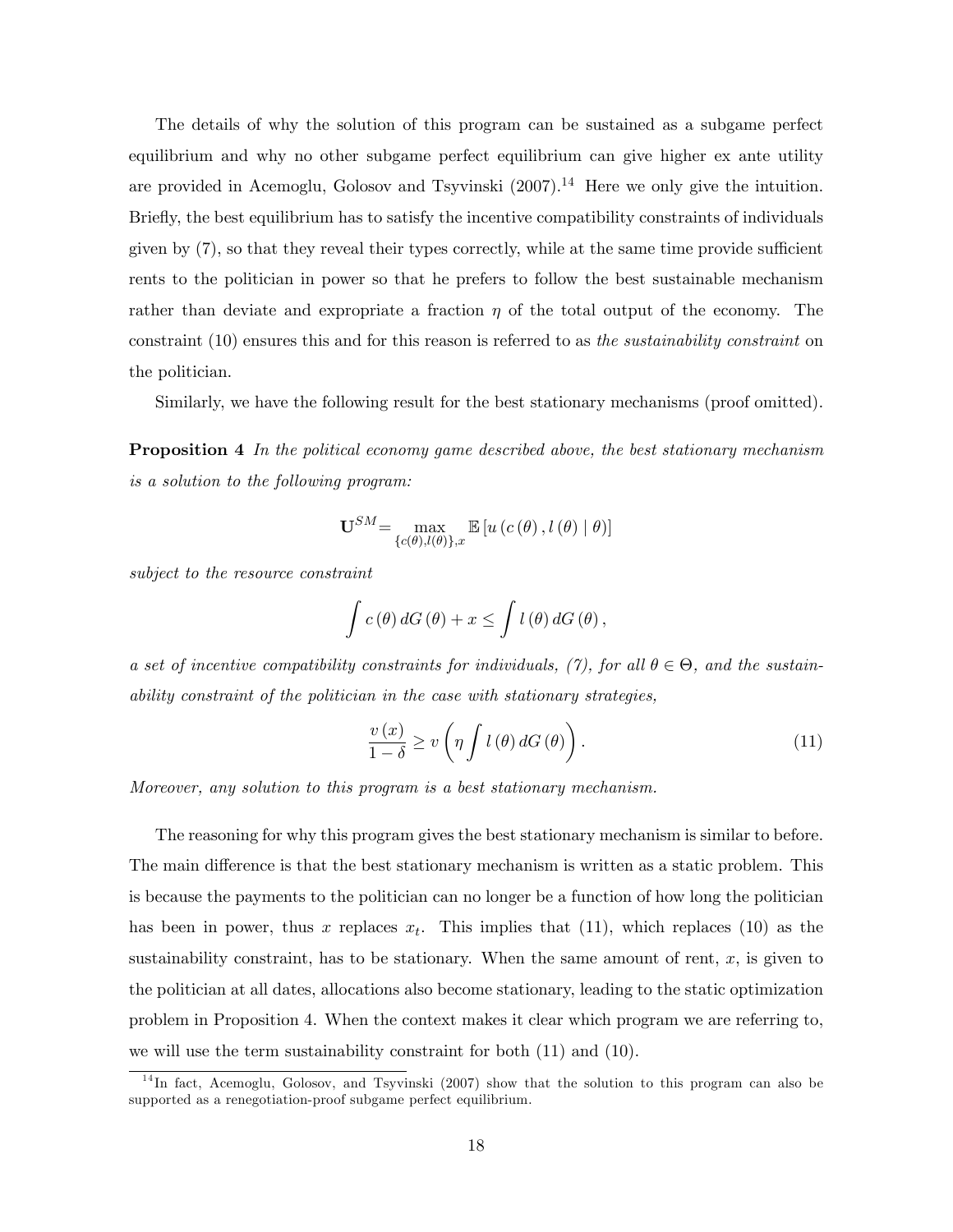A key concept for us will be aggregate distortions, which measure how the presence of a selfinterested government creates further distortions relative to an allocation with a benevolent social planner. In our previous paper we defined aggregate distortions in terms of an *indirect* utility function, which was itself derived from an auxiliary maximization problem (the so-called "quasi-Mirrlees program"). One can think of such distortion as an additional aggregate tax or an additional wedge in the consumption-labor margin in the "aggregate;; indirect utility. While we can do the same here, this indirect utility function does not play a major role in our analysis, thus instead we simply state the following result:

**Proposition 5** The marginal tax rate on the highest type  $\theta_N$ , at time t is equal to aggregate distortions at time t.

**Proof.** See Acemoglu, Golosov and Tsyvinski (2006). ■

Aggregate distortions are a summary measure of how political economy considerations affect the allocation of resources (under government-operated mechanisms). Although Proposition 5 emphasizes the link between aggregate distortions and the marginal tax rate on the highest skill individual, aggregate distortions are interesting precisely because they affect not only the tax faced by the highest type, but the taxes imposed on all types. This point will be clarified in the numerical results presented in Section 6. Note also that while distortions or taxes could in principle be negative, throughout the paper, all the distortions or taxes will be positive.

### 4.3 Characterization of Best Sustainable and Stationary Best Mechanisms

In this subsection, we provide a number of theoretical results about the behavior of best stationary and best sustainable mechanisms. Somewhat more general versions of all of these results appear in Acemoglu, Golosov and Tsyvinski (2006). We therefore omit the proofs and refer the reader to that paper.

**Proposition 6** The allocation of resources in the best sustainable mechanism is as follows:

- 1. there are aggregate distortions at  $t = 0$ ;
- 2. suppose that  $\beta \leq \delta$  and that there exists a steady-state allocation in which the sustainability constraint for the politician does not bind, then the economy asymptotically converges to a steady state without aggregate distortions;
- 3. suppose that  $\beta > \delta$ , then there are aggregate distortions, even asymptotically.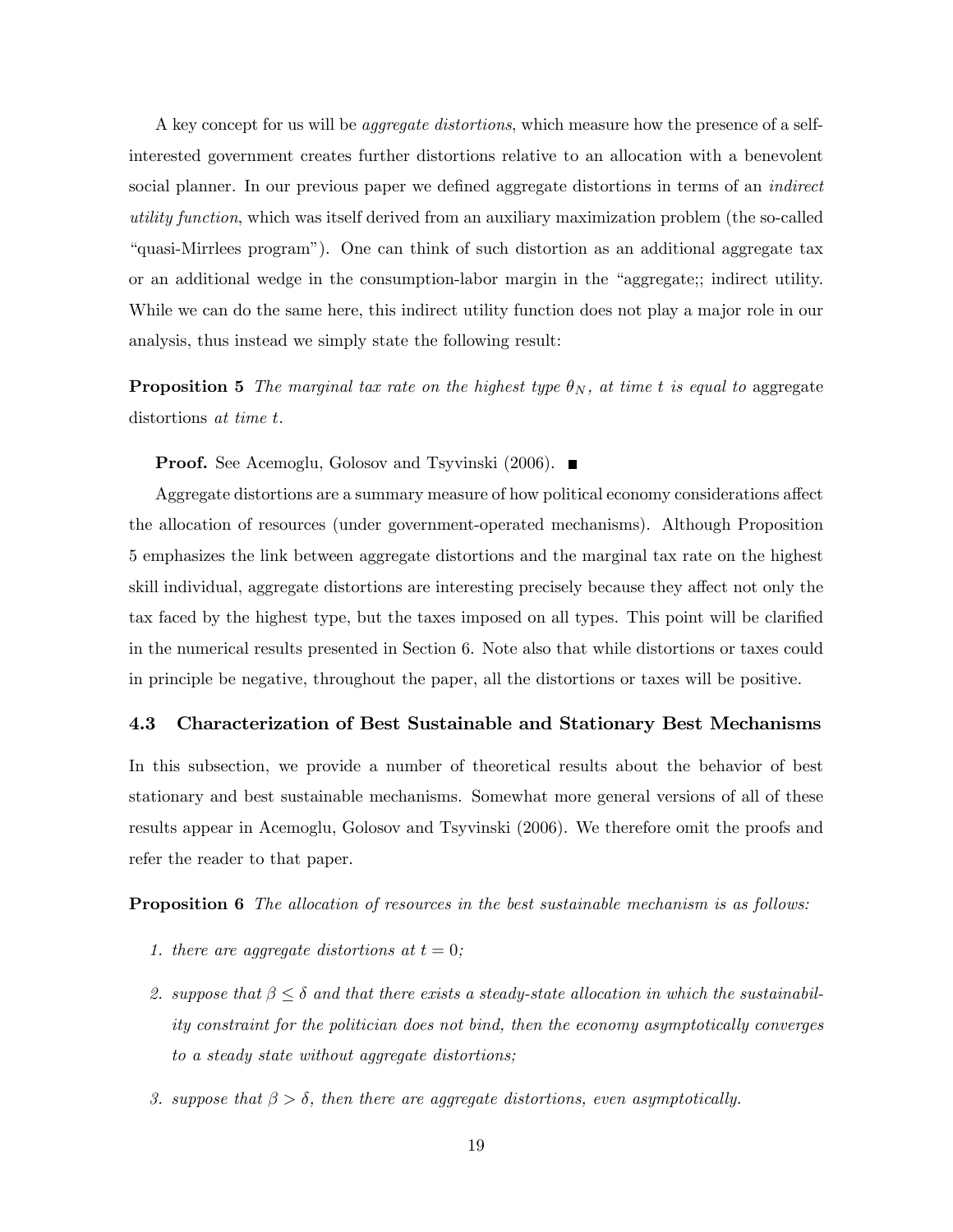This proposition is stated under the assumption in part 2 that there exists a steady state without distortions, that is, a steady-state allocation in which the sustainability constraint, (10) is slack. This is a fairly weak assumption, discussed in greater detail and expressed in terms of primitives in Acemoglu, Golosov and Tsyvinski (2007). In particular, this assumption is satisfied if transferring all resources (raised subject to the individual incentive compatibility constraints,  $(7)$  to the politician is sufficient to ensure that  $(10)$  is satisfied as a strict inequality. To simplify the exposition, we do not introduce the additional notation necessary to express this condition.

Part 1 of Proposition 6 illustrates the additional aggregate distortion arising from the sustainability constraints. Intuitively, these distortions result from the fact that as output increases, the sustainability constraint (10) implies that more has to be given to the politicians in power, and this increases the effective cost of production. The constrained efficient allocation creates distortions so as to reduce the level of output in the decentralized equilibrium and thus the amount of rents that have to be paid to the politician. Consequently, the best sustainable mechanism induces aggregate distortions, reducing the level of production in the economy below the level that would prevail without political economy constraints.

The most important results are in parts 2 and 3. Part 2 states that as long as  $\beta \leq \delta$ , asymptotically the economy converges to an equilibrium where there are no aggregate distortions; even though there will be rents provided to the politician, these will be financed without introducing distortions. This result implies that in the long run there will be "efficient" provision of rents to politicians, that is, individual allocations are undistorted (beyond the requirements necessary to satisfy individual incentive compatibility constraints, (7)), and in particular, there is no marginal tax on the labor supply of the highest type (recall Proposition 5)).

Part 3 of the proposition, on the other hand, states that if the politicians are less patient than the citizens, distortions will not disappear. Since in many realistic political economy models politicians are, or act as, more short-sighted than the citizens, this part of the proposition implies that in a number of important cases, political economy considerations will lead to additional distortions that will not disappear even asymptotically.

Proposition 7 In the best stationary mechanism distortions never disappear and the allocations are independent of time, given by  ${c(\theta), l(\theta)}_{\theta \in \Theta}$ . Moreover, government consumption x is such that

$$
\frac{v(x)}{1-\delta} = v\left(\eta \int_{\Theta} l(\theta) dG(\theta)\right).
$$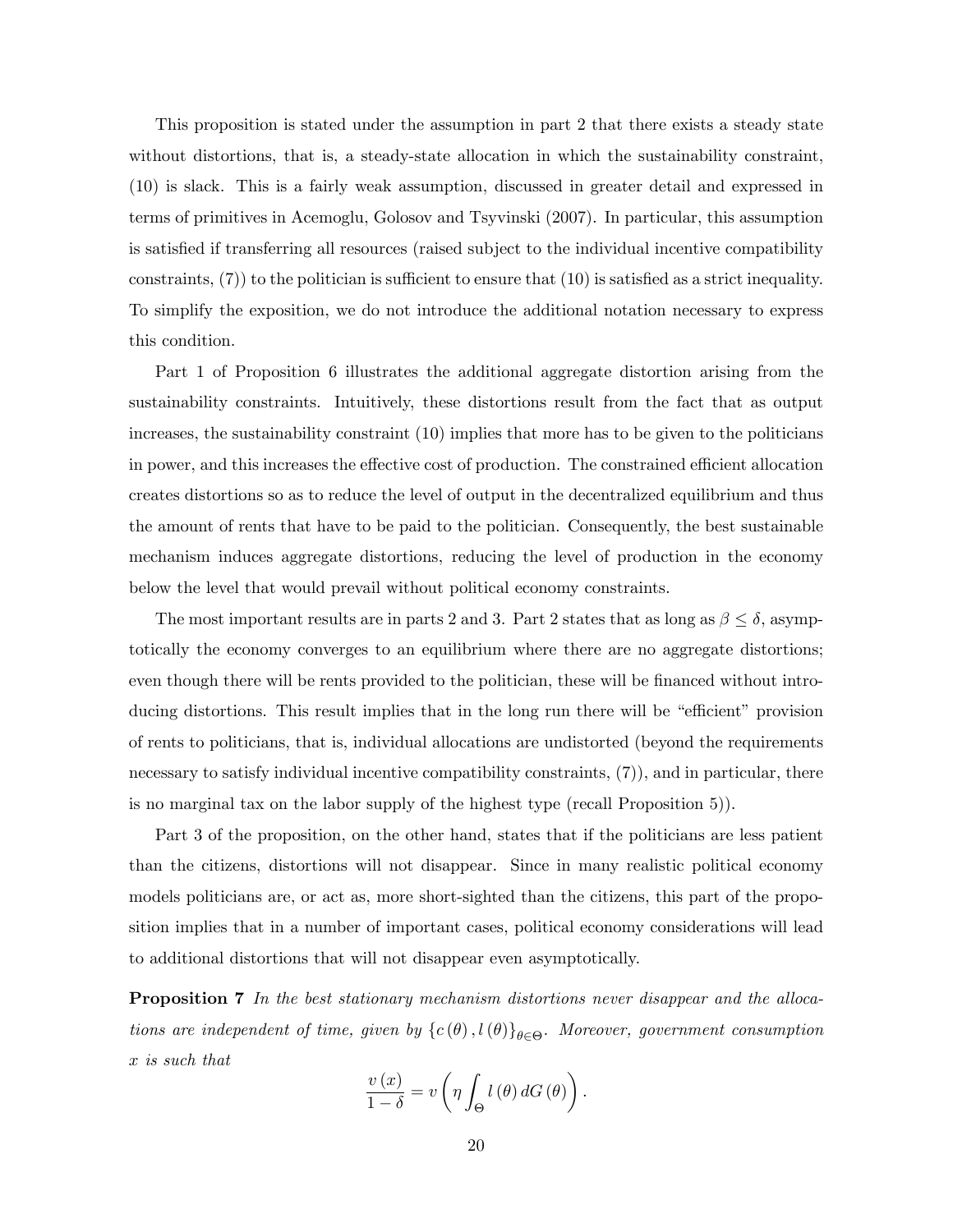This proposition illustrates the contrast between best sustainable and best stationary equilibria. Stationary equilibria do not allow the optimal provision of dynamic incentives to politicians and imply that political economy distortions never disappear, even when  $\beta \leq \delta$ .

### 5 Markets Versus Governments: Some Theoretical Results

In this section, we investigate the conditions under which (sustainable) government-operated mechanisms will be preferred to markets. We first present results that apply to both concepts of the market, with both best sustainable and best stationary mechanisms, and under general conditions on utility. In the second part of the section, we present results that apply under additional assumptions and when comparing centralized mechanisms to fully anonymous markets (the equivalent of the Bewley-Aiyagari economy). Finally, in the last part of the section, we provide a comparison of government-operated mechanisms to self-enforcing markets (equivalent to Kehoe-Levine type economies).

### 5.1 Discount Factors and Institutional Checks

We first provide some simple comparisons between markets and sustainable mechanisms that apply irrespective of which concept of the market we use and whether we focus on best stationary or best sustainable mechanisms. Our first comparative static result states that an increase in the discount factor of the politician ("government"),  $\delta$ , makes mechanisms more attractive relative to markets. Let  $\mathbf{U}^{SM}(\delta)$  be the ex ante expected value of the best sustainable or best stationary mechanism when the politician's discount factor is  $\delta$ . Let us also refer to the exante expected utility under fully anonymous or self-enforcing markets by  $U^{AM}$  (which does not depend on the discount factor  $\delta$  of the politician).

**Proposition 8** Suppose  $\mathbf{U}^{SM}(\delta) \geq \mathbf{U}^{AM}$ , then  $\mathbf{U}^{SM}(\delta') \geq \mathbf{U}^{AM}$  for all  $\delta' \geq \delta$ . Moreover, suppose that  $\eta = 1$  and  $\theta_0 > 0$ . Then, as  $\delta \to 0$ ,  $\mathbf{U}^{AM} > \mathbf{U}^{SM}$  ( $\delta$ ).

**Proof.** Let  $\mathcal{S}(\delta)$  be the feasible set of allocation rules when the politician discount factor is equal to  $\delta$  (meaning that they are feasible and also satisfy the sustainability constraint either in the case would best sustainable mechanisms or with the best stationary mechanisms). Let  $\{c_t(\delta), l_t(\delta), x_t(\delta)\}_{t=0}^{\infty} \in S(\delta)$  represent the best sustainable mechanism, where  $c_t(\delta)$  and  $l_t(\delta)$  are vectors of consumption and labor supply levels for different types. Since  $\delta' \geq \delta$ ,  $\{c_t(\delta), l_t(\delta), x_t(\delta)\}_{t=0}^{\infty} \in \mathcal{S}(\delta')$  when the discount factor of the politician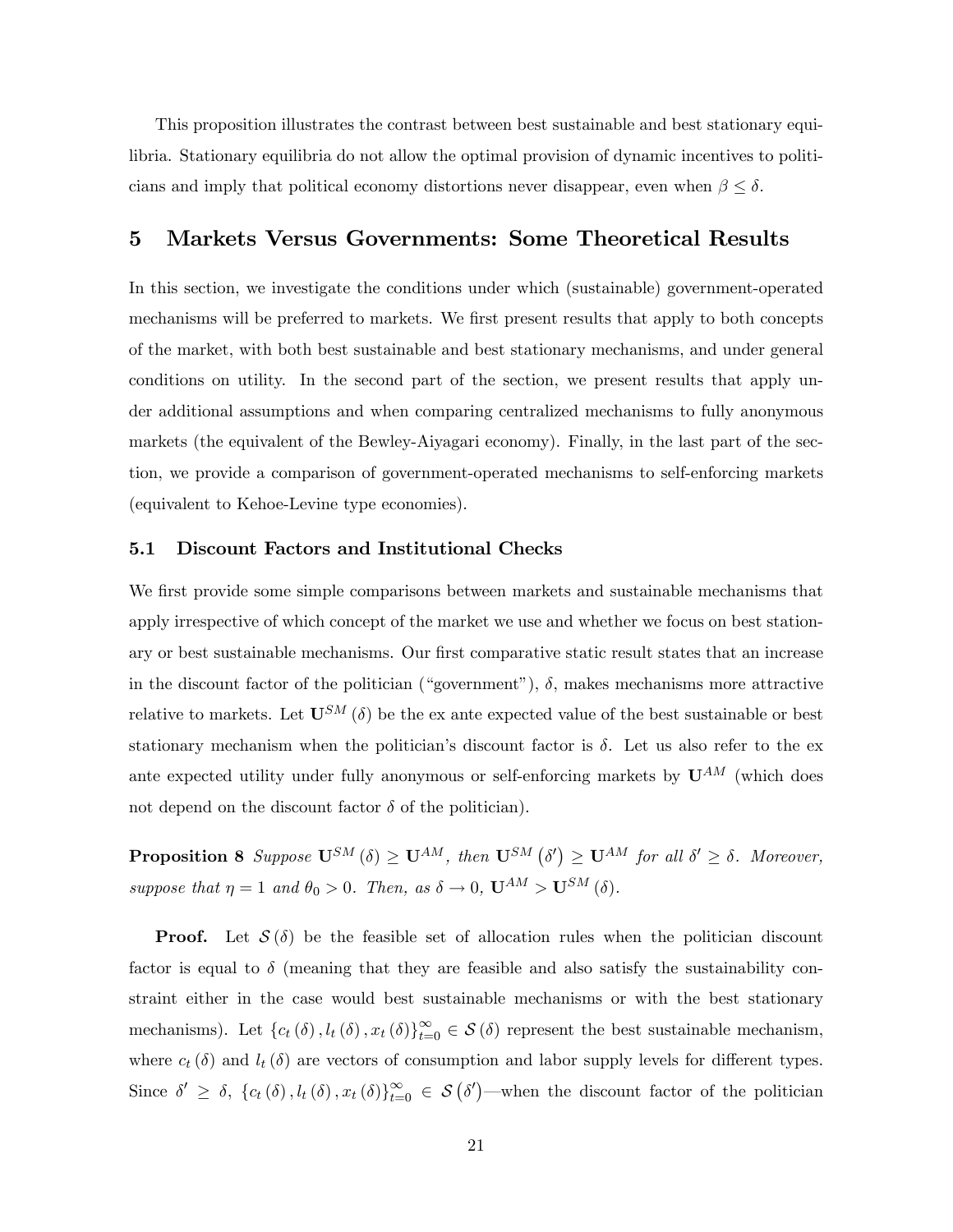is  $\delta'$ , the left-hand side of the sustainability constraint is higher, while the right-hand side is unchanged, so  $\{c_t(\delta), l_t(\delta), x_t(\delta)\}_{t=0}^{\infty}$  satisfies the sustainability constraint. Therefore,  ${c_t(\delta), l_t(\delta), x_t(\delta)}_{t=0}^{\infty}$  is feasible and yields expected utility  $\mathbf{U}^{SM}(\delta)$  when the politician's discount factor is  $\delta'$ . This implies that  $\mathbf{U}^{SM}(\delta')$  is at least as large as  $\mathbf{U}^{AM}$ , therefore  $\mathbf{U}^{SM}\left(\delta'\right)\geq\mathbf{U}^{SM}\left(\delta\right)\geq\mathbf{U}^{AM}.$ 

The second part follows from the observation that with anonymous markets, individuals can always achieve the autarchy allocation, thus  $\mathbf{U}^{AM} \geq \mathbb{E}_0 \left[ \sum_{t=0}^{\infty} \beta^t u(c^a (\theta_t), l^a (\theta_t) | \theta_t) \right]$ , where  $c^a$  and  $l^a$  denote the optimal autarchy choices of an agent with type  $\theta$ . In contrast, with  $\eta = 1$ and  $\delta \to 0$ , the centralized mechanism necessarily leads to a utility of  $\mathbb{E}_0 \left[ \sum_{t=0}^{\infty} \beta^t u(0,0 | \theta_t) \right]$  $\mathbb{E}_0 \left[ \sum_{t=0}^{\infty} \beta^t u\left(c^a\left(\theta_t\right), l^a\left(\theta_t\right) \mid \theta_t\right) \right].$ 

Notice that Proposition 8 applies irrespective of whether we are looking at best sustainable or best stationary mechanism and also irrespective of whether markets are fully anonymous or involve self-enforcing insurance.

The intuition for this proposition is straightforward: as politicians become more patient, the sustainability constraint becomes easier to satisfy, s centralized mechanisms become more attractive. Moreover, since politicians operating centralized mechanisms are self-interested and unable to commit to policy sequences, not all equilibrium allocations without government intervention can be achieved by a mechanism operated by the government. Consequently, anonymous self-enforcing markets may be preferred to sustainable mechanisms. This contrasts with the typical results in the mechanism design literature (with benevolent governments and full commitment) where market allocations can always be achieved by centralized mechanisms.

Perhaps more interesting are the implications of institutional checks and balances on politicians. In our model, these institutional checks are represented by the parameter  $\eta$ . A lower  $\eta$ implies more strict limits on the amount of resources that the politician in power can divert for his own consumption.

**Proposition 9** Suppose  $\mathbf{U}^{SM}(\eta) \ge \mathbf{U}^{AM}$ , then  $\mathbf{U}^{SM}(\eta') \ge \mathbf{U}^{AM}$  for all  $\eta' \le \eta$ . Moreover,  $as \eta \rightarrow 0, \mathbf{U}^{SM} (\eta) > \mathbf{U}^{AM}.$ 

The proof of this proposition is similar to that of Proposition 8 and is omitted. It states the intuitive result that better institutional controls on politicians make mechanisms more desirable relative to markets. This proposition also shows that electoral accountability and other institutional controls on politicians are complementary. Institutional checks on politicians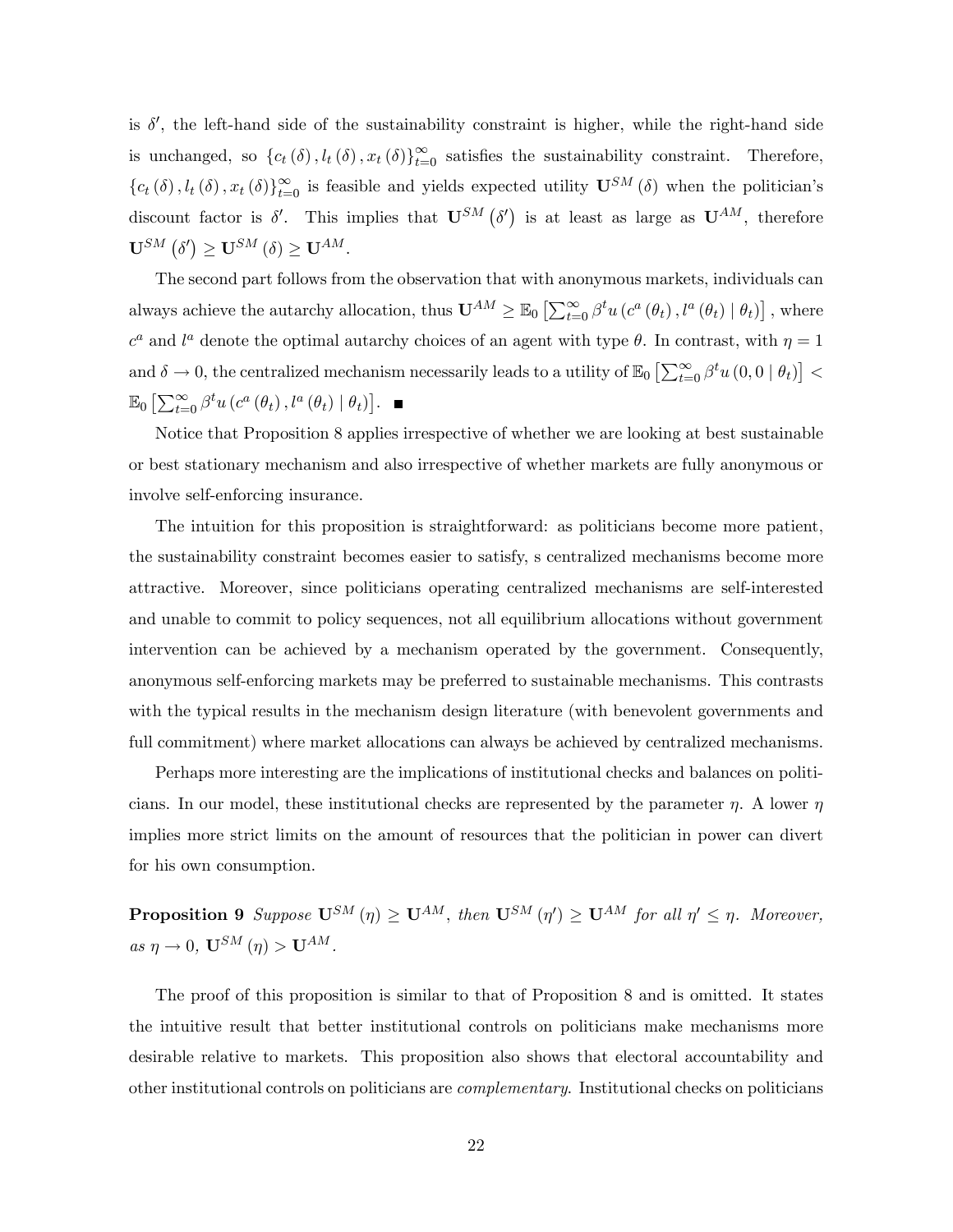combined with electoral accountability would make centralized mechanisms more attractive relative to anonymous markets, which fail to provide the same degree of insurance and risk sharing across individuals.

### 5.2 The Effects of Risk Aversion: Governments versus Fully Anonymous Markets

We now investigate the impact of risk aversion on the trade-off between markets and sustainable mechanisms, focusing on stationary mechanisms, fully anonymous markets, and quasi-linear preferences. This enables us to obtain sharp results concerning how the trade-off between governments and markets changes with the degree of risk aversion. We then see how these results change when some of these assumptions are relaxed. Recall that with quasi-linear preferences, individuals maximize

$$
\mathbb{E}\sum_{t=0}^{\infty} \beta^t u\left(c_t^i - g\left(\frac{l_t^i}{\theta_t^i}\right)\right). \tag{12}
$$

As noted above, this removes income effects on labor supply in autarchy. We will see how income effects change the comparison between markets and governments in Section 6. Recall that with quasi-linear utility and fully anonymous markets the optimal labor supply choices of an individual of type  $\theta_i^t = \theta_j$  for some  $j \in \{0, 1, ..., N\}$  will satisfy  $\bar{c}_j = \bar{l}_j$  such that

$$
\frac{1}{\theta_j}g'\left(\frac{\bar{l}_j}{\theta_j}\right) = 1.
$$

We denote the market equilibrium by  $\{\bar{c}_j, \bar{l}_j\}$ , and write the utility of an individual explicitly conditional on the utility function of agents being u as  $\mathbf{U}^{AM}(u)$ . Let us also denote the probability that an individual will have type  $\theta_j$  by  $\pi_j$  (with  $\pi_j > 0$  for all j and  $\sum_{j=0}^N \pi_j = 1$ ). Then, we can write:

$$
\mathbf{U}^{AM}(u) = \frac{1}{1-\beta} \sum_{j=0}^{N} \pi_j \left[ u \left( \bar{l}_j - g \left( \frac{\bar{l}_j}{\theta_j} \right) \right) \right],
$$

where we have used the fact that since there exists an invariant distribution of skills,  $G(\theta)$ , in each period, ex ante each individual has a probability  $\pi_j$  of being type j in every period.

The restriction to stationary mechanisms implies that instead of the general sustainability constraint (10), the stationary sustainability constraint, (11), applies, which, in this case, can be written as

$$
\frac{v(x)}{1-\delta} \ge v(\eta Y),\tag{13}
$$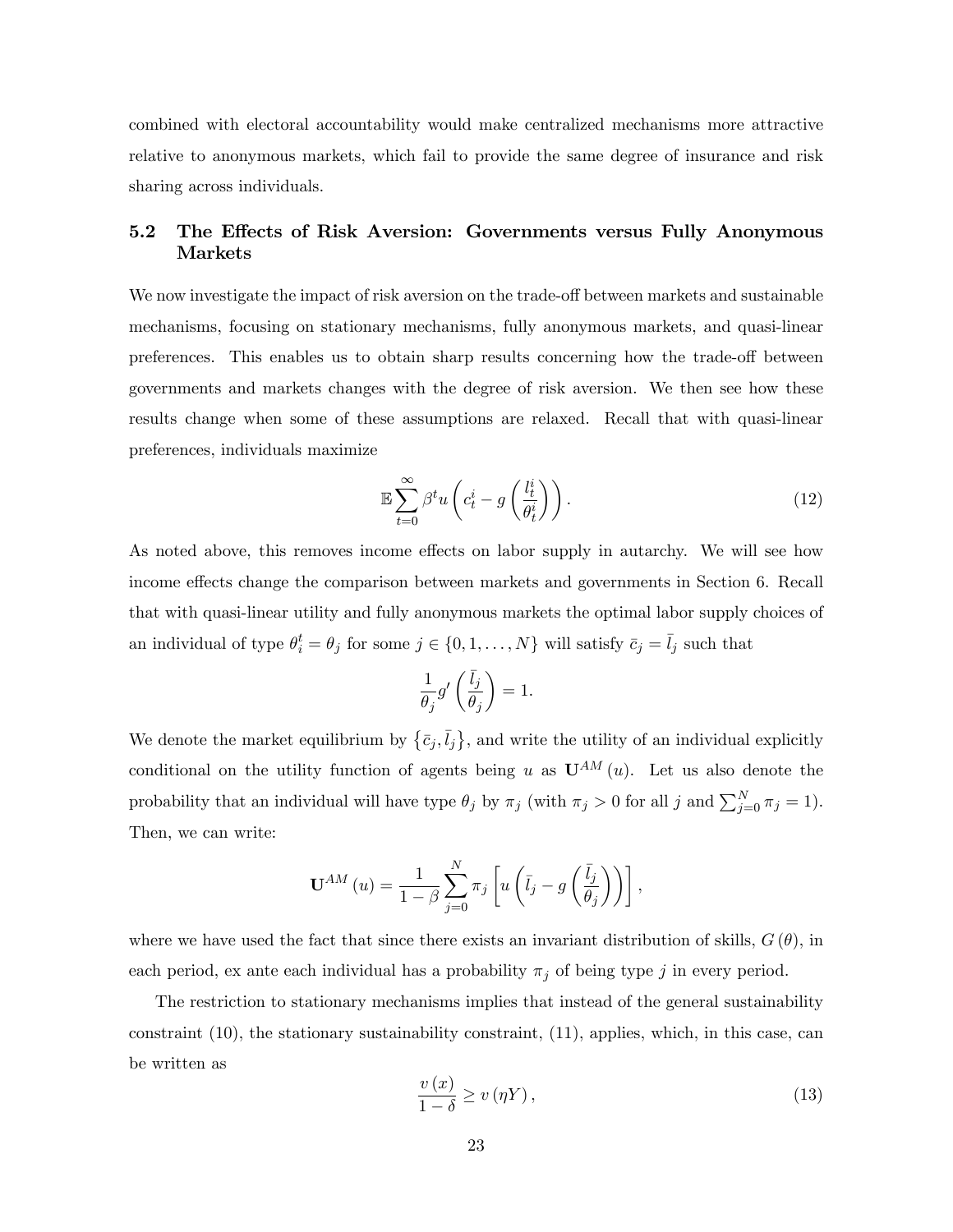where  $Y$  denotes total output. Since individual allocations will also be stationary (given the stationarity of payments to politicians and the assumption of private histories), the incentive compatibility constraints can be written as

$$
c_j - g\left(\frac{l_j}{\theta_j}\right) \ge c_{j-1} - g\left(\frac{l_{j-1}}{\theta_j}\right) \tag{14}
$$

for all  $j = 1, 2, ..., N$ .

Recall also that if a utility function  $\tilde{u}$  is an increasing concave transformation of another one, u, then  $\tilde{u}$  represents more risk-averse preferences than u. Let  $\{c_j (u), l_j (u), x (u)\}\)$  be a solution when the utility function is  $u$ , and define

$$
b_j \equiv c_j(u) - g\left(\frac{l_j(u)}{\theta_j}\right)
$$

and

$$
\bar{b}_j \equiv \bar{c}_j - g\left(\frac{\bar{l}_j}{\theta_j}\right).
$$

Before proving this proposition, we need the following straightforward lemma:

# Lemma 1  $l_t^i \leq \bar{l}_t^i$ .

This lemma simply states that labor supply of all individuals (and therefore for all types) will always be (weakly) lower under a sustainable mechanism than in the market equilibrium. The proof of this lemma is standard and is omitted.

**Proposition 10** Let us restrict attention to the stationary mechanisms where  $x_t = x$  for all t. Let  $\tilde{u} = h (u)$  where  $h (\cdot)$  is increasing and concave. Suppose  $\mathbf{U}^{SM} (u) \geq \mathbf{U}^{AM} (u)$ , then  $\mathbf{U}^{SM}\left(\tilde{u}\right) \geq \mathbf{U}^{AM}\left(\tilde{u}\right).$ 

Moreover, let  $u_0$  be linear and suppose that  $\eta > 0$  and  $\delta < 1$ . Then  $\mathbf{U}^{SM}(u_0) < \mathbf{U}^{AM}(u_0)$ .

**Proof.** Denote the solution to the program with utility functions u by  $\{c_t^i(u), l_t^i(u), x_t(u)\},$ and recall that the market equilibrium is  $\{\bar{c}_j, \bar{l}_j\}_{j=0}^N$ . Also denote the set of allocation rules that are feasible for the stationary mechanism design problem when the utility function is  $u$  by  $S(u)$ . Note that (14) implies that if  $\{c_j(u), l_j(u), x(u)\}\in S(u)$  is a solution to this program (which is the same for all individuals of type  $\theta_j$ , so we suppress reference to individual i), then  $\{c_j (u), l_j (u), x (u)\}\in \mathcal{S}(\tilde{u})$ , since both individual allocations remain feasible and (13) is still satisfied. We say that an allocation is  $u$ -preferred to another, if when preferences are given by  $u$ , the first allocation is feasible (sustainable) and gives greater ex ante utility. We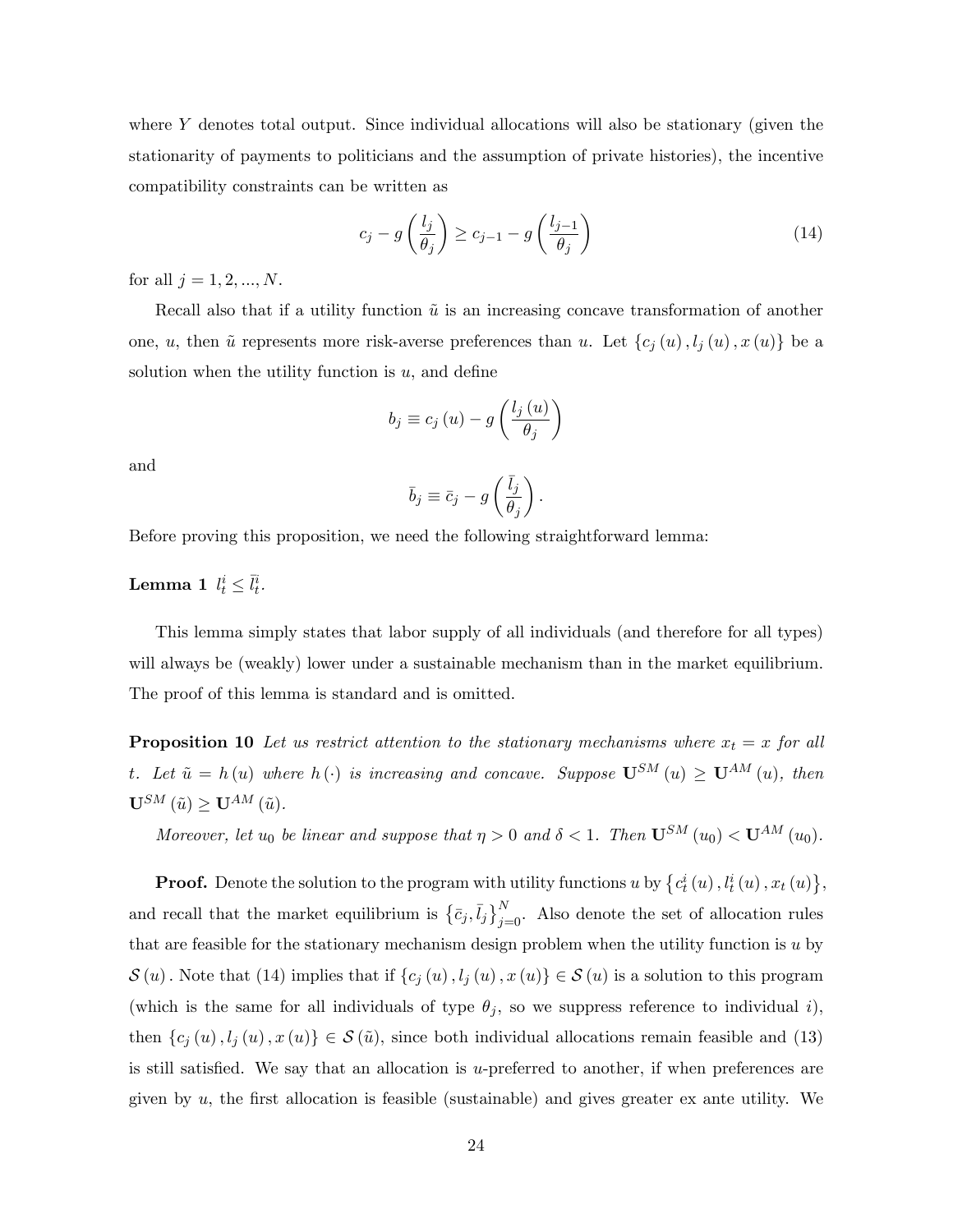will show that if  $\{c_j(u), l_j(u), x(u)\}$  is u-preferred to  $\{\bar{c}_j, \bar{l}_j\}$ , then  $\{c_j(u), l_j(u), x(u)\}$  is  $\tilde{u}$ -preferred to  $\{\bar{c}_j, \bar{l}_j\}$ . This implies that since the solution to the second-best program with utility function  $\tilde{u}$ ,  $\{c_j(\tilde{u}), l_j(\tilde{u}), x(\tilde{u})\}$ , is by definition  $\tilde{u}$ -preferred to  $\{c_j(u), l_j(u), x(u)\}$ , it must also be  $\tilde{u}$ -preferred to  $\{\bar{c}_j, \bar{l}_j\}.$ 

In fact, it is sufficient to prove that when  $\{c_j(u), l_j(u), x(u)\}$  is u-indifferent to  $\{\bar{c}_j, \bar{l}_j\},\$ then  $\{c_j(u), l_j(u), x(u)\}\$ is  $\tilde{u}$ -preferred to  $\{\bar{c}_j, \bar{l}_j\}$ . So let us focus on this case where by hypothesis, we have

$$
\sum_{j=0}^{N} \pi_j u(b_j(u)) = \sum_{j=0}^{N} \pi_j u(\bar{b}_j).
$$
 (15)

Now, we would like to prove that for any concave  $h(\cdot)$ , we have

$$
\sum_{j=0}^{N} \pi_j h(u(b_j(u))) \geq \sum_{j=0}^{N} \pi_j h(u(\bar{b}_j)).
$$
\n(16)

To accomplish this, let us define two new random variables  $B_j \equiv u(b_j(u))$  and  $\bar{B}_j \equiv u(\bar{b}_j)$ . From (15), these two variables have the same mean. If, in addition,  $B_j$  second-order stochastically dominates  $\bar{B}_j$  (which is then a mean-preserving spread of  $B_j$ ), then (16) follows for any concave h, and this would prove the desired result.

Therefore, for the first part of the proposition we only have to prove that  $B_j$  second-order stochastically dominates  $\bar{B}_j$ . To do this, recall the following equivalent characterization of second order stochastic dominance: if  $B_j$  and  $\bar{B}_j$  have the same mean and their distribution functions intersect only once (with that of  $B_j$  cutting from below), then  $B_j$  second-order stochastically dominates  $\bar{B}_j$ .

Now consider the incentive compatibility constraint between types j and  $j - 1$ . This constraint can either be binding or slack. First, suppose that it is binding, which means that

$$
c_j - g\left(\frac{l_j}{\theta_j}\right) = c_{j-1} - g\left(\frac{l_{j-1}}{\theta_j}\right). \tag{17}
$$

Now consider function

$$
K(\theta) \equiv \bar{l}_j - g\left(\frac{\bar{l}_j}{\theta_j}\right) - \bar{l}_{j-1} + g\left(\frac{\bar{l}_{j-1}}{\theta}\right) - g\left(\frac{l_{j-1}}{\theta}\right) + g\left(\frac{l_{j-1}}{\theta_j}\right)
$$

(we use  $\bar{l}_j$  instead of  $\bar{l}(\theta_j)$  for brevity). Since under fully anonymous markets, individuals of type  $\theta_j$  maximize  $u(l-g(l/\theta_j))$  and choose  $\bar{l}_j$ , we must have

$$
K(\theta_j) = \bar{l}_j - g\left(\frac{\bar{l}_j}{\theta_j}\right) - \bar{l}_{j-1} + g\left(\frac{\bar{l}_{j-1}}{\theta_j}\right) \ge 0.
$$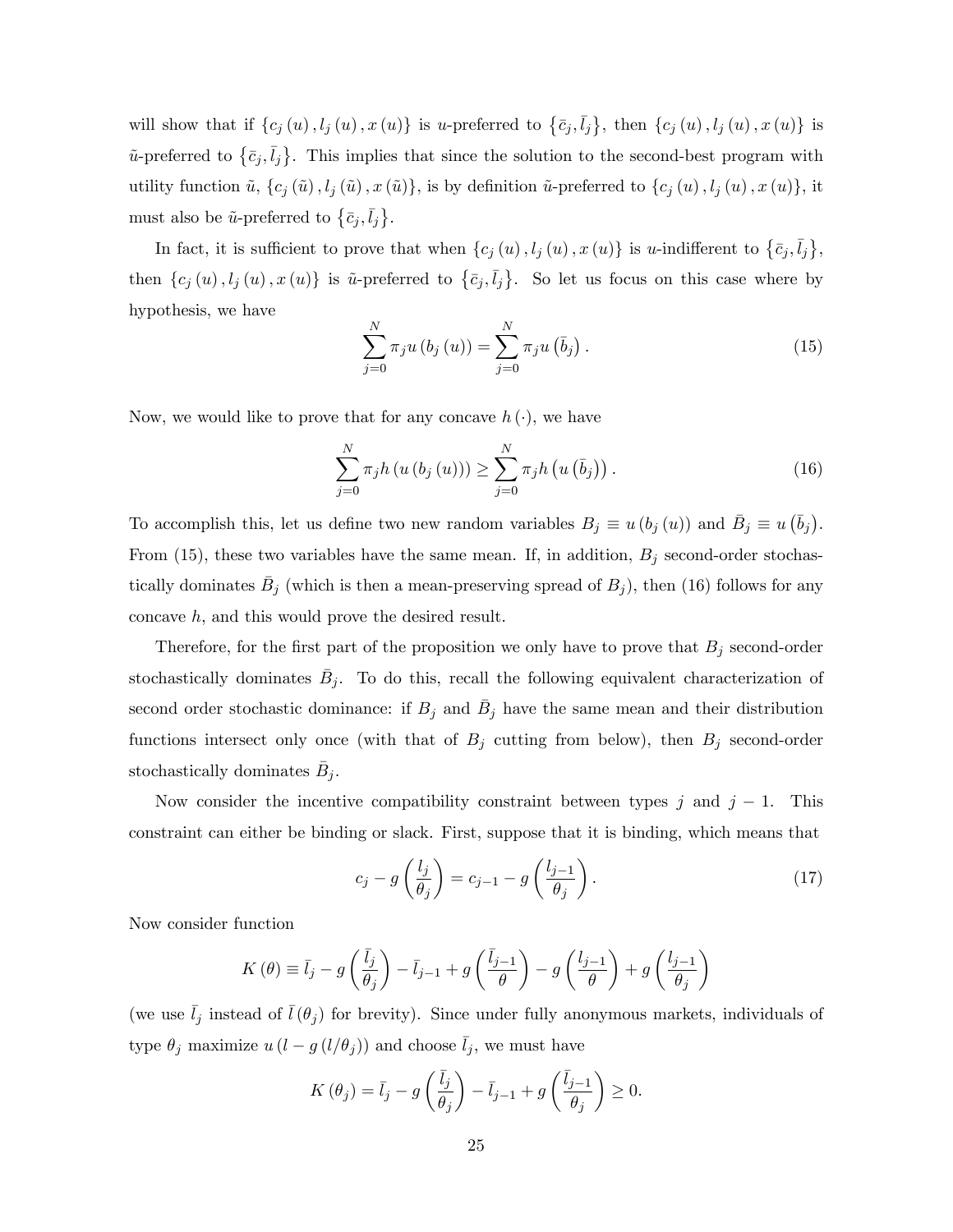Moreover,

$$
K'(\theta) = -\frac{\bar{l}_{j-1}}{\theta^2}g'\left(\frac{\bar{l}_{j-1}}{\theta}\right) + \frac{l_{j-1}}{\theta^2}g'\left(\frac{l_{j-1}}{\theta}\right) \le 0,
$$

since  $\bar{l}_{j-1} \ge l_{j-1}$  by Lemma 1, and g is concave, so g' is an increasing function. Since  $K(\theta_j) \ge 0$ ,  $K'(\theta) \leq 0$  and  $\theta_{j-1} \leq \theta_j$ , we have  $K(\theta_{j-1}) \geq 0$ . Now substituting for  $g(l_{j-1}/\theta_j)$  from (17) which holds by hypothesis and rearranging, we obtain

$$
\bar{l}_j - g\left(\frac{\bar{l}_j}{\theta_j}\right) - \bar{l}_{j-1} + g\left(\frac{\bar{l}_{j-1}}{\theta_{j-1}}\right) \ge c_j - g\left(\frac{l_j}{\theta_j}\right) - c_{j-1} + g\left(\frac{l_{j-1}}{\theta_{j-1}}\right).
$$

Recalling the definition of b and  $\bar{b}$ , we conclude that

$$
\bar{b}_j - \bar{b}_{j-1} \ge b_j - b_{j-1}.
$$
\n(18)

Next, suppose that the incentive compatibility constraint between j and  $j-1$  is slack at time t, this implies  $b_j = b_{j-1}$ , so (18) is again satisfied.

Now, this observation combined with  $(15)$  implies that there exists some k such that

$$
b_j \geq \bar{b}_j \text{ for all } j \leq k \text{ and}
$$
  

$$
b_j \leq \bar{b}_j \text{ for all } j > k,
$$

Since  $u(\cdot)$  is strictly monotonic, the same applies to the ranking of  $B_j$  and  $\bar{B}_j$ . This implies that for all  ${\{\pi_j\}}_{j=0}^N$ ,  $B_j$  second-order stochastically dominates  $\bar{B}_j$ , and this completes the proof for the first part.

For the second part, note that  $\eta > 0$  and  $\delta < 1$  imply that  $x > 0$ , while with linear (risk neutral) preferences, the fully anonymous market achieves the Örst-best, thus the best stationary mechanism necessarily yields lower ex ante utility than markets.  $\blacksquare$ 

This proposition yields an important and intuitive result; it shows that when individuals become more risk averse, then they also become more willing to tolerate the costs of centralized mechanisms.

### 5.3 The Effects of Risk Aversion: Governments versus Self-Enforcing Markets

The previous subsection showed that with quasi-linear preferences, greater risk aversion makes government-operated mechanisms more desirable relative to fully anonymous markets. In this subsection, we show that this is no longer true with self-enforcing markets. First, recall that in this subsection, we will focus on self-enforcing markets, without any private information.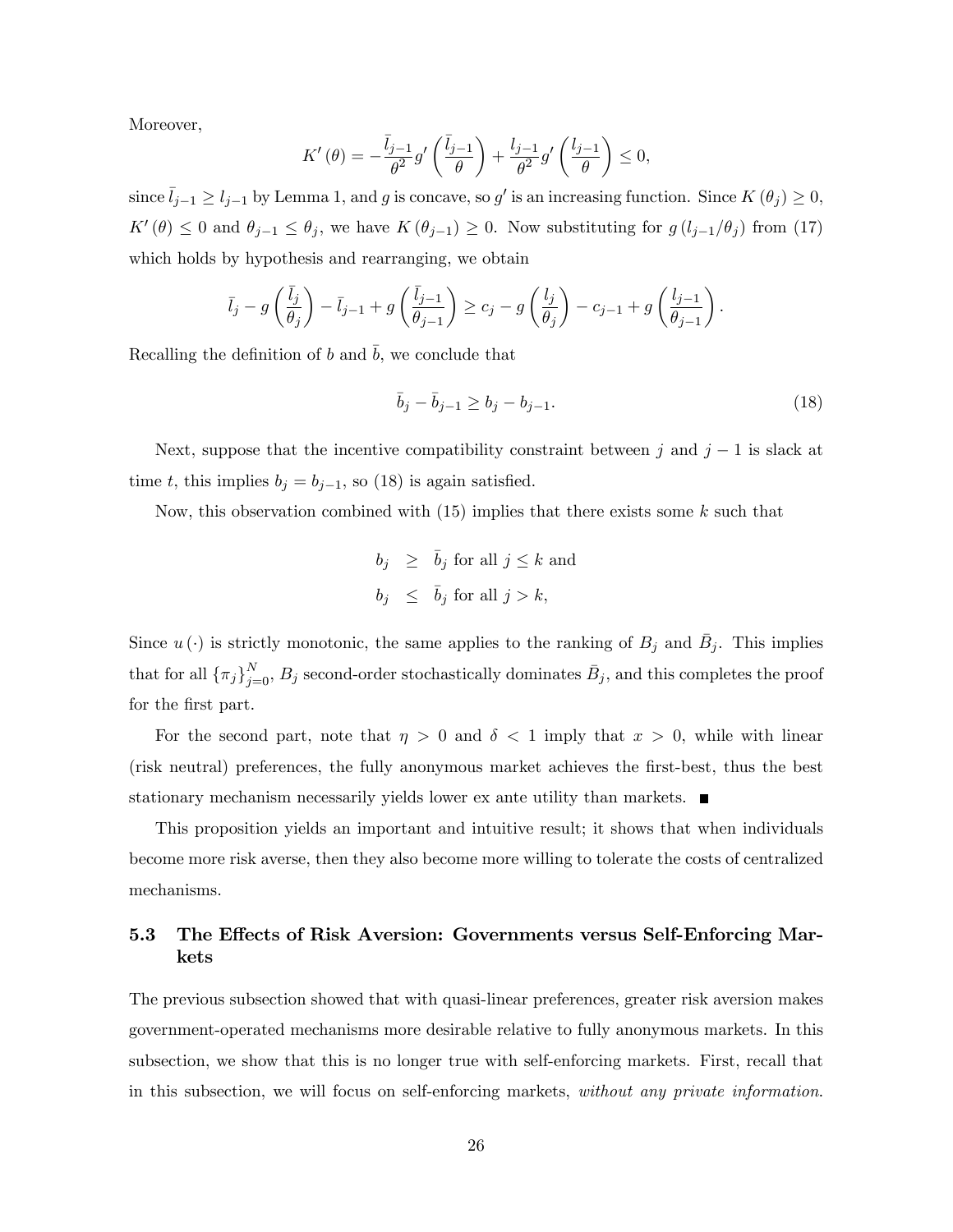Therefore, correspondingly, the mechanisms in question will also not feature private information (and thus no individual incentive compatibility constraints) and can condition on the entire past history of individuals (though this does not have any bearing on the main results presented here). The main difference between government-operated mechanisms and self-enforcing markets, summarized in program  $(4)-(6)$ , is that with governments there is no need for the no-deviation constraint (6), since governments can enforce allocations. This individual constraint will be replaced by a sustainability constrainet for the politician in power  $(19)$  below).<sup>15</sup> Therefore, the best sustainable mechanism is now a solution to the following maximization problem:

$$
\mathbf{U}^{SM} = \max_{\{c_t(\theta^t), l_t(\theta^t), x_t\}_{t=0}^{\infty}} \mathbb{E}\left[\sum_{t=0}^{\infty} \beta^t u\left(c_t\left(\theta^t\right), l_t\left(\theta^t\right) \mid \theta_t\right)\right]
$$

subject to the resource constraint

$$
\int c_t (\theta^t) dG^t (\theta^t) + x_t \leq \int l_t (\theta^t) dG^t (\theta^t),
$$

for all  $t$  and for all  $\theta \in \Theta$ , and the sustainability constraint of the politician

$$
\sum_{s=0}^{\infty} \delta^s v(x_{t+s}) \ge v \left( \eta \int l_t \left( \theta^t \right) dG^t \left( \theta^t \right) \right). \tag{19}
$$

Notice that the main difference between this program and  $(8)$  is twofold. First, the individual incentive compatibility constraints, captured by (7), are absent, since individual types are observed. Second, there is no longer a restriction to private histories, thus allocation rules are functions of entire past histories of individuals, represented by  $\{c_t(\theta^t), l_t(\theta^t)\}_{t=0}^{\infty}$  rather than  ${c_t(\theta), l_t(\theta)}_{t=0}^{\infty}$ . It is also straightforward to specify the best stationary mechanism, which will involve replacing (19) with the equivalent of (11).

The main result in this subsection is provided in the next proposition. Suppose that utility functions are given either by the quasi-linear form (2) or the separable form (3) introduced in Section 2. Whenever we refer to a utility function  $u$  in this subsection, this is taken to be a function of the form  $u : \mathbb{R}_+ \to \mathbb{R}$  corresponding to either (2) or (3). Moreover, given such utility function, let  $\mathbf{U}^{AM}(u)$  denote the ex ante utility under self-enforcing markets and  $\mathbf{U}^{SM}(u)$  the ex ante utility under best sustainable mechanisms. Finally, let  $\mathcal{N}(u)$  denote a (open) "neighborhood" of the utility function u in the space of continuous, increasing and concave utility functions with the sup metric.

 $15$  We could introduce some weaker individual rationality constraints under governments, for example requiring that  $\mathbb{E}\left[\sum_{t=0}^{\infty} \beta^t u\left(c_t\left(\theta^t\right), l_t\left(\theta^t\right) \mid \theta_t\right)\right] \geq 0$ . Such constraints are typically redundant and have no effect on the results presented here.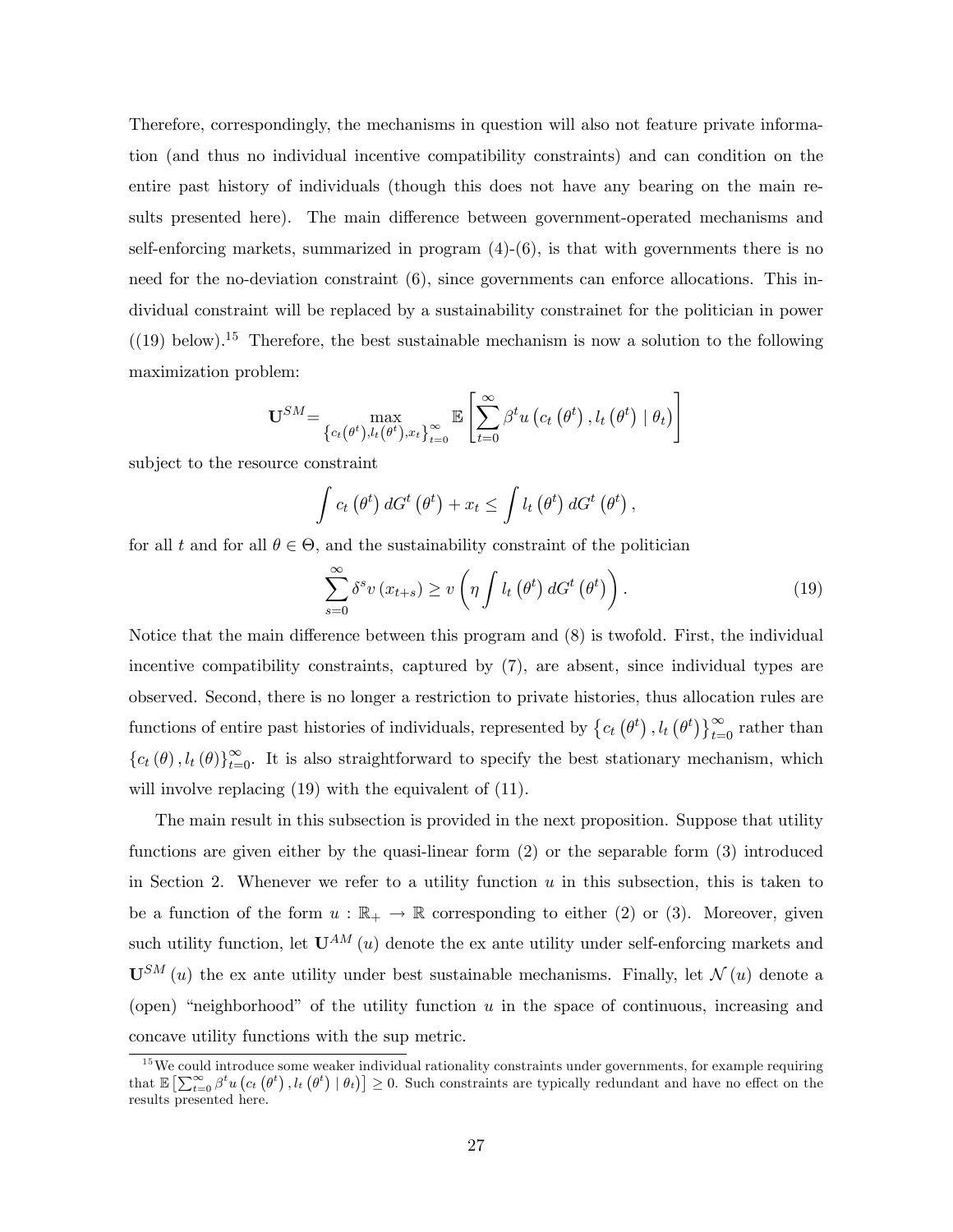**Proposition 11** Suppose that  $\delta < 1$ ,  $\beta < 1$ , and  $\eta > 0$ . Let  $u_0$  denote linear (risk-neutral) preferences and  $u_{\infty}$  denote logarithmic preferences. Suppose that  $\theta_0 = 0$ , so that the lowest productivity individual cannot supply any labor. Then there exists a neighborhood  $\mathcal{N}_0(u_0)$  of linear preferences and a neighborhood  $\mathcal{N}_{\infty}(u_{\infty})$  of log preferences such that for all  $u \in \mathcal{N}_0 (u_0)$ or for all  $u \in \mathcal{N}_{\infty}(u_{\infty}), \mathbf{U}^{AM}(u) > \mathbf{U}^{SM}(u)$ . Moreover, for  $\delta$  sufficiently large, there exists  $u \notin \mathcal{N}_0 (u_0) \cup \mathcal{N}_{\infty} (u_{\infty})$  such that  $\mathbf{U}^{AM} (u) < \mathbf{U}^{SM} (u)$ .

**Proof.** Let us first define a first-best allocation as one in which there is full consumption smoothing. The solution to the maximization  $(4)$  in Section 3 is typically not a first-best allocation, but will be so under some special circumstances. In particular, when  $u = u_0$ , since the allocation of risk does not matter, the value of the maximization problem in (4) will be the same as in the case with full consumption smoothing. In this case, no allocation can be better than the solution to (4). Since  $\delta < 1$  and  $\eta > 0$ , the centralized mechanism must involve  $x_t > 0$ for some  $t$ , thus it must be worse than the self-enforcing market equilibrium. This establishes that  $\mathbf{U}^{AM}(u_0) > \mathbf{U}^{SM}(u_0)$ . From the Berge's Maximum Theorem for metric spaces (see, e.g., Aliprantis and Border, 1999, Acemoglu, 2008, Appendix A),  $\mathbf{U}^{AM}(u)$  is continuous in u, thus the same conclusion holds for any u in an open neighborhood  $\mathcal{N}_0(u_0)$  of  $u_0$ . Moreover, the above argument shows that  $\mathcal{N}_0(u_0)$  can be chosen independent of  $\delta$  and  $\eta$ .

Next suppose that individuals have logarithmic preferences. Then the autarchy payoff is  $-\infty$ , since  $\theta_0 = 0$ . This implies that the no-deviation constraint (6) is always slack and thus a first-best allocation can be achieved. By the same argument, this gives higher ex ante welfare than any centralized mechanism, that is,  $\mathbf{U}^{AM}(u) > \mathbf{U}^{SM}(u)$ . Again by the continuity of  $\mathbf{U}^{AM}(u)$ , there exists a neighborhood  $\mathcal{N}_{\infty}(u_{\infty})$  for which this is true, and again this neighborhood can be chosen independent of  $\delta$  and  $\eta$ .

Finally, since  $\beta < 1$ , there exists  $u \notin \mathcal{N}_0(u_0) \cup \mathcal{N}_\infty(u_\infty)$  such that the first-best allocation cannot be achieved. Moreover, for  $\delta$  close to 1, the cost of providing incentives to a politician goes to zero. Consequently, since  $\mathcal{N}_0(u_0)$  and  $\mathcal{N}_{\infty}(u_{\infty})$  can be chosen independent of  $\delta$ , for some  $u \notin \mathcal{N}_0(u_0) \cup \mathcal{N}_{\infty}(u_{\infty})$  a centralized mechanism must be preferred to the self-enforcing market allocation.

Note that although the proposition was stated for  $u_{\infty}$  corresponding to logarithmic preferences, any preferences where  $\lim_{c\to 0} u(c) = -\infty$  would lead to the same results.

The most important result in this proposition is that risk-aversion has a non-monotonic effect on the comparison between markets and governments. Markets are preferred at very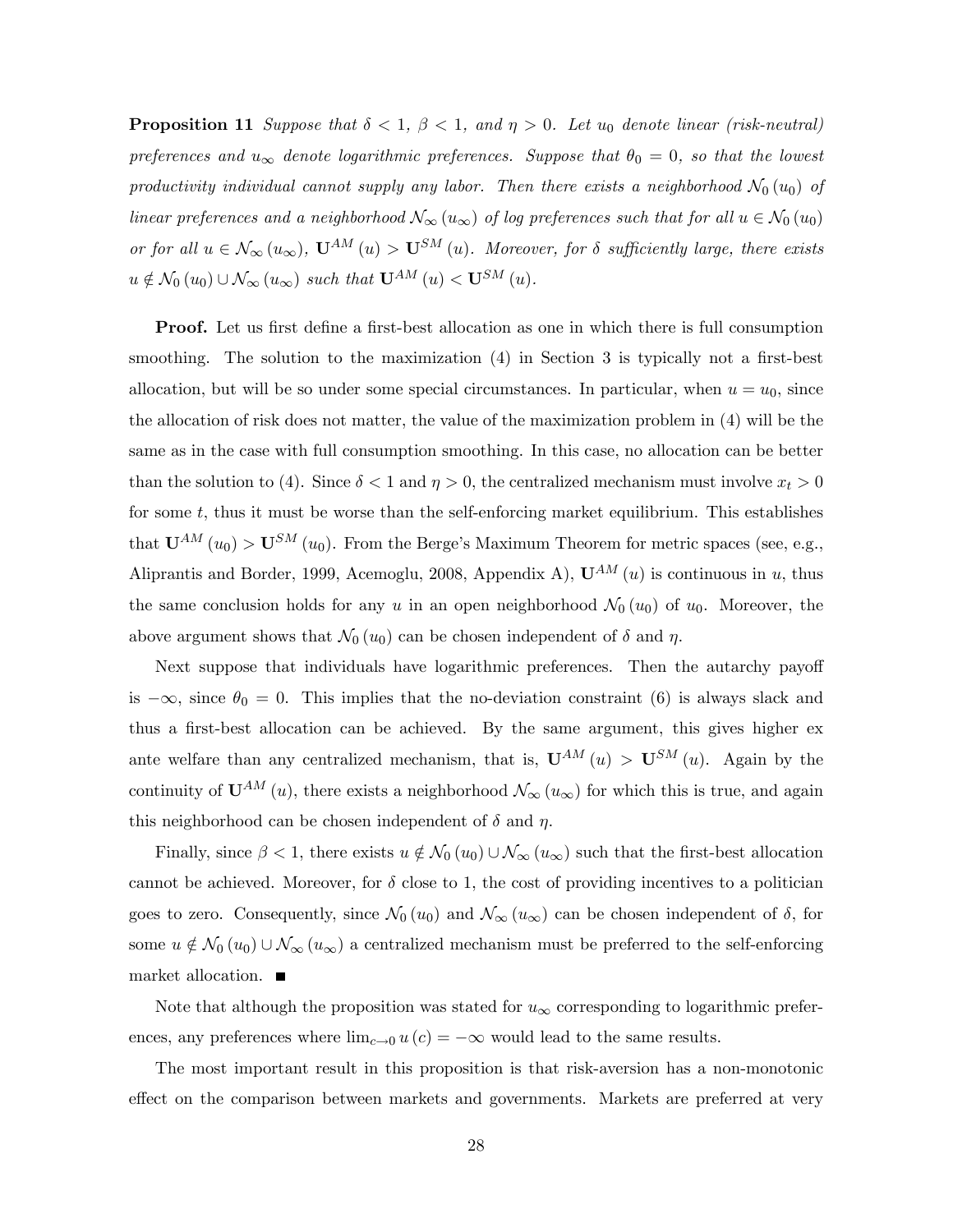low and very high levels of risk aversion. This is different from the conclusion in the previous subsection because with self-enforcing markets high levels of risk aversion not only increase the demand for insurance but also relax the no-deviation constraint (6). The proof of Proposition 11 also makes it clear that the focus on the best sustainable mechanism plays no role in this result. Therefore the following corollary is immediate.

**Corollary 2** All of the results in Proposition 11 apply when  $\mathbf{U}^{SM}(u)$  is taken to be the exante utility from the best stationary mechanism with the utility function given by u.

The general conclusion from these results is that the impact of risk aversion on the comparison of markets to governments depends on how successful markets are in allocating risks. With fully anonymous markets as in the previous subsection, markets have no ability to provide risk sharing. With self-enforcing markets, this is no longer the case and the degree of risk sharing provided by self-enforcing markets will be a function of the risk aversion of the agents. Consequently, in the next section, we will see that a similar non-monotonic effect of risk aversion on the comparison of markets versus governments will arise in the context of fully anonymous markets when we move away from quasi-linear preferences.

# 6 Numerical Investigation

In this section, we undertake a numerical investigation of the models presented so far. Our purpose is to illustrate some of the theoretical results derived in the previous two sections and also to study some further results that are theoretically ambiguous (for example, the effect of risk aversion when preferences are not quasi-linear). We start by providing a number of comparisons that illustrate the theoretical results derived so far.

### 6.1 Parameterization

We choose parameters of the models primarily for illustration (and with an eye to simplify the computation) rather than attempting a careful calibration. We consider two specifications of utility functions in our simulation. The first one is a special case of the *quasi-linear* utility function used in the proof of Proposition 10 above:

$$
u(c,l) = \frac{1}{1-\sigma} \left( c - \frac{l^{\phi}}{\phi} \right)^{1-\sigma}.
$$

As noted above, the quasi-linear utility function is particularly useful because it removes the effect of the extent of risk aversion on labor supply levels (in the absence of insurance). We take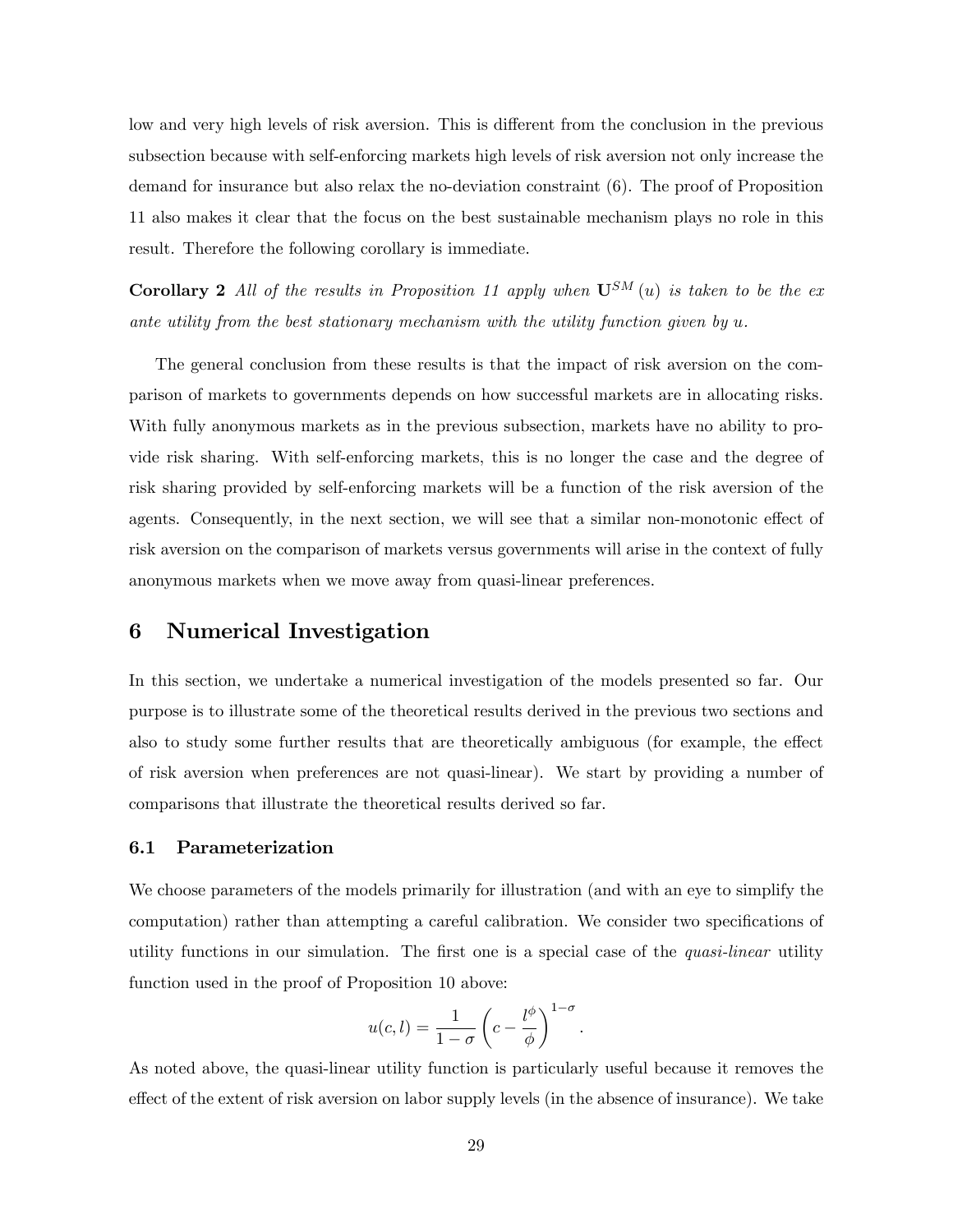the baseline utility function in this class of preferences to be constant elasticity of substitution (CES), both because of the relative tractability and familiarity of these functions.

The second specification assumes a *separable* utility function as in much of the theoretical and applied work in macroeconomics and public Önance. In this case also we take the benchmark utility function to be CES:

$$
u\left(c,l\right) = \frac{c^{1-\sigma}}{1-\sigma} - \frac{l^{\phi}}{\phi}.
$$

Here  $\sigma$  is the coefficient of relative risk aversion, and  $1/(\phi - 1)$  is the elasticity of labor supply. These preferences are commonly used in the macroeconomics and public finance literatures. We choose the discount factor for agents  $\beta = 0.9$ . In our benchmark parameterization, we choose the coefficient of relative risk aversion parameter as  $\sigma = 1/2$ , so that there is less risk aversion than with the log utility function. We also choose an intermediate level of labor supply elasticity,  $\phi = 2$ .

We assume that utility of the politician (government) is given by:

$$
v(x) = \frac{x^{1-\sigma_g}}{1-\sigma_g},
$$

which takes an identical form to those of the individuals. In this specification,  $\sigma_g$  is the inverse of the elasticity of intertemporal substitution (though  $\sigma_g$  is also the degree of risk aversion, politicians do not face risk, but have non-smooth consumption profiles, so the main role of  $\sigma_g$ is regulate the attitudes of the politician towards non-smooth consumption profiles). For the baseline, we choose  $\sigma_g = 1/2$  and  $\delta = 0.9$  to parallel that of the citizens. We choose the degree of institutional controls  $\eta = 1$  and then show how imposing greater controls on politicians changes allocations and the comparison of markets and governments.

We also assume that skills are distributed over  $N = 10$  levels within the interval  $\Theta = [\theta_l, \theta_h].$ We suppose that each skill level has the same probability of realization. In the benchmark analyses we set  $\theta_l = 0.38$  and  $\theta_h = 0.84$ . The end points  $\theta_l$  and  $\theta_h$  are chosen mainly for convenience of computation. Having 10 distinct skill levels is sufficient for generating smooth proÖles of the marginal labor taxes (wedges) for the individuals. We have also conducted experiments with higher number of shocks without a significant difference in the results. Our computational method is non-recursive. We solve a constrained optimization problem in which we assume that at time  $T$  there is convergence to a steady state. All experiments that follow refer to comparison with the benchmark case.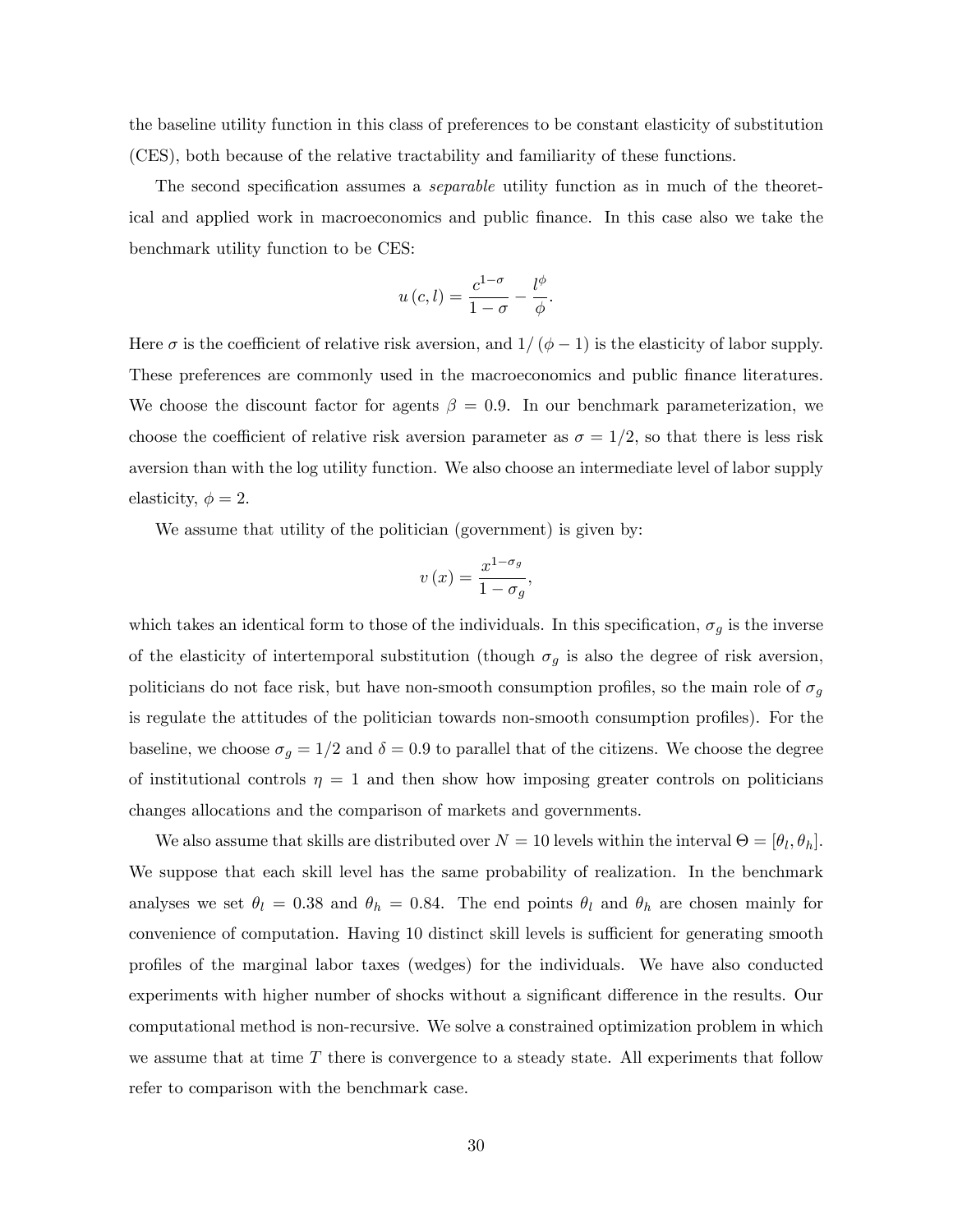One of the main objects of interest for us is the structure of taxes faced by different types. As in the standard Mirrlees (1971) framework, these are implicit taxes or wedges between the marginal utility of consumption and the marginal disutility of labor. More specifically, these taxes/wedges are defined as

$$
\tau(\theta) = 1 + \frac{u_l(c(\theta), l(\theta))/\theta}{u_c(c(\theta), l(\theta))},
$$

and their variation over different types will give a sense of the progressivity of the tax system. Recall that these taxes depend on *aggregate distortions*. In particular, we know from Mirrlees (1971) that the marginal tax on the highest type should be equal to 0. However, this is no longer the case in the presence of political economy distortions and Proposition 5 showed that that the labor tax on the highest type, here  $\tau(\theta_h)$ , is equal to the aggregate distortions due to political economy frictions. We will see below that these aggregate distortions will also affect the taxes faced by other types.

Finally, in most of the computations, we will focus on the ex ante welfare gap between governments (best sustainable or stationary mechanisms) and markets denoted by:

$$
\Delta = \mathbf{U}^{SM} - \mathbf{U}^{AM},
$$

where  $\mathbf{U}^{SM}$  denotes utility achieved by the best sustainable mechanism and  $\mathbf{U}^{AM}$  denotes the utility achieved under market allocations.<sup>16</sup>

### 6.2 Governments and Welfare

Our first step is to explore numerically how preferences and constraints on the politician/government affect the allocations that are achieved by centralized mechanisms. Since changes in the discount factor of the government  $\delta$ , institutional constraints  $\eta$ , and a measure of government's elasticity of intertemporal substitution  $\sigma_g^{-1}$  do not affect the allocations that are achieved under market arrangements (either in the case of fully anonymous or self-enforcing markets), we can conduct most of our analysis without explicitly comparing markets and governments. Another purpose of this section is to illustrate the results of Propositions 8 and 9. In our benchmark specification, we assume that current skills, the  $\theta_t$ 's, and past histories are private information, as discussed in Section 4. We report the analysis for the separable preferences. The results with quasi-linear preferences are similar and are not reported to economize on space. We also focus on the best sustainable mechanisms. For the best stationary mechanisms, qualitative results

 $16$  We do not report consumption-equivalent measures of welfare, since our computations are stylized, so we do not wish to place too much emphasis on the quantitative extent of welfare losses from different arrangements.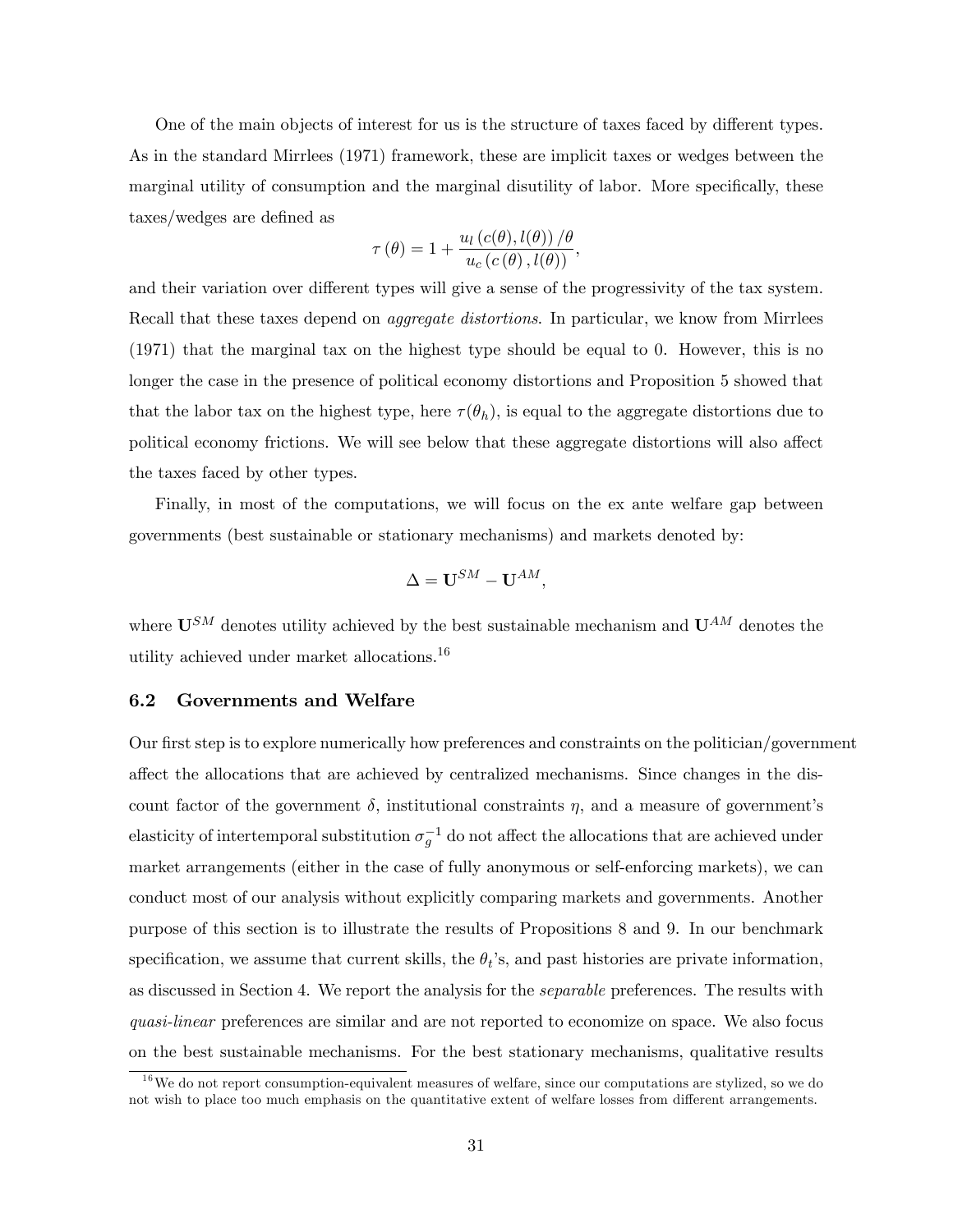

Figure 1: The evolution of aggregate distortions for  $\delta = \beta = 0.9$  and for  $\delta = 0.6 < \beta = 0.9$ .

are similar to the steady state results in the best sustainable mechanims, with the important exception that the aggregate distortions are positive for all values of  $\delta$  (recall Proposition 4).

#### 6.2.1 Effects of the Government's Discount Factor

We start with the impact of the government's (politician's) discount factor  $\delta$  on the size of the aggregate distortions. Figure 1 shows the dynamics of the aggregate distortions over time for various parameters of  $\delta$ .

Consistent with Proposition 6, initial distortions are positive for all  $\delta$ , but when the discount factor of the government is equal to the discount factor of the individual agents, the aggregate distortions and the tax on the highest type tend to zero (in fact, in this example, the reach zero in four periods). This is shown by the lowest curve in the figure. However, for the lower value of  $\delta$ , aggregate distortions are higher and do not disappear, even in the long run. The figure shows that when  $\delta = 0.6$ , the steady-state level on aggregate distortion (and thus the marginal tax on the highest type) will be approximately 15 percent. This is intuitive and consistent with Proposition 6. With a lower discount factor, the government does not value future consumption streams as highly and thus a higher amount of rents is required to satisfy the politician's sustainability constraint. Consequently, rents accruing to the politician (government) are higher when  $\delta$  is lower. Figure 2 illustrates this point by showing rents as the fraction of GDP for  $\delta = 0.6$  are an order of magnitude greater than the rents that arise when  $\delta = \beta = 0.9$  (the same pattern applies when we look at the level of rents). Another noteworthy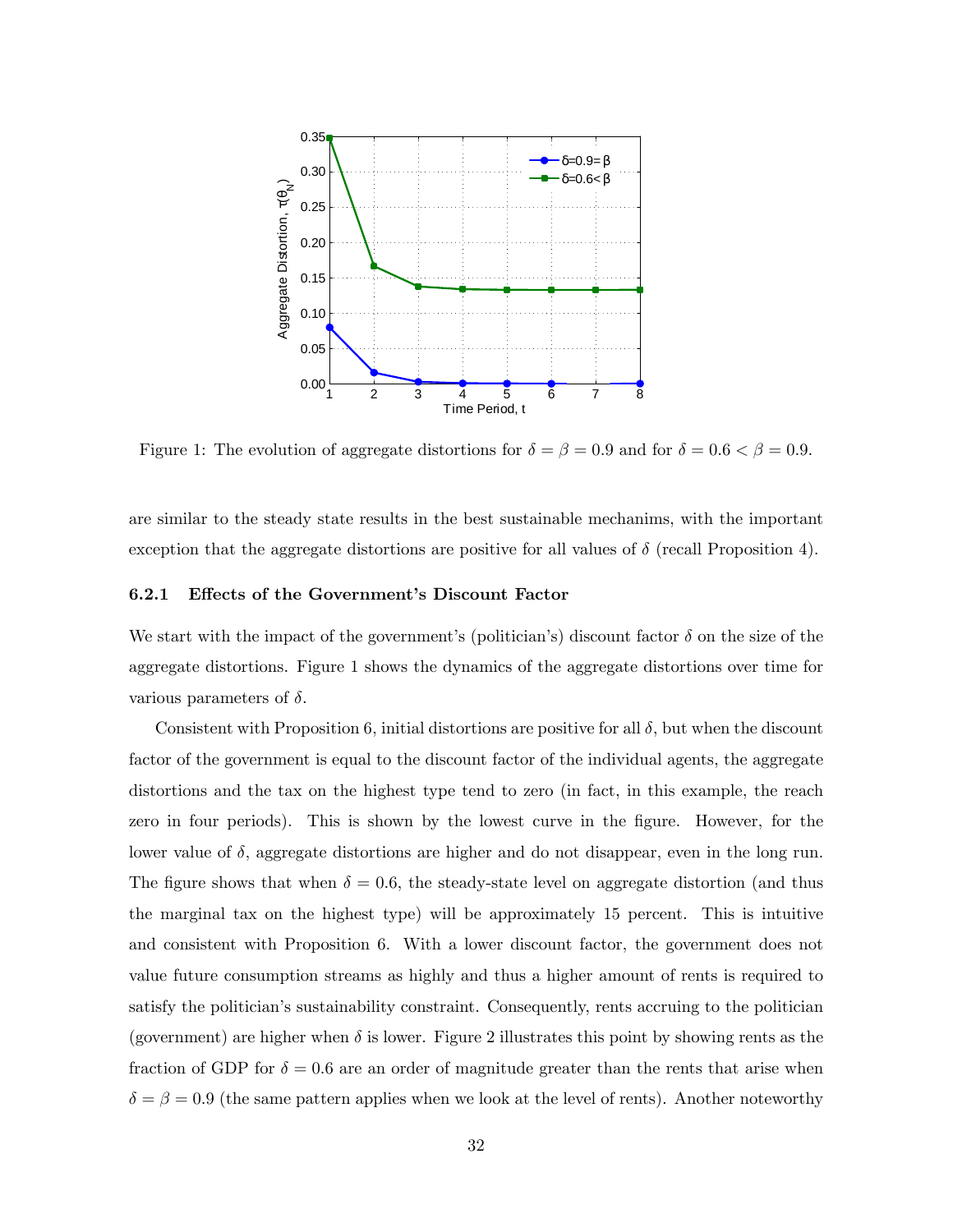feature is that for  $\delta = \beta = 0.9$  only a very small fraction of GDP (less than 1%) is paid out to the politician as rents. This shows that, despite the strong powers vested in the government, the appropriate incentives can be provided to the politician in power by transferring to him only a small fraction of GDP.



Figure 2: The evolution of government rents as a fraction of output,  $x_t/Y_t$ , for  $\delta = \beta = 0.9$ and for  $\delta = 0.6 < \beta = 0.9$ .

Higher aggregate distortions typically imply that individual marginal taxes  $\tau(\theta)$  must also be higher. In Figure 3, we plot steady state taxes for various types. By definition (i.e., Proposition 5), the marginal tax rate on the highest type is equal to the aggregate distortion. Figure 3 shows how the marginal tax rate on different types compares to that on the highest type. The figure shows that, as expected, the marginal tax on the highest type is the same as the steady state aggregate distortion depicted in Figure 2. In contrast, lower types face higher marginal taxes than the highest type, since such distortions are necessary to provide incentives for information revelation (see, e.g. Mirrlees, 1971). An interesting pattern that emerges from this Ögure is that the overall shape of the tax schedule and the degree of progressivity of taxes appears to be relatively independent of the discount factor of the politicians and thus of the extent of political economy distortions.

Finally, Figure 4 presents the difference in welfare in the best sustainable mechanisms  $(\mathbf{U}^{SM})$  and in the fully anonymous markets described in Section 3.1  $(U^{AM})$ . Consistent with Proposition 8, markets dominate governments for lower  $\delta$ . For higher  $\delta$ , the reverse is true and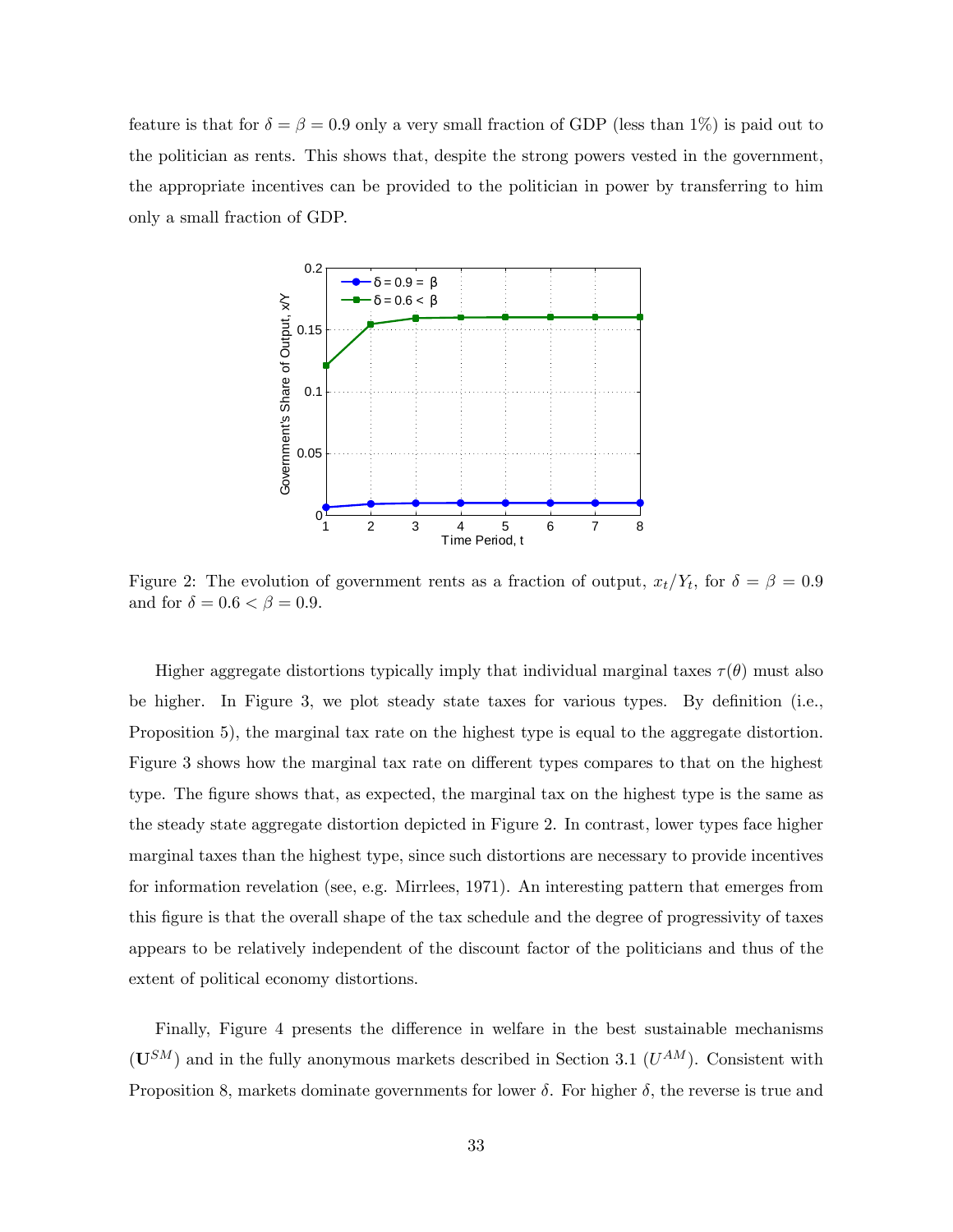

Figure 3: Steady state taxes for  $\delta = \beta = 0.9$  and for  $\delta = 0.6 < \beta = 0.9$ .

governments are preferred to markets. The comparison of welfare with self-enforcing markets of Section 3.2 is similar, and is omitted.

#### 6.2.2 Effects of Institutional Checks

We now study implications of institutional checks and balances imposed on politicians which are represented by the parameter  $\eta$ . A lower value of  $\eta$  means that a politician can expropriate less resources, and thus it becomes easier to satisfy the sustainability constraint of politicians. To save space, we omit the figures for the behavior of the rents to the government  $x$  for various values of  $\eta$ , but simply note that as  $\eta$  increases, the amount of rents in the steady state increases significantly. However, the marginal tax on individual agents does not change by a significant amount. The reason for this appears to be that even in the benchmark parameterization, given the relatively high discount factor of politicians, political economy distortions and the amount of resources accruing to politicians are limited (recall Figure 2). Consequently, changes in  $\eta$ lead to only small changes in marginal tax rates.

Figure 5 illustrates the result in Proposition 9 by comparing welfare under the best sustainable mechanism and under fully anonymous markets. As  $\eta$  increases, there are fewer checks on politicians and government-operated mechanisms become less attractive.

#### 6.2.3 Effects of the Government's Elasticity of Substitution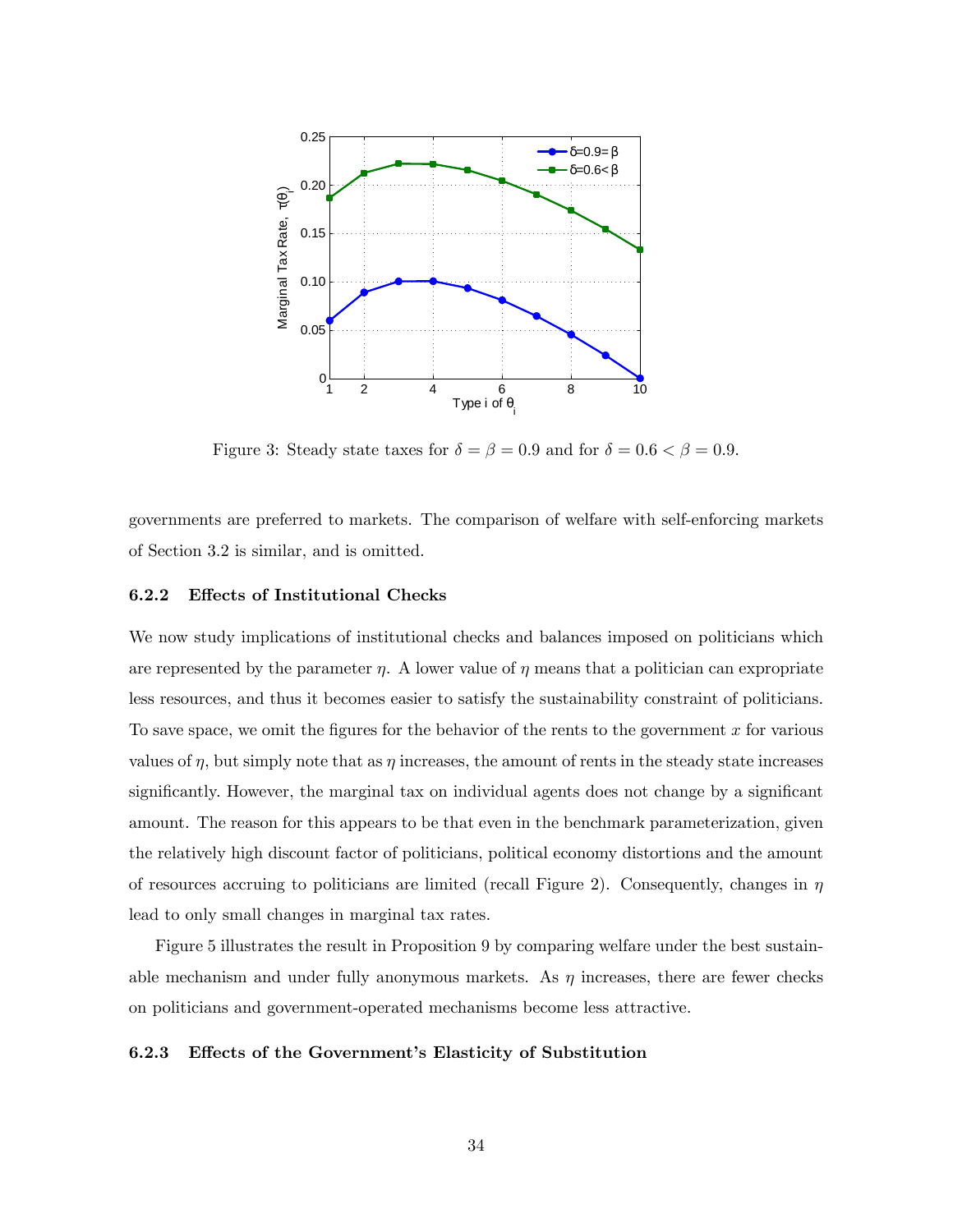

Figure 4: Difference in welfare under government-operated mechanisms and anonymous markets for various values of the government discount factor,  $\delta$ .



Figure 5: Difference in welfare between government-operated mechanisms and anonymous markets for various values of institutional checks,  $\eta$ .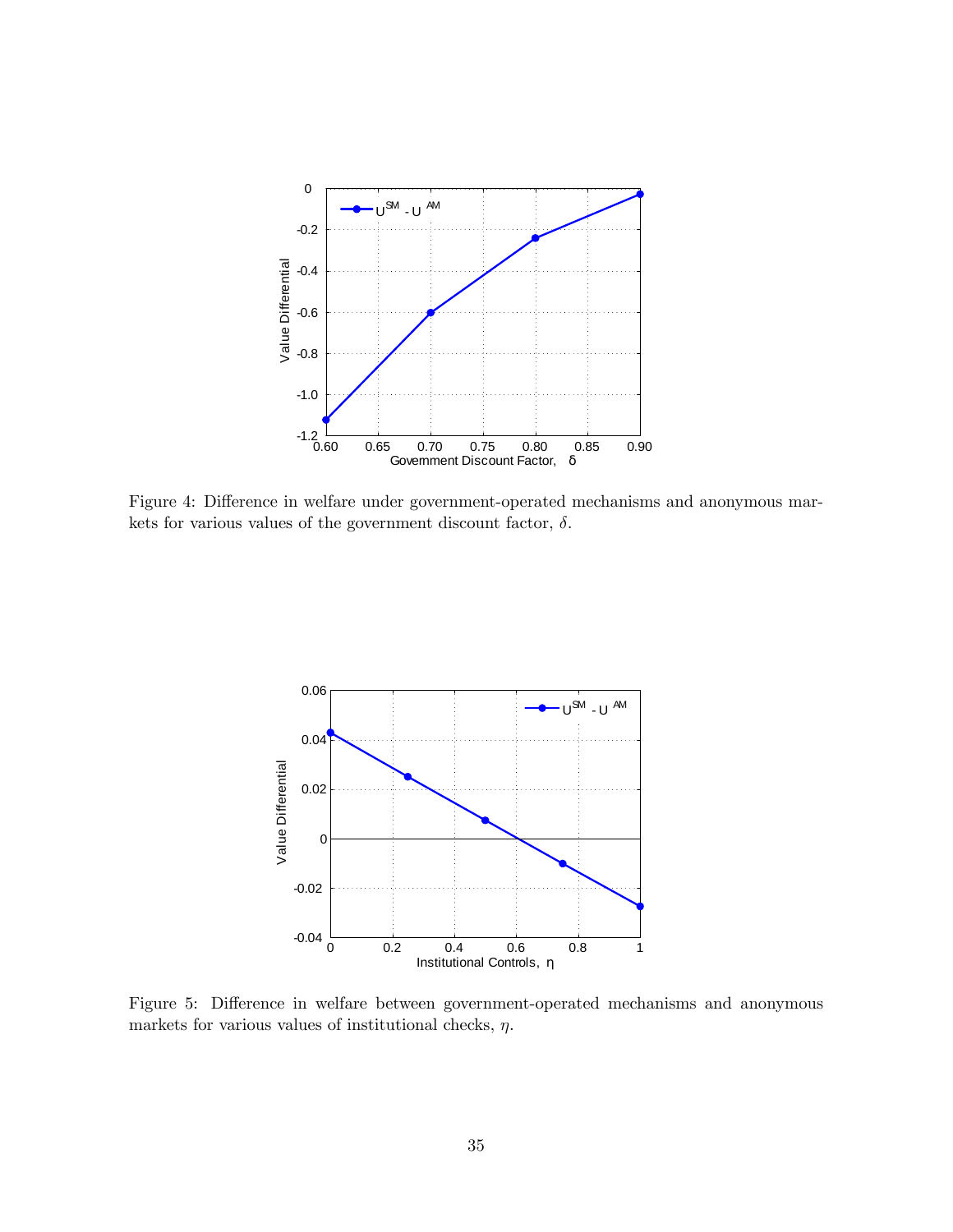In this section we explore another important determinant of the tradeoff between markets and governments—the elasticity of intertemporal substitution of the government  $\sigma_q$ . We considered a range of  $\sigma_g$  from 0 to 0.75. Figure 6 plots the rents accruing to the politician for various levels of  $\sigma_g$  (as a fraction of GDP). Two important results can be seen here. First, when the government's utility is linear (or is close to linear), it can tolerate highly non-smooth profiles of consumption. Consequently, government consumption is equal to zero for a number of periods and then increases sharply as shown by the case in which  $\sigma_g = 0$ . For high levels of  $\sigma_g$ , politicians receive smoother rents over time. As  $\sigma_g$  becomes even higher, the sustainability constraints can be satisfied with lower rents, since being replaced becomes increasingly costly for politicians.



Figure 6: The evolution of the payment to the government as a fraction of output,  $x_t/Y_t$ , for various levels of the elasticity of substitution,  $\sigma_g$ .

We summarize the effects of changing  $\sigma_g$  in Figure 7, where we plot the difference in the welfare of the best sustainable mechanisms  $(\mathbf{U}^{SM})$  and the fully anonymous markets described in Section 3.1 ( $\mathbf{U}^{AM}$ ). The main result here is that as  $\sigma_g$  increases, the provision of insurance via governments becomes less and less costly as it becomes easier to provide incentives to it.

### 6.3 Risk and Risk Aversion

One of the central goals of these paper is to explore how the trade-off between market allocations and government regulation changes as a function of risk aversion and the extent of risks in the economy. We start from the presumption that private markets without government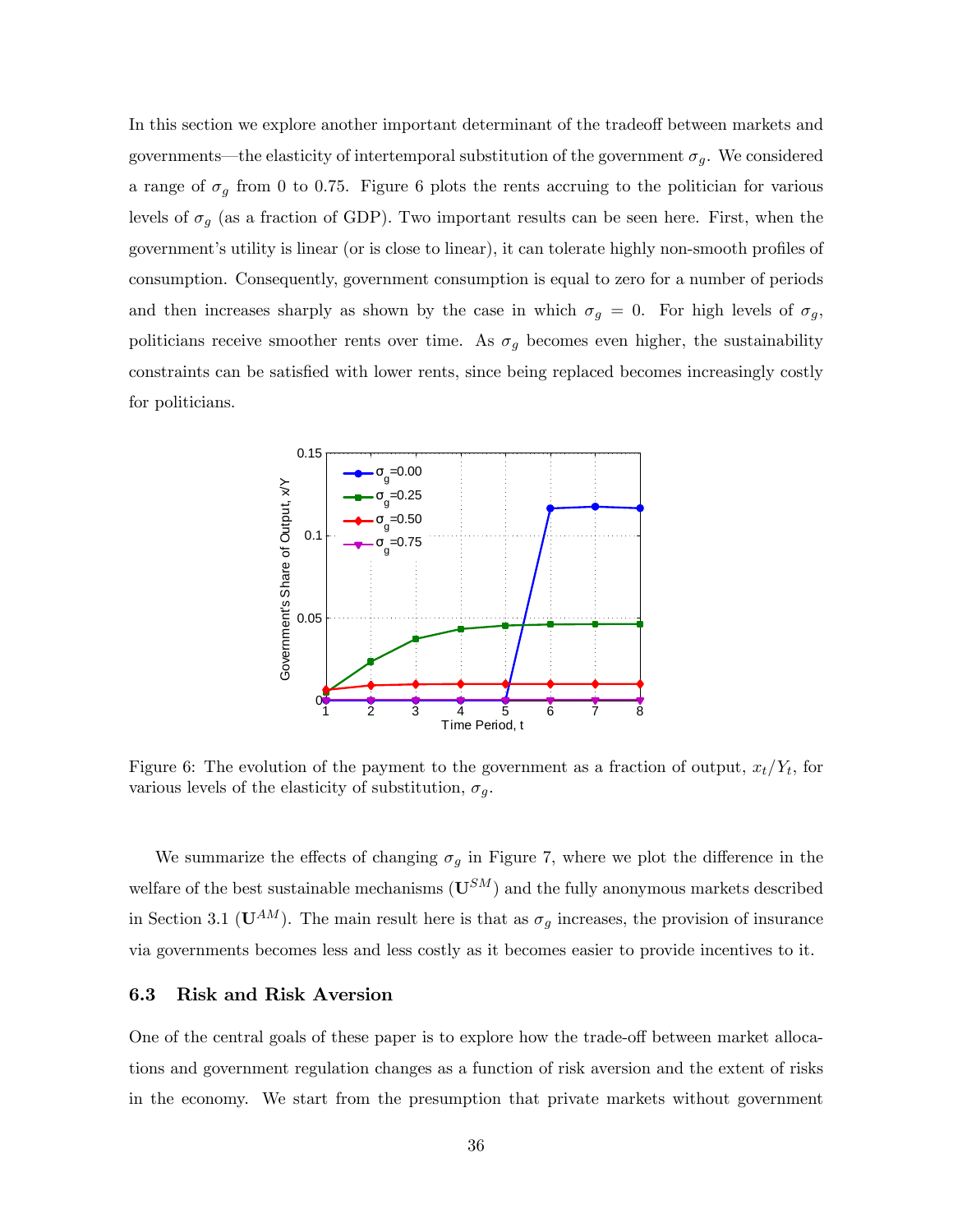

Figure 7: Difference in welfare in the case of governments versus markets for various  $\sigma_g$ 

interventions may be unable to achieve efficient allocations due to imperfect enforcement of private contracts. The central feature of both fully anonymous and self-enforcing markets is that individuals never transfer any resources to others unless it is in their ex-post interests. At the same time, due to idiosyncratic uncertainty, all individuals would be better off if they were able to make such transfers ex ante. A potential advantage of the government is that it can implement such ex post transfers, but on the negative side, it introduces political economy distortions. We now investigate how the extent of risk aversion affects these costs and benefits.

We now present a number of quantitative exercises illustrating how changes in the coefficient of relative risk aversion  $\sigma$  affect the trade-off between governments and markets. Our starting point is Proposition 10, which established that greater relative risk aversion makes governmentoperated mechanisms more attractive relative to fully anonymous markets, when preferences are quasi-linear.

#### 6.3.1 Best sustainable equilibria with quasi-linear preferences

Proposition 10 was stated for the best stationary mechanism. Figure 8 shows that the main result in Proposition 10 also holds for the best sustainable mechanism. This figure plots the difference in welfare in the best sustainable mechanisms  $(\mathbf{U}^{SM})$  and in the fully anonymous markets  $(\mathbf{U}^{AM})$ . For very low levels of risk aversion, markets are preferred to governments, but as the degree of risk aversion increases, government-operated mechanisms provide greater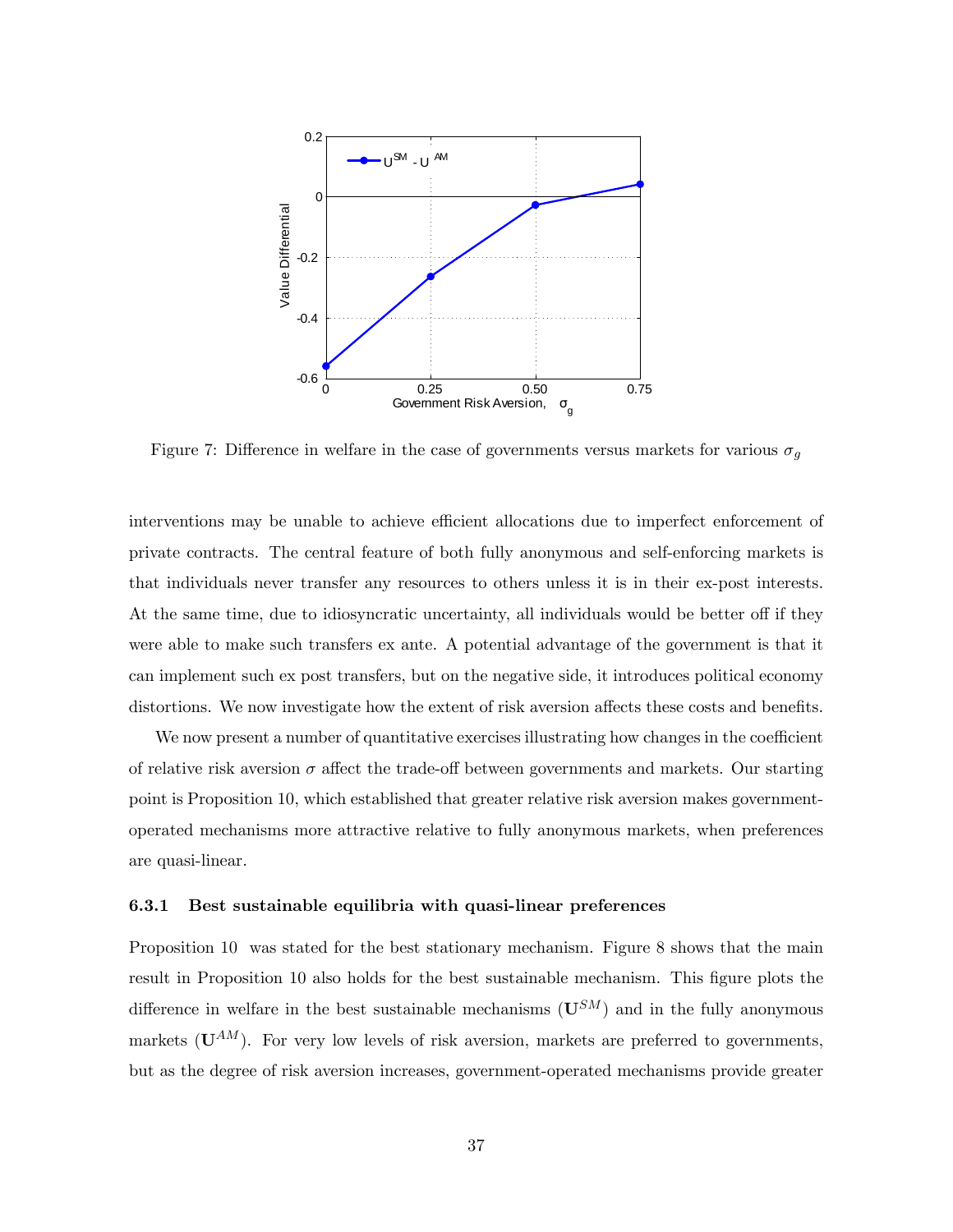ex ante welfare than fully anonymous markets



Figure 8: Difference in welfare between best sustainable mechanisms and fully anonymous markets with quasi-linear preferences and for various levels of the degree of relative risk aversion,  $\sigma.$ 

The intuition for this result is identical to that of Proposition 10. The level of labor supply and output in fully anonymous markets are independent of the degree of risk aversion. As a result, the best sustainable mechanism, which provides a significant amount of risk sharing, become increasingly preferred to markets as the extent of risk aversion increases. Furthermore, we also find that higher risk aversion leads to lower output under the best sustainable mechanism and thus to lower rents for politicians (not shown). This feature will contrast with the results for the case of separable utility functions.

#### 6.3.2 Comparison with separable preferences

With more general preferences, the monotonic relationship between the welfare under governments and under fully anonymous markets may no longer hold. In particular, with separable preferences, as the degree of relative risk aversion increases, the output under both fully anonymous market and the government increases due to the "income effects" on labor supply. This has two consequences. First, the increase in output necessitates higher rents for politicians, making government-regulated mechanisms less attractive. Second, greater output when risk aversion is higher plays the role of "self-insurance" in fully anonymous markets. These two effects combined imply that for high levels of risk aversion markets may generate higher ex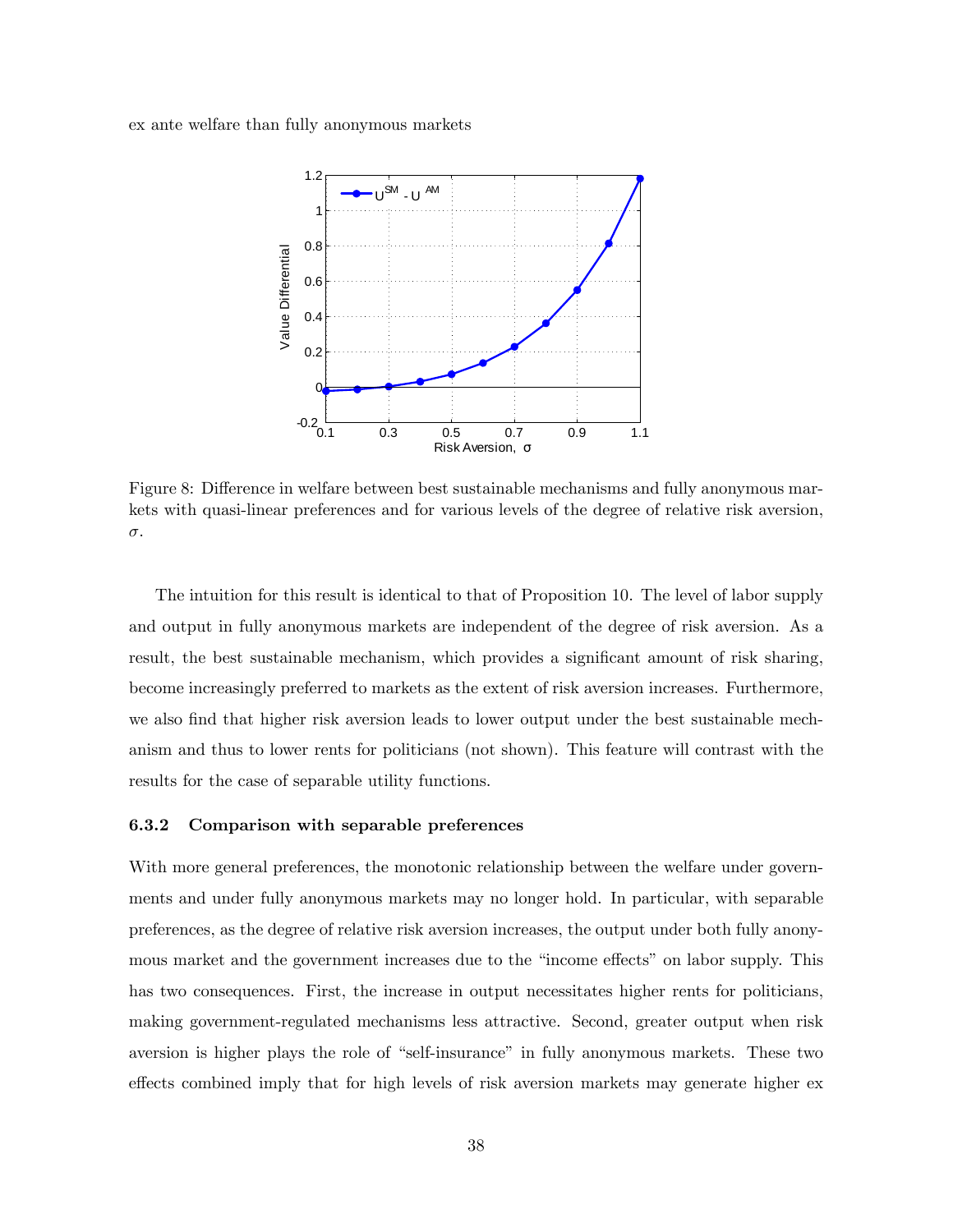

Figure 9: Difference in welfare between best sustainable mechanisms and fully anonymous markets with separable preferences for various levels of the degree of relative risk aversion,  $\sigma$ .

ante utility than government-operated mechanisms. Figure 9 illustrates this pattern and plots the difference in welfare in the best sustainable mechanisms  $(\mathbf{U}^{SM})$  and in the fully anonymous markets  $(\mathbf{U}^{AM})$ . We start with the risk neutral agent case in which markets are preferred. As risk aversion increases, the demand for insurance increases and governments become preferable to markets. However, as the degree of risk aversion increases further, markets start dominating governments again. Consequently, the welfare difference between governments and markets has an inverse U-shape; for the intermediate level of risk aversion, government provision of insurance dominates market provision.

Figure 10 provides a further intuition for the inverse U-shaped pattern in Figure 9. It plots the levels of output under the best sustainable mechanism and under fully anonymous markets as a function of the degree of risk aversion,  $\sigma$ . Higher  $\sigma$  leads to higher labor supply and output under both systems. With the government in charge of the allocation of resources, higher output necessitates higher rents for politicians, which is shown in Figure 11. In contrast, without the government, higher output implies better self-insurance.

#### 6.3.3 Governments versus self-enforcing markets

We now illustrate the comparison between government-operated mechanisms and self-enforcing risk-sharing arrangements discussed in Section 3.2. Recall from Proposition 11 that the relationship between risk aversion and the advantage of governments over markets is non-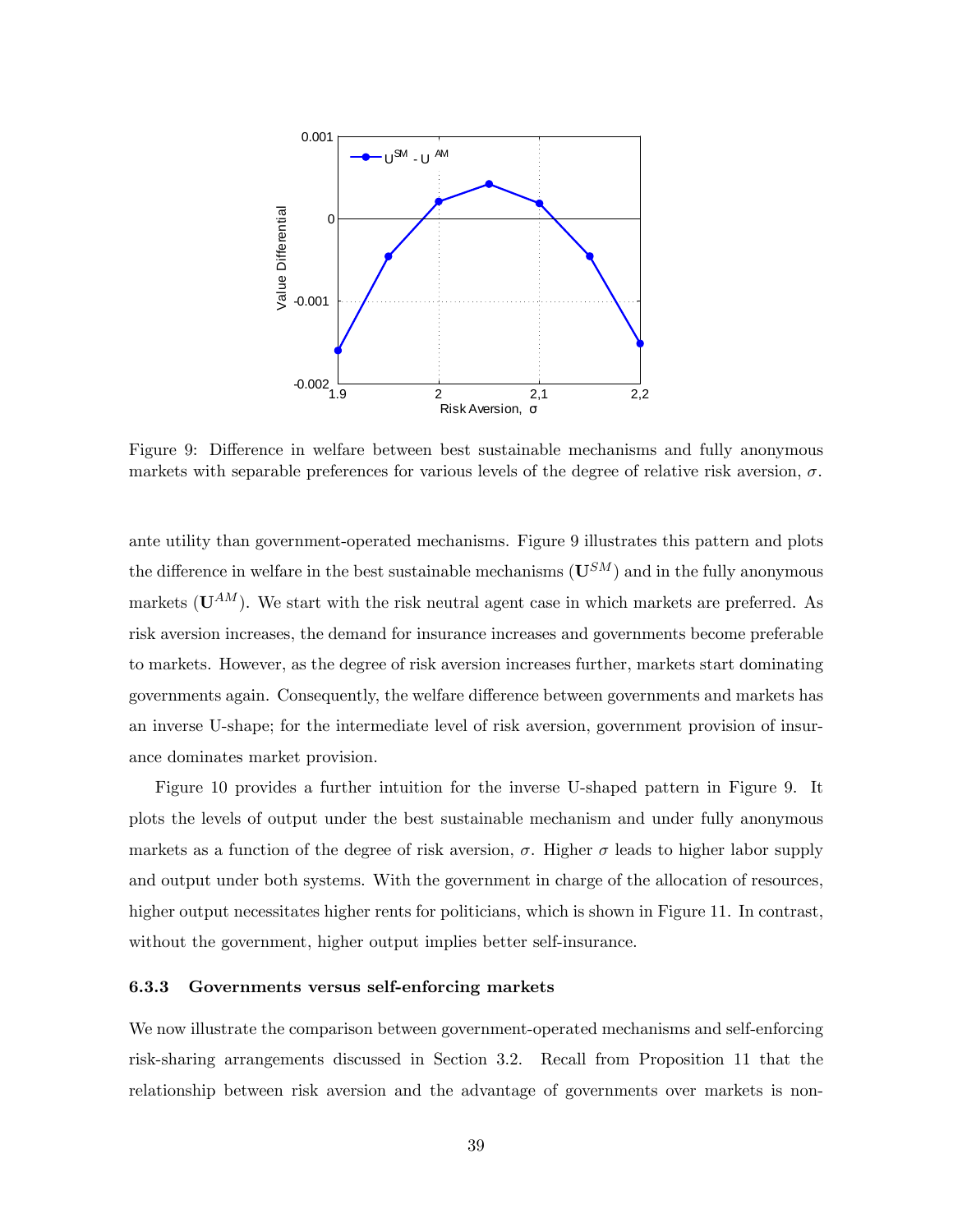

Figure 10: Output under governments and markets with separable preferences and as a function of the degree of relative risk aversion,  $\sigma$ .



Figure 11: Government rents with separable preferences and as a function of the degree of relative risk aversion,  $\sigma$ .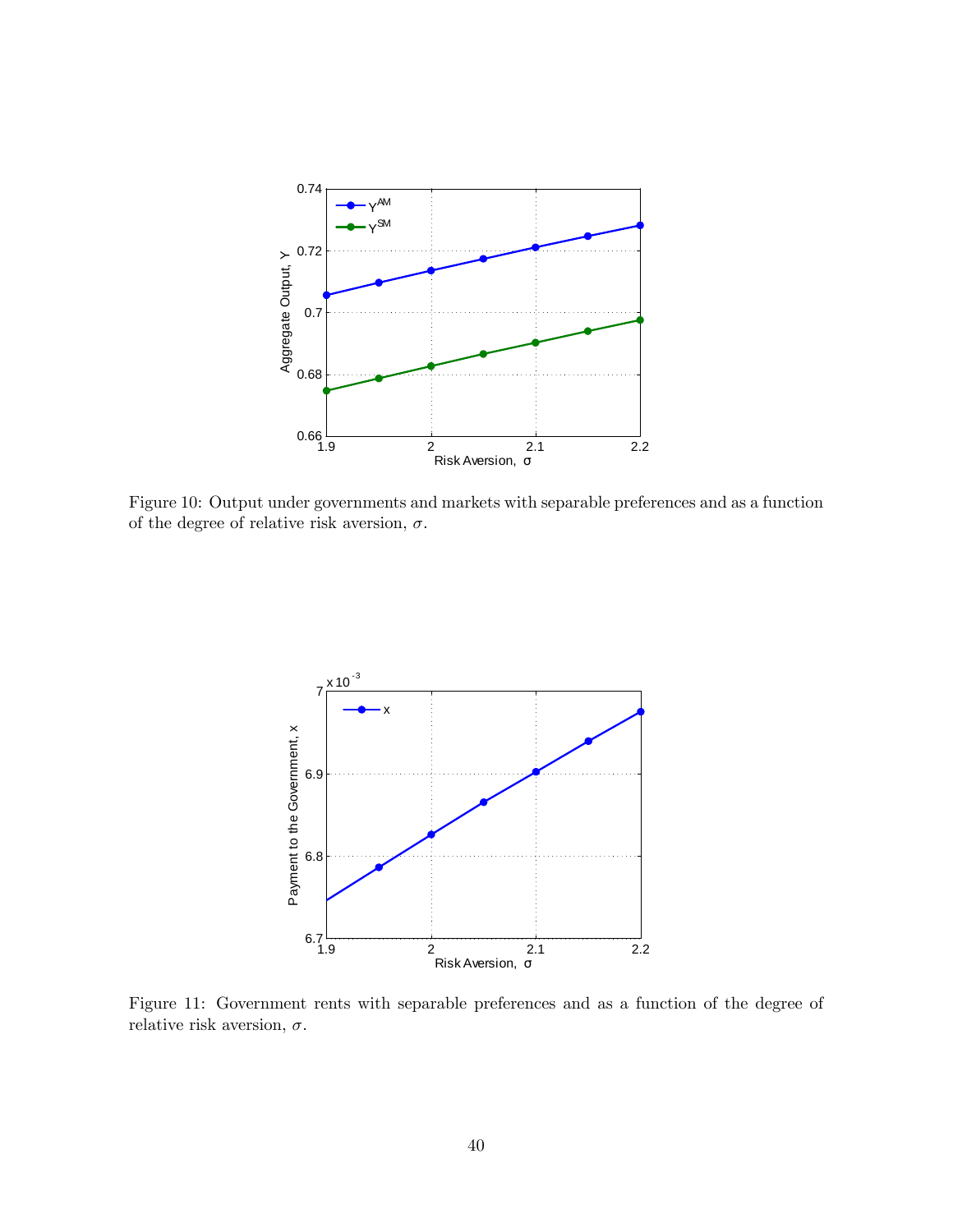monotonic. This is because as risk aversion increases, the utility that individuals can obtain on their own, if excluded from the market, falls rapidly, making it possible to sustain selfenforcing equilibria on with better insurance.

The following numerical example illustrates this intuition in a simple manner. We consider the CES preferences used in the benchmark parametrization. Generally, the equilibria in the self-enforcing economies are difficult to characterize since the allocations are highly history dependent. Since our main purpose is not to provide a comprehensive analysis of risk-sharing in such economies, but to illustrate our main propositions and provide an intuition for the result, we choose a more special economy with two perfectly negatively correlated types, following Kocherlakota (1996). Thus, we assume that the economy consists of two groups of agents with observable, perfectly negatively correlated shocks that take values  $\theta_l$  or  $\theta_h$  with equal probability. A simple adaptation of the arguments from Kocherlakota (1996) shows that the distibution of the allocations in this case is not history dependent, and depends only on the current realizations of agents' shock  $\theta$ . This significantly facilitates the computation of equilibrium welfare under self-enforcing markets. For comparison, we look at the best stationary mechanism under governments. It turns out that for  $\beta = \delta = 0.9$ , the first-best allocations are sustainable in the self-enforcing markets, so we choose  $\beta = \delta = 0.8$  for simulations.



Figure 12: Welfare levels under best sustainable mechanisms and self enforcing markets for various values of the degree of relative risk aversion,  $\sigma$ .

In Figure 12 the solid line shows the difference in welfare between the first-best and selfenforcing markets and the dotted line represents the difference in welfare between the first-best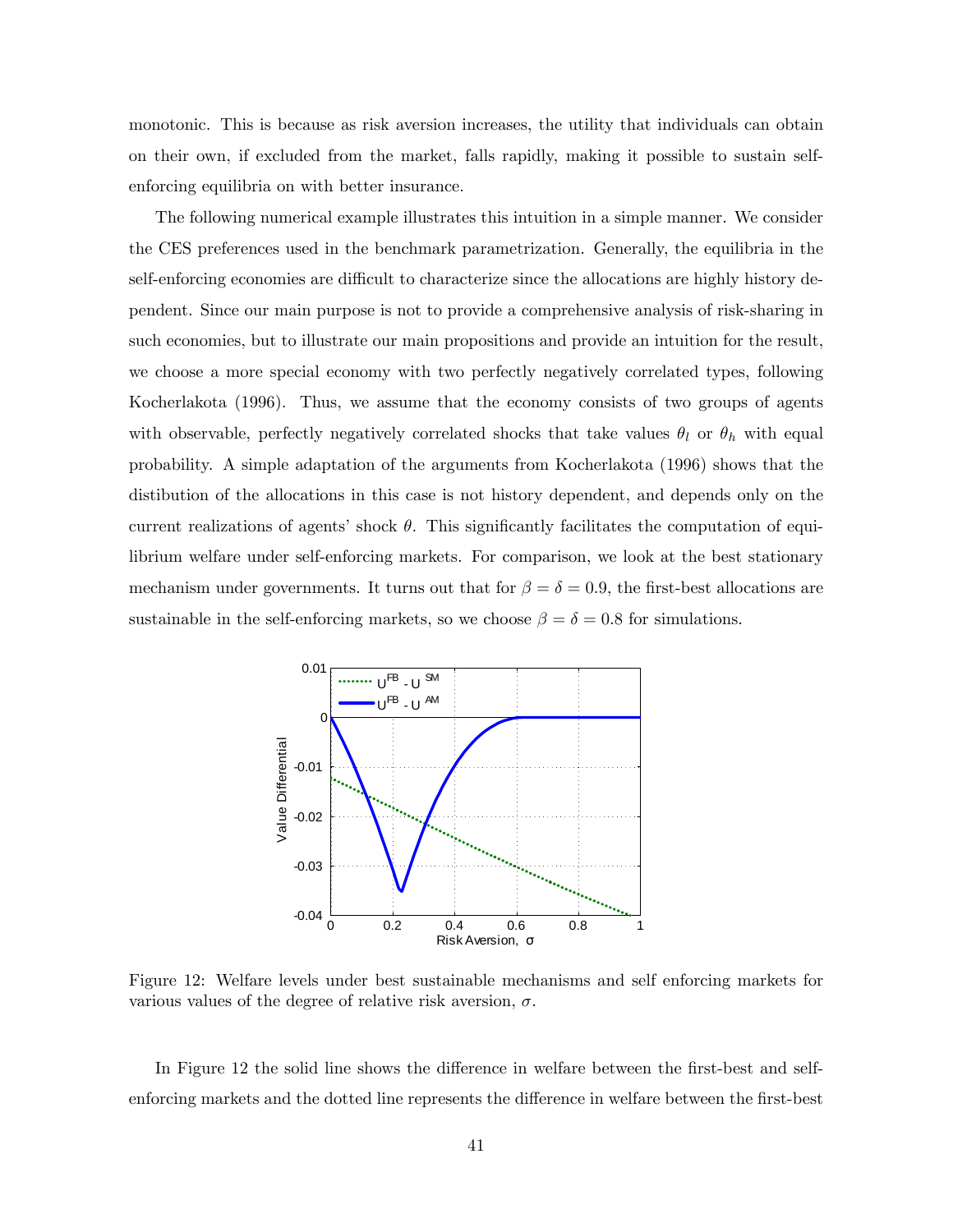and the best sustainable mechanism. When individuals are risk neutral, there is no need for insurance and the Örst-best level of welfare is achieved. Similarly, for high degrees of risk averion, the utility of autarchy is so low that first-best allocations can be achieved in the self-enforcing market equilibrium. Consequently, in these cases, self-enforcing markets provide greater ex ante welfare than governments. However, for intermediate values of the coefficient of relative risk aversion,  $\sigma$ , there is a significant welfare loss from the lack of commitment in private markets, and when these exceed the political economy distortions, governments are preferred. In the Ögure, this happens when the dotted curve is above solid curve.

### 6.4 Effects of Risk and Inequality

The previous section kept the uncertainty that agents face constant and analyzed how the degree of risk aversion of agents affects the allocations under governments and various types of market arrangements. The riskiness of the economy may change as the variances of the idionsyncratic shocks (or the extent of inequality) increases.

In the computations that follow, we leave the parameters as in our benchmark case, but change  $\theta_l$  and  $\theta_h$  in the distribution of skills (and keeping the mean level of skills constant). First, we compare welfare under governments with welfare under fully anonymous markets. To save space, we report the results only for the separable preferences. The results with quasi-linear preferences are similar. Figure 13 shows the difference in the welfare of the best sustainable mechanisms  $(\mathbf{U}^{SM})$  and the fully anonymous markets  $(\mathbf{U}^{AM})$ . First, consider with the case in which the variance of the shocks is zero. In that case, the government provides no benefits (since there is no demand for risk sharing) but extracts resources. Therefore, the level of welfare with government-operated mechanisms is strictly lower than under fully anonymous markets. As the variance of the skills increases, there is demand for greater redistribution (i.e., ex ante welfare maximization requires greater redistribution). This increases the value of government-operated mechanisms relative to markets, which are more constrained in the amount of redistribution they can deliver. Interestingly, in contrast to the results in the previous subsection, there does not appear to be an inverse U-shaped pattern in this numerical comparison of markets to governments as we vary the amount of risk in the economy.

The welfare comparisons are quite different if we compare welfare achieved under governments with the equilibrium utility in self-enforcing markets. Figure 14 shows this comparison. In that figure, the solid line shows the difference in welfare between the first-best and self en-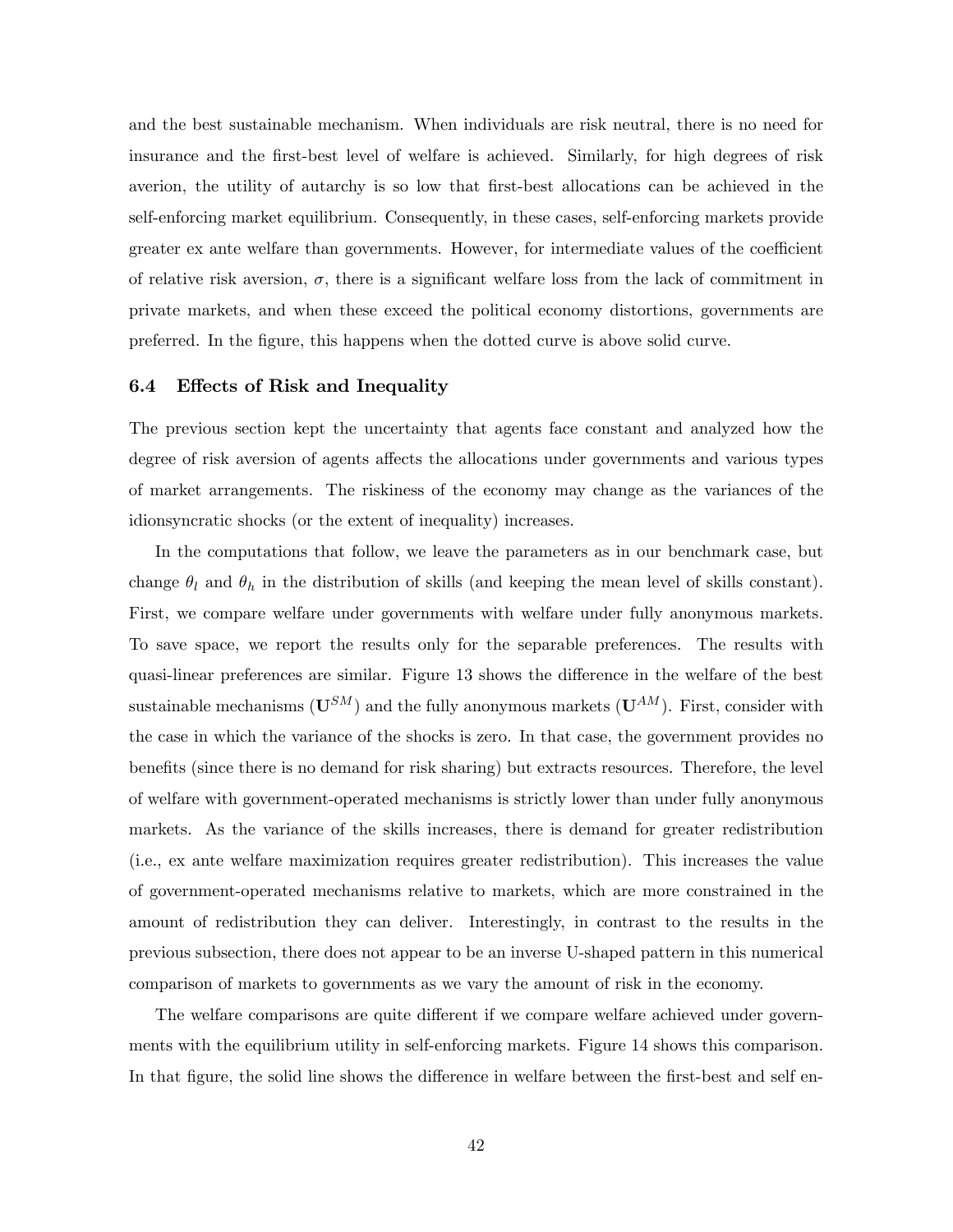

Figure 13: Difference in welfare between best sustainable mechanisms and fully anonymous markets for various levels of the standard deviation of the distribution of skills.

forcing markets and the dotted line represents the difference in welfare between the first-best and the best sustainable mechanism. Notice the same distinct U-shaped relationship between the welfare of government-operated mechanisms relative to markets and uncertainty as we saw in Figure 12 between the same welfare differential and the degree of risk aversion. The intuition for the result is the same as in that case. When uncertainty is very high, the outside option of agents is very low, and the outcomes approaching the first-best allocations can be sustained (see Krueger and Perri, 2006).

# 7 Concluding Remarks

In this paper we provided a first attempt to answer one of the central questions of economic analysis—whether market-based allocations are preferred to allocations regulated by governments. The starting point of our analysis is that risk-averse agents demand insurance or redistribution, but in pure market environments the extent of the redistribution will be limited, because agents cannot be forced to make transfers once their types (for example, there income levels) are realized. Ex post redistribution or insurance payments require third-party enforcement, typically provided by the government.

The standard approach in public finance and in much of economics is to presume that governments can be considered as benevolent and time-consistent social planners, enforcing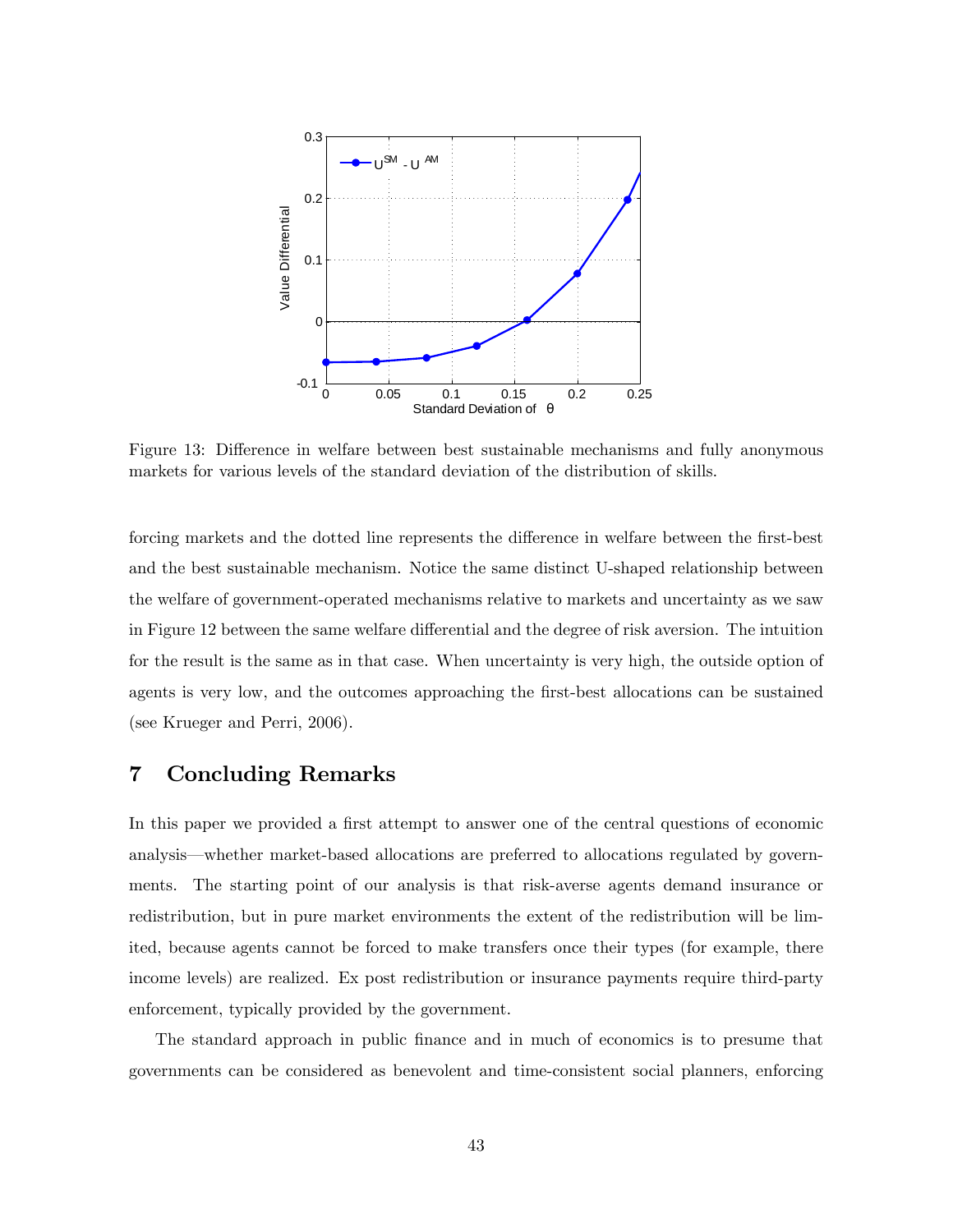

Figure 14: Welfare levels under best sustainable mechanisms and under self-enforcing markets for various values of the standard deviation of the distribution of skills.

contracts or making redistributions to improve welfare. If so, given sufficient instruments government-operated allocation mechanisms would always (at least weakly) dominate markets. At the very worst, as pointed out by Oscar Lange (1940), the government can always replicate market allocations. Our analysis is motivated by the observation that once we recognize that governments (politicians) are also self-interested, government-operated resource allocation mechanisms will involve costs that are not present in market allocations. For example, politicians need to be paid rents so that they abide by the implicit rules and follow the prescribed policies and allocation rules. In such an environment, there is a meaningful trade-off between markets and governments: government-operated mechanisms can provide better insurance, but only at the cost of introducing political economy distortions and rents for politicians.

We showed theoretically that in such an environment either markets or governments can lead to higher ex ante welfare. We also proved a number of results on various factors affecting the comparison of markets to governments that apply irrespective of the exact conception of how government mechanisms are operated and how markets are organized. For example, higher discount factors for politicians and better institutional controls on politician behavior tend to make governments better relative to markets. We also provided additional results for the specific cases in which markets are assumed to be fully anonymous (thus unable to provide any insurance) and in which markets can provide self-enforcing insurance. We finally provided a number of numerical results to illustrate the main results. These results also showed how the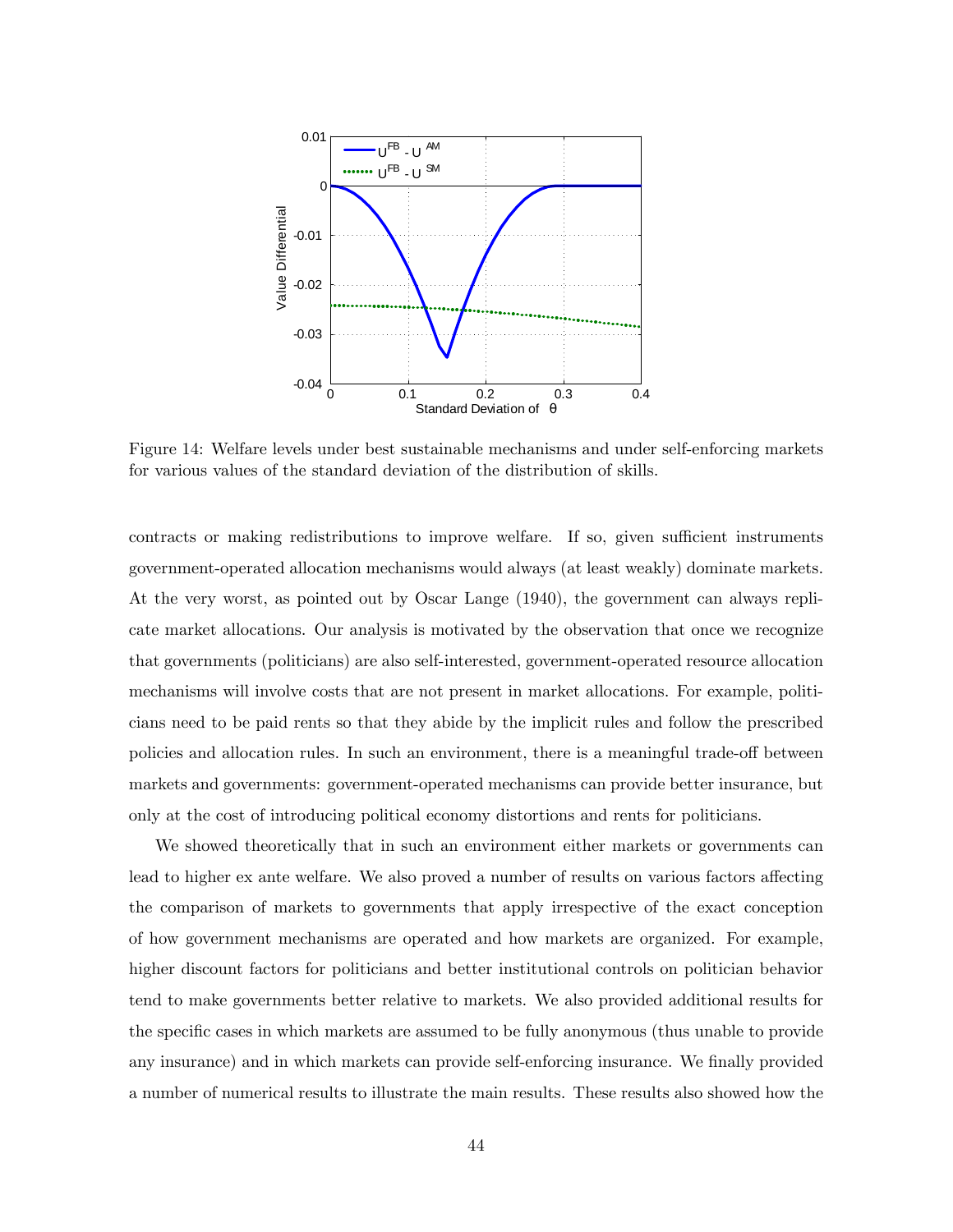degree of the progressivity of taxes depends on the risk aversion of individuals, the extent of risk (inequality) faced by individuals, the intertemporal elasticity of substitution and discount factor of politicians, and the extent of institutional controls on politicians.

Our analysis is a first step in the comparison of markets and governments and remains limited in many aspects. First, our modelling of political economy is quite stylized. We used a classic Barro-Ferejohn model of electoral accountability as our workhorse model of political economy. One may want to think about more detailed modeling of the political economy institutions in our context. We provide one such extension in Acemoglu, Golosov and Tsyvinski (in progress) where instead of the unitary ruler we consider resources being allocated by various parties. Clearly, the political institutions in reality are much richer than in either of these papers. Future research may focus on endogenous elections, conflict between (potentially, endogenously formed) groups, and other more detailed analysis of the political economy institutions. Second, our paper has not addressed another classical side of the markets versus governments debate of Hayek-Lange, which concerns the efficiency of different resource allocation mechanisms in terms of their communication requirements. Segal (2007) provides a very promising direction of research on this topic. Finally, our notion of the markets in this paper is simplistic. We focused only on two particular cases of the markets. Future research should focus on a more detailed modeling of markets such as allowing more opportunities for risk sharing.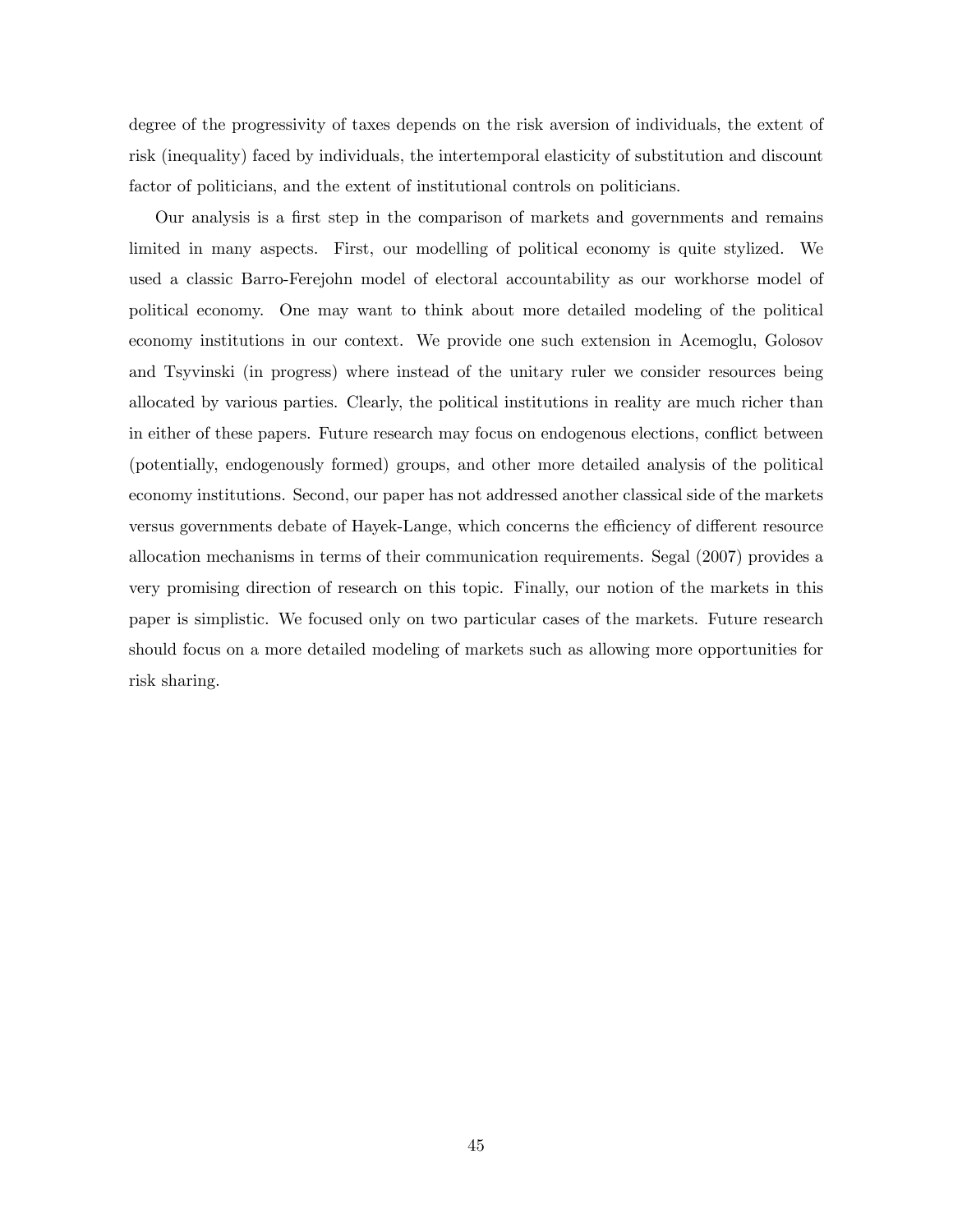# References

Abreu, Dilip (1988) "On the Theory of Infinitely Repeated Games with Discounting," Econometrica, 56, 383-396.

Acemoglu, Daron (2007) "Modeling Inefficient Institutions," in Proceedings of 2006 World Congress, edited by Richard Blundell, Whitney Newey and Torsten Persson, Cambridge University Press.

Acemoglu, Daron (2008) Introduction to Modern Economic Growth, forthcoming Princeton University Press.

Acemoglu, Daron, Michael Golosov and Aleh Tsyvinski (2006) "Markets versus Governments: Political Economy of Mechanisms," NBER working paper  $\#12224$ .

Acemoglu, Daron, Michael Golosov and Aleh Tsyvinski (2007) "Political Economy of Mechanisms," MIT working paper.

Acemoglu, Daron, Michael Golosov and Aleh Tsyvinski (in progress) "Political Economy and the Structure of Taxation," MIT mimeo.

Acemoglu, Daron, Simon Johnson and James A. Robinson (2005) "Institutions as a Fundamental Cause of Development," in Handbook of Economic Growth, edited by Philippe Aghion and Steven Durlauf, Amsterdam; North-Holland.

Acemoglu, Daron, Michael Kremer and Atif Mian (2003) "Incentives in Markets, Firms and Governments," NBER Working Paper  $\#9802$ , forthcoming *Journal of Law, Eco*nomics and Organizations.

Aiyagari, Rao S. (1994) "Uninsured Idiosyncratic Risk and Aggregate Savings," Quarterly Journal of Economics, 109, 659-684.

Albanesi, Stefania and Christopher Sleet (2005) "Dynamic Optimal Taxation with Private Information," Review of Economic Studies, 72, 1-29.

Aliprantis, Charalambos D. and Kim C. Border (1999) Infinite Dimensional Analysis: Hitchhiker's Guide, Springer-Verlag, New York.

Alvarez, Fernando and Urban J. Jermann (2000) "Efficiency, Equilibrium, and Asset Pricing with Risk of Default," Econometrica, 68, 775-97.

Atkeson, Andrew and Robert E. Lucas, Jr. (1992) "On Efficient Distribution with Private Information," Review of Economic Studies, 59, 427-53.

Austen-Smith, David and Jeffrey Banks (1999) Positive Political Theory, I Collective Preference, Ann Arbor, Michigan: University of Michigan Press.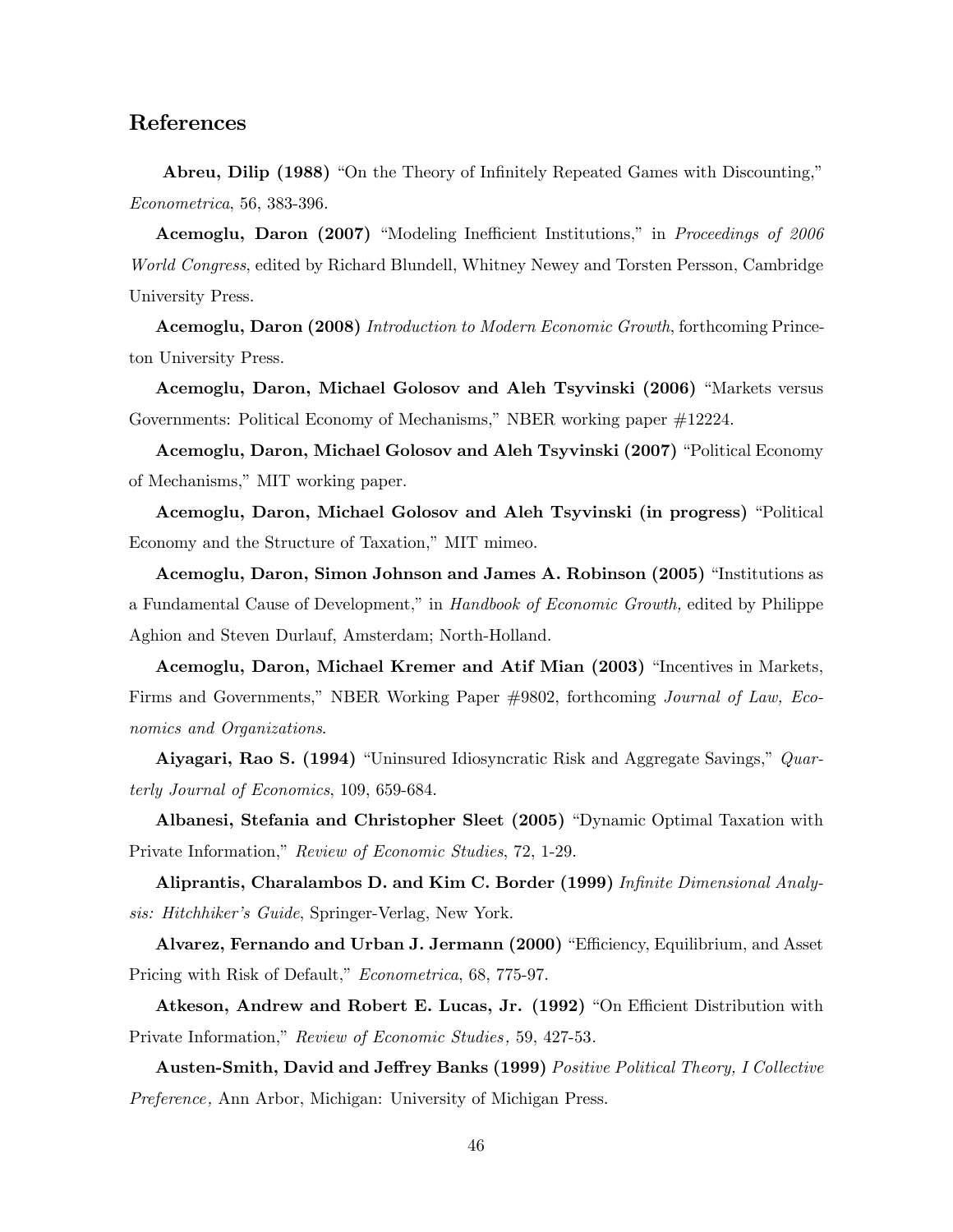Baron, David P. and Roger B. Myerson (1982) "Regulating a Monopolist with Unknown Costs," Econometrica, 50, 911-30.

Barro, Robert (1973) "The Control of Politicians: An Economic Model," Public Choice, 14, 19-42.

Battaglini, Marco and Stephen Coate (2005), "Inefficiency in Legislative Policy-Making: A Dynamic Analysis," NBER Working Paper #11495.

Bester, Helmut and Roland Strausz (2001) "Contracting with Imperfect Commitment and the Revelation Principle: The Single Agent Case," Econometrica, 69, 1077-98.

Bewley, Truman (1977) "The Permanent Income Hypothesis: A Theoretical Foundation," Journal of Economic Theory, 16, 252-92.

Bisin, Alberto and Adriano Rampini (2006) "Markets as Beneficial Constraints on the Government", *Journal of Public Economics*, 90, 601-629.

Buchanan, James M. and Gordon Tullock (1962) The Calculus of Consent, Ann Arbor, MI: University of Michigan Press.

Chari, V.V. (2000) "Limits of Markets and Limits of Governments: An Introduction to a Symposium on Political Economy," Journal of Economic Theory, 94, 1-6.

Dasgupta, Partha S., Peter J. Hammond; Eric Maskin (1979), "The Implementation of Social Choice Rules: Some General Results on Incentive Compatibility," Review of Economic Studies, 46, 185-216:

Dixit, Avinash (2004) Lawlessness and Economics: Alternative Modes of Governance, Princeton: Princeton University Press.

Eggertsson, Thrainn (2005) Imperfect Institutions: Possibilities and Limits of Reform , Ann Arbor: University of Michigan Press.

Ferejohn, John (1986) "Incumbent Performance and Electoral Control," Public Choice, 50, 5-25.

Freixas, Xavier, Roger Guesnerie and Jean Tirole (1985) "Planning under Incomplete Information and the Ratchet Effect," Review of Economic Studies, 52, 173-192.

Golosov, Michael, Narayana Kocherlakota and Aleh Tsyvinski (2003) "Optimal Indirect and Capital Taxation," Review of Economic Studies,70, 569-587.

Golosov, Michael and Aleh Tsyvinski (2006) "Designing Optimal Disability Insurance: A Case for Asset Testing," Journal of Political Economy, 114, 257-279.

Golosov, Michael and Aleh Tsyvinski (2007) "Optimal Taxation with Endogenous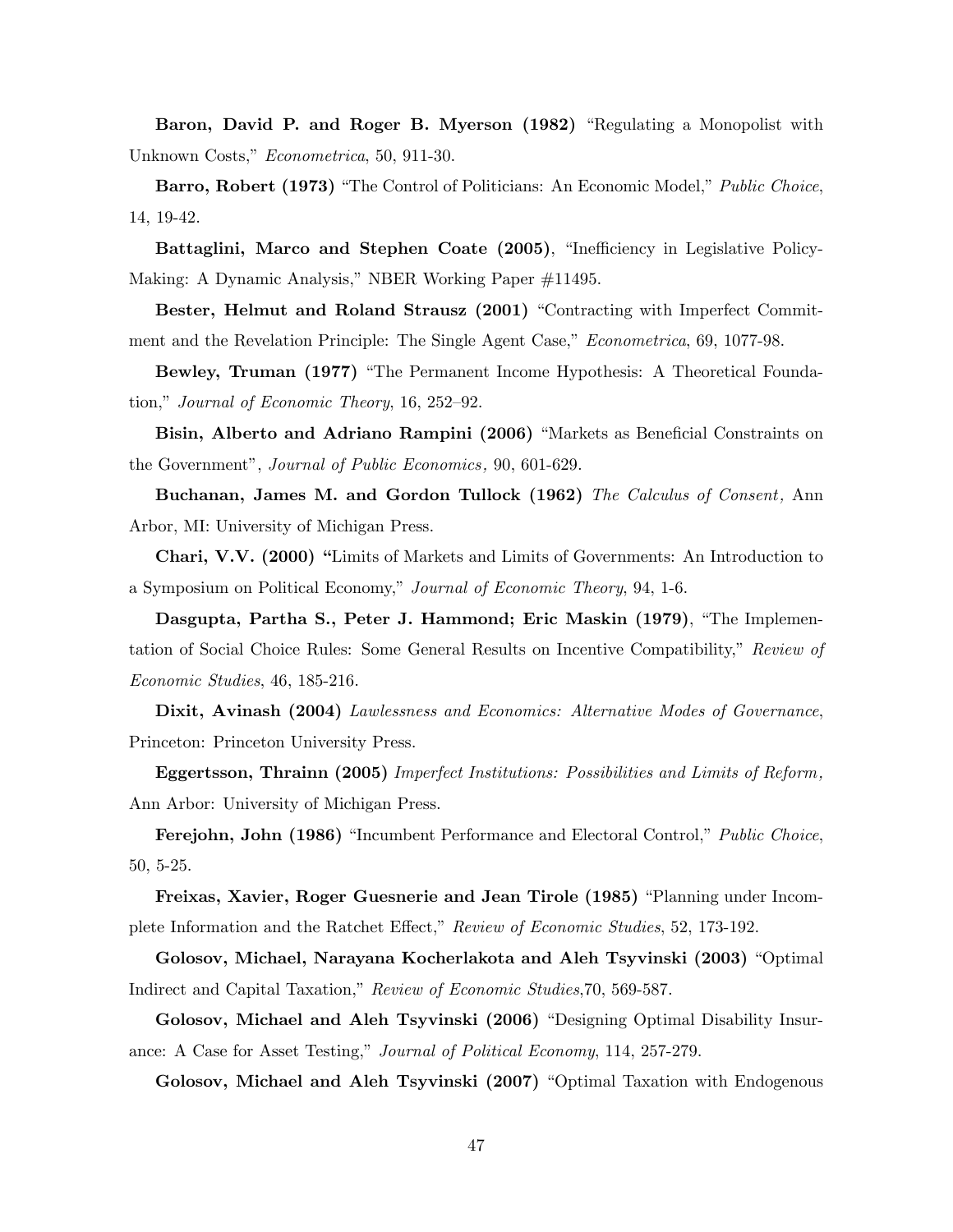Insurance Markets," Quarterly Journal of Economics, 122, 487-534.

Golosov, Michael, Aleh Tsyvinski and Ivan Werning (2006) "New Dynamic Public Finance: A User's Guide," in NBER Macroeconomics Annual 2006, MIT Press.

Green, Edward J. (1987) "Lending and the Smoothing the Uninsurable Income," in E. Prescott and N. Wallace (editors) Contractual Arrangements for Intertemporal Trade, Minneapolis: University of Minnesota Press, 3-25.

Green, Jerry and Jean-Jacques Laffont (1977) "Characterization of Satisfactory Mechanisms for the Revelation of Preferences for Public Goods," Econometrica, 45, 427-38.

Harris, Milton and Robert M. Townsend (1981) "Resource Allocation under Asymmetric Information," Econometrica, 49, 33-64.

Hart, Oliver, Andrei Schleifer and Robert Vishny (1997) "The Proper Scope of Government: Theory and Applications to Prisons," Quarterly Journal of Economics, 112, 1127-61.

Hayek, Friedrich (1945) "The Use of Knowledge in Society" American Economic Review, 35, 519-30.

Hurwicz, Leonid (1960) "Optimality and Informational Efficiency in Resource Allocation Processes," in K. J. Arrow, S. Karlin, and P. Suppes (editors) *Mathematical Methods in* the Social Sciences, Stanford, CA: Stanford University Press, 7-46.

Hurwicz, Leonid (1972) "On Informationally Decentralized Systems," in C. B. McGuire and R. Radner (editors) Decision and Organization, Amsterdam: North-Holland, 297-336.

Hurwicz, Leonid (1977). "On the Dimensionality Requirements of Informationally Decentralized Pareto Satisfactory Processes," in K. J. Arrow and L. Hurwicz (editors) Studies in Resource Allocation Processes, Cambridge: Cambridge University Press.

Hurwicz, Leonid (1979) "Socialism and Incentives: Developing a Framework," Journal of Comparative Economics, 3, 207-216.

Kehoe, Timothy J. and David K. Levine (1993) "Debt-Constrained Asset Markets," Review of Economic Studies, 60, 865-888.

Kehoe, Timothy J. and David K. Levine (2001) "Liquidity Constrained Markets versus Debt Constrained Markets," Econometrica, 69, 575-98.

Kocherlakota, Narayana (1996) "Implications of Efficient Risk Sharing without Commitment," Review of Economic Studies, 63, 595-609.

Kocherlakota, Narayana (2005) "Zero Expected Wealth Taxes: A Mirrlees Approach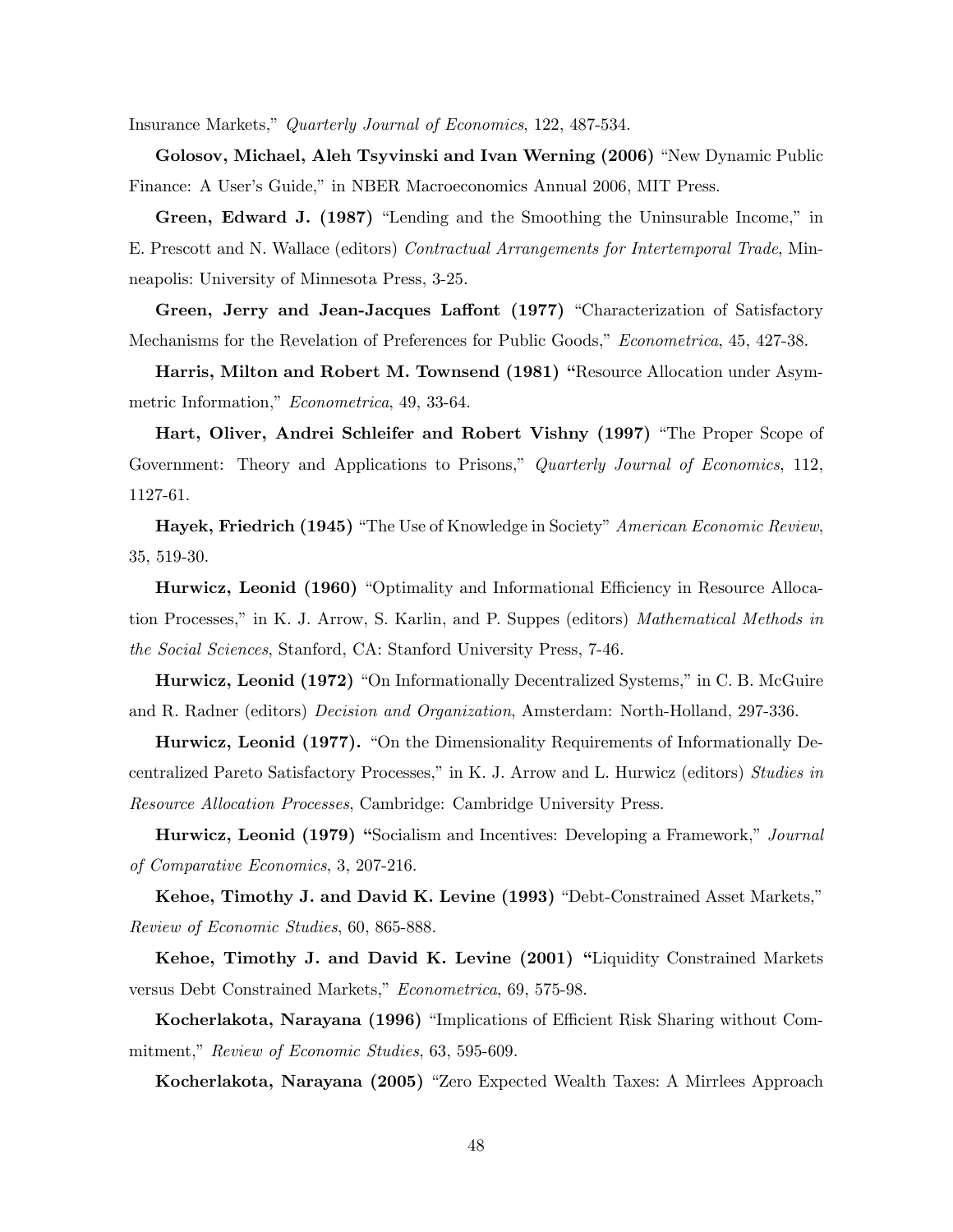to Dynamic Optimal Taxation," Econometrica, 73, 1587-1621.

Krueger, Dirk and Fabrizio Perri (2006) "Does Income Inequality Lead to Consumption Inequality? Evidence and Theory," Review of Economic Studies, 73, 163-93.

Lange, Oscar (1940), On the Economic Theory of Socialism, London: MacMillan.

Lerner, Abba (1944) The Economics of Control. London: MacMillan.

Marschak, Jacob (1955) "Remarks on the Rationale of Leadership," Cowles Foundation Discussion Papers: 6, Cowles Foundation, Yale University.

Mirrlees, James A.  $(1971)$  "An Exploration in the Theory of Optimal Income Taxation," Review of Economic Studies, 38, 175-208.

Miller, David (2005) "Attainable Payoffs in Repeated Games with Interdependent Private Information" University of California San Diego mimeo.

Myerson, Roger B. (1979) "Incentive Compatibility and the Bargaining Problem," Econometrica, 47, 61-73.

North, Douglass C. (1981) Structure and Change in Economic History, New York: Norton.

North, Douglass C. and Robert Thomas (1973) The Rise of the Western World: A New Economic History, Cambridge: Cambridge University Press.

North, Douglass C. and Barry R.Weingast (1989) "Constitutions and Commitment: The Evolution of Institutions Governing Public Choice in Seventeenth-Century England," Journal of Economic History, 49, 803-32.

Olson, Mancur (1982) The Rise and Decline of Nations: Economic Growth, Stagflation, and Economic Rigidities, New Haven, CT: Yale University Press.

Persson, Torsten and Guido Tabellini (2000) Political Economics: Explaining Economic Policy, The MIT Press, Cambridge MA

**Phelan, Christopher (1994)** "Incentives and Aggregate Shocks," Review of Economic Studies, 61, 681-700.

**Phelan, Christopher and Robert Townsend (1991)** "Computing Multi-Period, Information-Constrained Optima," Review of Economic Studies, 58, 583-881.

Pigou, Arthur C. (1932) The Economics of Welfare, 4<sup>th</sup> Ed., London: Macmillan Press.

Roberts, Kevin (1984) "The Theoretical Limits to Redistribution," Review of Economic Studies, 51, 177-195.

Segal, Ilya (2007) "The Communication Requirements of Social Choice Rules and Sup-